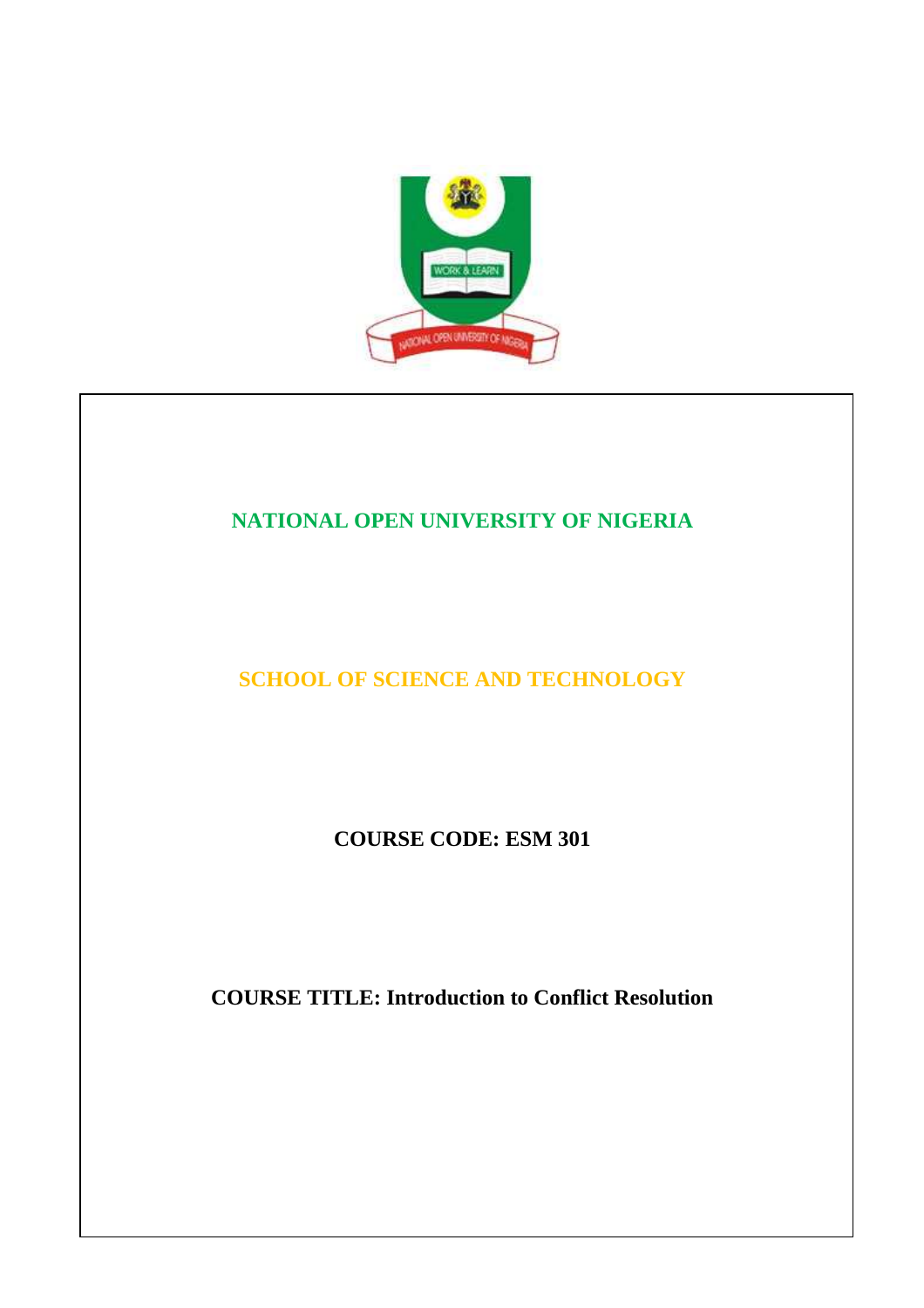# **MODULE 1 CONCEPTUAL ISSUES**

- **UNIT 1 Concept of Conflict**
- **UNIT 2 Types of Conflict**
- **UNIT 3 Causes of Conflict**
- **UNIT 4 Concept of Peace**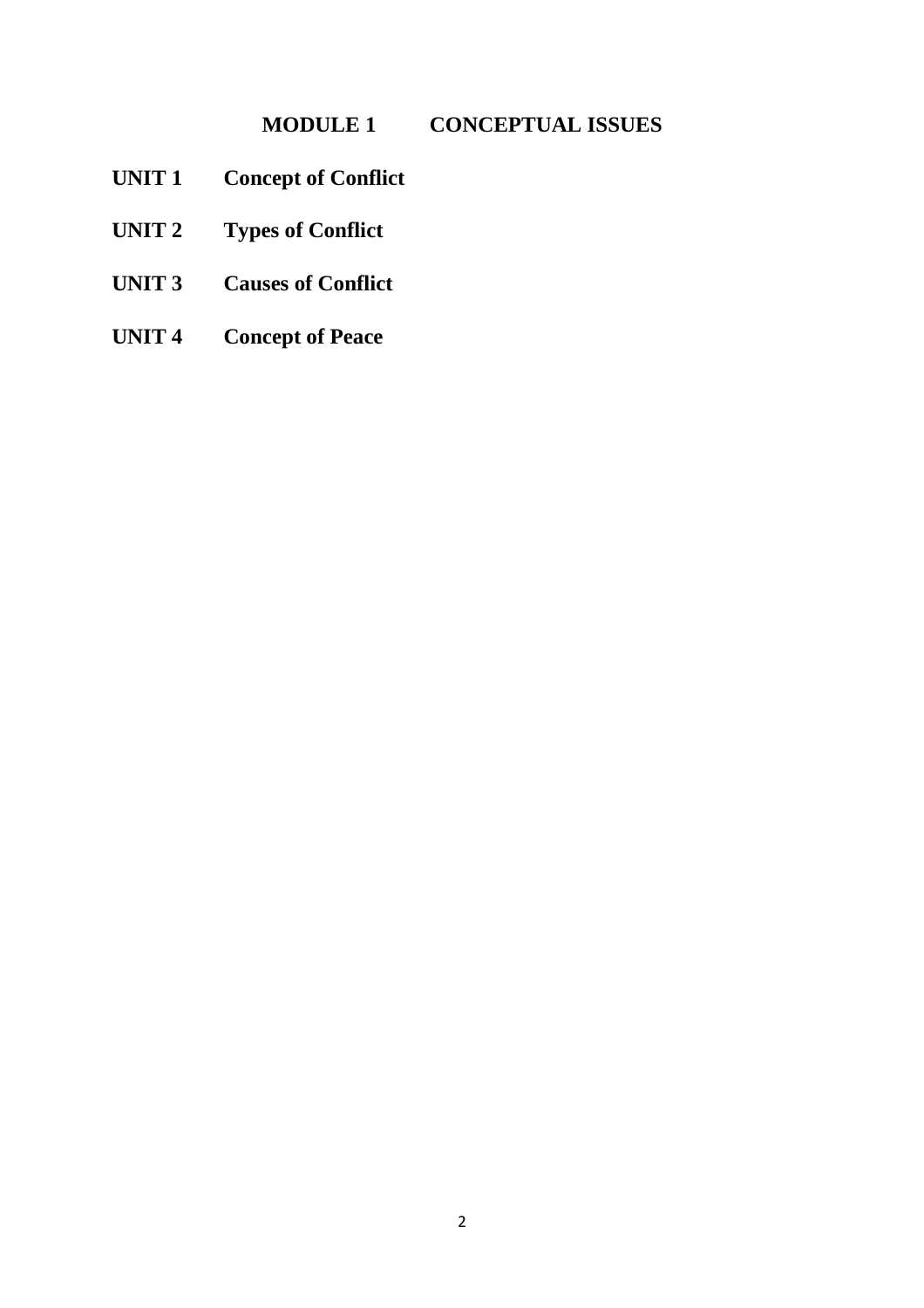# UNIT 1 CONCEPT OF CONFLICT

## **Contents**

**1.0 INTRODUCTION** 

# **2.0 OBJECTIVES**

# **3.0 MAIN TEXT**

- **3.1 THE CONSENSUS OR ORDER MODEL**
- **3.2 THE COERCION MODEL**
- **3.3 THE MARXIST MODEL**
- **4.0 SUMMARY**
- **5.0 TUTOR-MARKED ASSIGNMENT**

## **REFRENCES**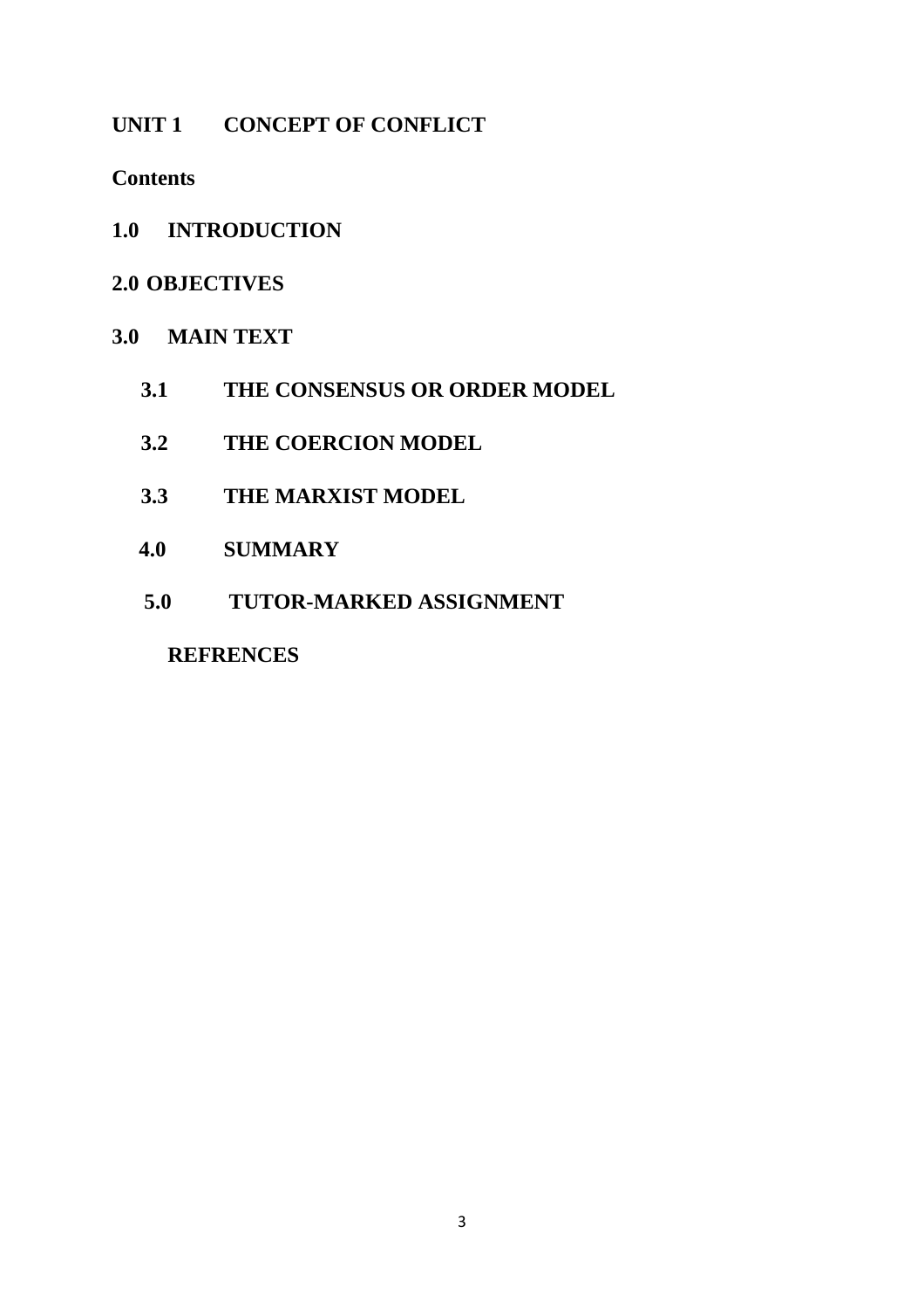### **1.0 INTRODUCTION**

From the Latin word for 'to clash or engage in a fight', a confrontation between one or more parties aspiring towards incompatible or competitive means or ends. Conflicts are largely an expression of opposing interests. As a noun, it means a state of open, prolonged fighting, belligerency, confrontation, hostility, strife, struggle, war, warfare etc. a state of disagreement and disharmony intra and interstate conflicts have become a common phenomenon in the contemporary world. These conflicts do not confine themselves within the locus of their origin; rather, they spread across of other sovereign states thereby constituting threat to international peace and security. However, bearing in mind that it is a proper conceptualisation of conflict that will enable a deep understanding of it, this lecture is therefore, concentrating on placing the conflict concept within theories of society over the ages.

### **2.0 OBJECTIVES**

The main objectives of this module are:

- a. To familiarise the students with some exiting theories in the society
- b. Introduce the students to the concept of conflict
- c. Raise the consciousness of the students to the broad definitions of conflict

## **3.0MAIN TEXT**

#### **3.1 The consensus or order model**

The social historian De Tocqueville seems to be the originator of the consensus theory. This claim is grounded on his comment, later developed into the theory of consensus that:

> a society can only exist when a great number of men consider a great number of things from the same point of view, when they hold the same opinions upon many subjects, when the same occurrences suggest the same thoughts and impression to their minds.

In effect, consensus involves agreement about the rules which should govern the conduct of members of any system concerning the goals of the system, and the allocation of roles and rewards within the system. It involves also a solidarity formed by a sense of common identity arising from ties of personal affection or primordial characteristics of shared relationship to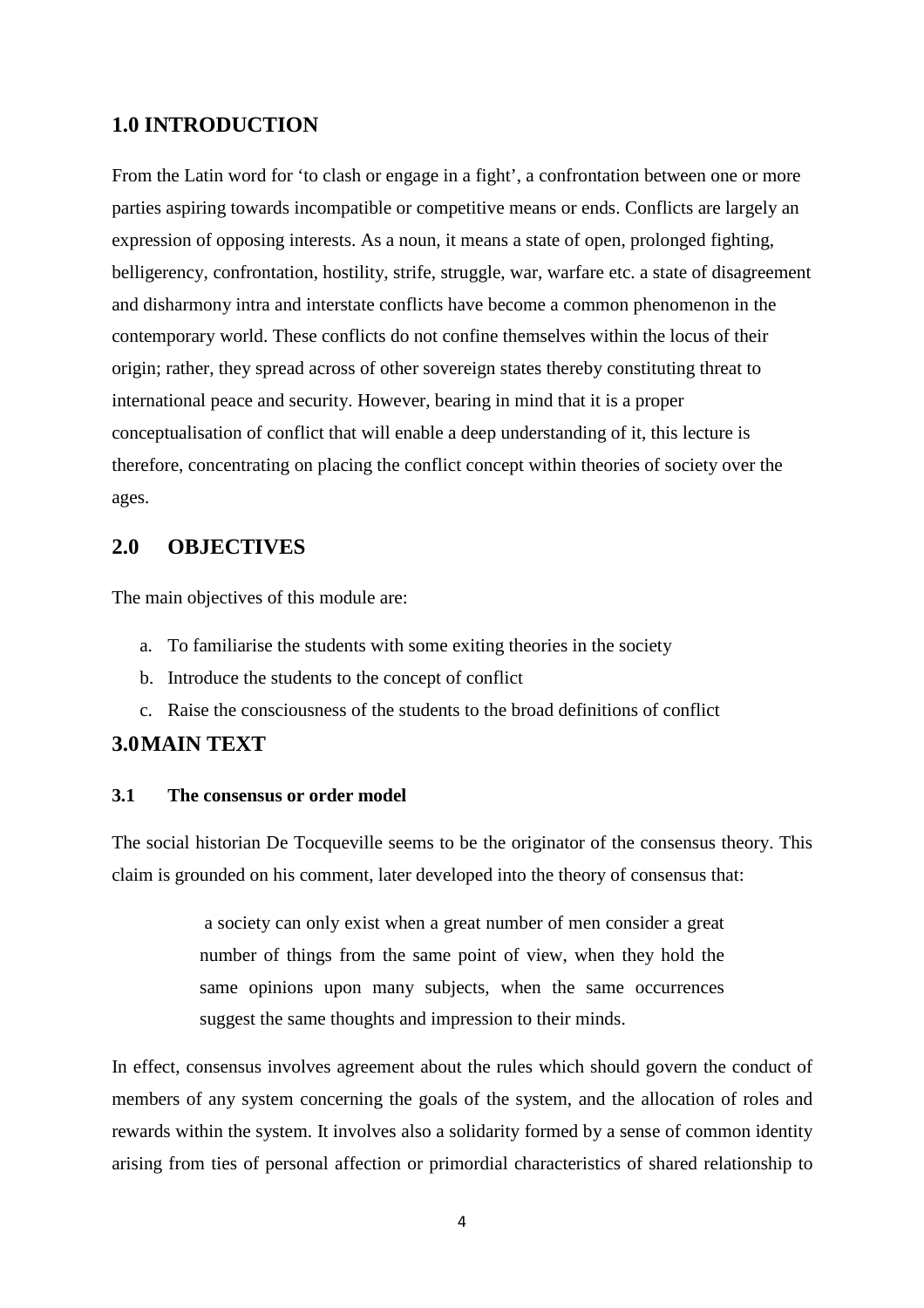sacred things or to a membership in a common civil community. But this does not entail a complete consensus embracing every member and governing every contingency which may arise within the system or in its environment. In other words, complete consensus is impossible for the very element grounding consensus on the one hand can on the other hand become the focus of diverse parochial attachments, such as the social sub-systems of classes, ethnic groups, religious affiliations and local and regional communities, as well as the divergent interests of occupations, professions and classes. All the same, most societies normally do enjoy consensus with respect to the centre of the system to enable them to continue for very extended periods without civil war and revolution.

The basic assumptions, therefore of the consensus or order model are that:

- Rules are basic elements of social life
- People must be committed to the society in which they live.
- Social life depends on group unity.
- Social life is based on occupation.
- Social systems rest on agreements on the rules.
- Society recognises the correctness of authority
- Societies tend to continue over time.

### **Exercise 1**

*Outline the basic assumptions of the social historian De Tocqueville.* 

### **3.2The coercion model**

The coercion or conflict model of society is grounded on the conflict theory developed by sociologists. It involves a reflection, conscious or otherwise of the ideas that society is best understood as a contractual or in formal agreement made between equals to secure common goals as in social contract. The conflict theory is founded on the argument that in human society, people typically seek to improve their outcome with regard to those things that they desire as worthwhile and desirable. Where two groups of people both view themselves as having exclusive and legitimate claim to certain good things, so that each can realise what it defines as a rightful outcome only at the expense of the other, conflict results. Here conflict entails a struggle over or claims to wealth, power, status or territory to neutralize, injure or eliminate their rivals.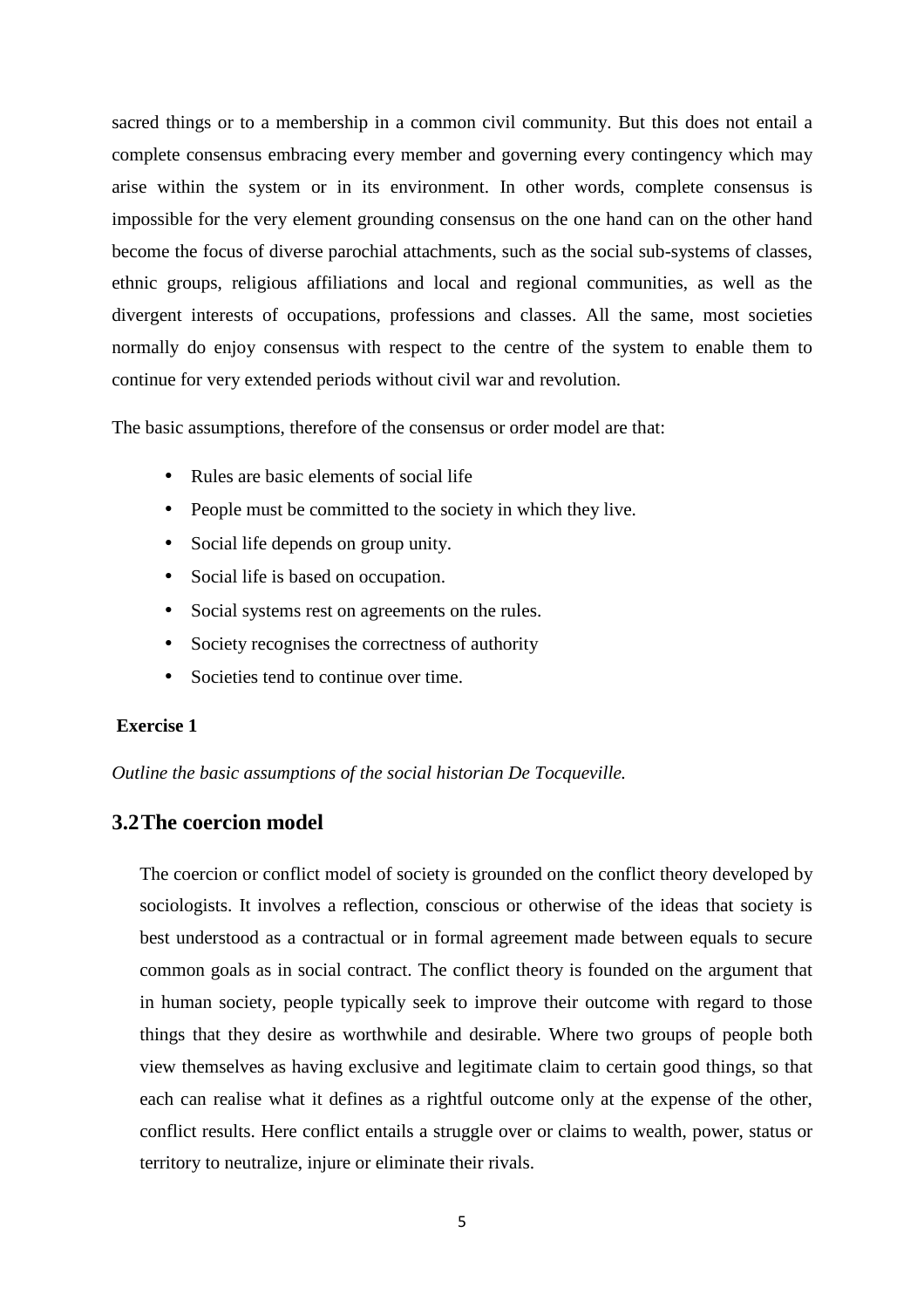Ralf Dahrendorf a German Sociologist credited with the delineation of the debate between the consensus and the conflict theories holds that society is characterised by both equilibrium (consensus) and conflict. Therefore, he recommended that the former should examine value integration in human society while the later focuses on conflict of interest as well as the coercion that holds the society together in spite of strains. For him conflict can only result from prior consensus (that is interaction). In the same sense, conflict can ultimately generate consensus (aftermath) and even integration and both are often prerequisite for each other. Very critical to Dahrendorfian conflict notion is the idea of authority. Max Weber had earlier describes authority as legitimisation of power. Apart form seeing conflict as the explanation of change in society; he sees society as held together by enforced constraint emanating from the structure of authority. Therefore, very central to this idea of conflict is the premise that the differential distribution of authority in the society invariably becomes the determining factor of systematic social conflicts. Even the popular Marxian notion of class is subjected to the prism of authority by Dahrendorf. As a result, class can be defined as a category for the analysis of conflict oriented formations with systematic roots in the structure of society.

In his own submission, Georg Simmel starting from the basic premise that conflict is natural or unavoidable in human society. According to him, conflicts and consensus are naturally complementary, i.e. they are interdependent and often inter woven. Therefore, in his own thinking while conflict can modify groups, it is itself a form of connection. From this assumption, he argues that as much as dissociating factors generate conflicts such conflicts are imbued with relational qualities. Apparently, this means that the resolution of conflict made possible by the dissociating nature of conflict is necessary for peace. In other words, the idea of dissociation suggests that unlike the Marxian notion, conflicts do not build on each other and are not cumulative or connected as to make resolution impossible as the class notion argues. Basically, Simmel's notion tends to suggest that genuine peace or consensus without conflict is hardly possible. He sees conflicts as naturally emanating from interactions among individuals and groups, and since social interaction is imbued with positive attributes, conflict cannot be totally negative. Thus, "if every interaction among men is a sociation, conflict after all one of the most vivid interactions, which, furthermore, cannot possibly be carried on by one individual alone must certainly be considered association (Coser and Rosenberg, 1976:175). The basic assumptions of the conflict or coercion model are that: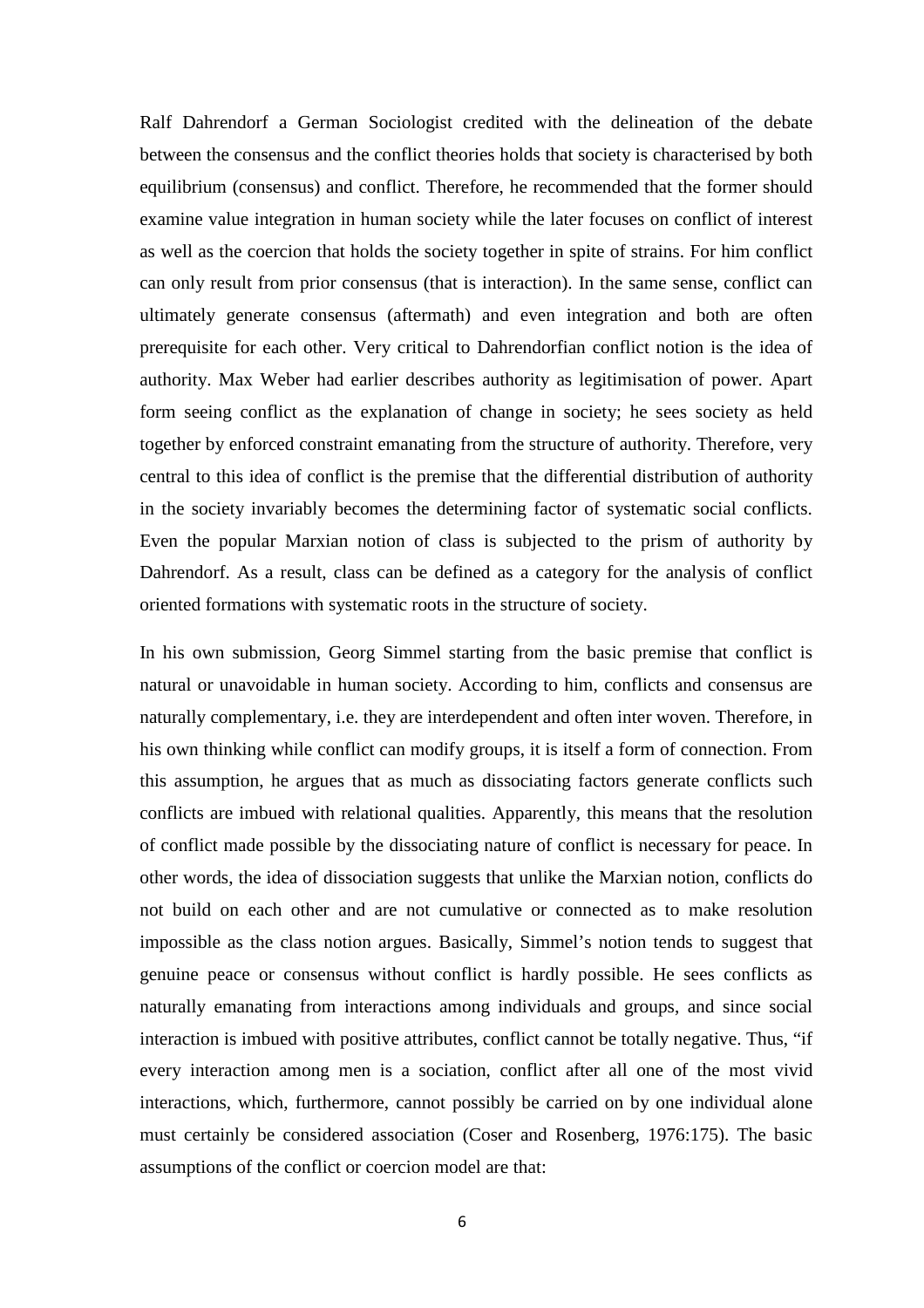- Interests are basic elements of social life.
- Social life involves coercion.
- Social life involves groups with interests.
- Social life generates opposition, exclusion and hostility.
- Social life generates conflict.
- Social differences involve power, and
- Social systems are not united or harmonious but tend to change.

The conflict theory and his underlying power thesis do not conclusively explain social structure and social actions. According to Tam David West, in his essay 'The Power of Power', a model society based on conflict is necessarily a negative one. Though advocates of the conflict theory in turn claim that the consensus theory is 'the idealisation of coercion', yet the history of conflict and consensus has been a dialogue between concepts seeking to explain the same phenomenon i.e. human cooperation.

## **3.3 Marxist theory or class struggle model**

The theory of conflict is seen in ideological terms by Karl Marx and Frederich Engels in their Communist manifesto (1848) where they postulated that "the pivotal characteristic of social life is class struggles". Marx opined that in societies, people are grouped according to their economic interests. These economically based groupings are called 'classes'. These classes have different objectives, for example, in the capitalist society the *proletariat* (working class) have the objective of improving their conditions and increasing their wages while the *bourgeoisie* (the class that owns the capital) have the objectives of maximizing their profits at the expense of the working class.

In simple terms, the advent of capitalism (defined not just by mechanisation of production or post industrial revolution organisation of work but more emphatically in Marxian mode the dominance of money which bestows on people powers and abilities that they do not really possess) creates a situation where society can be divided (or polarised –arising naturally and inevitably) in to two classes viz: those with access to or in control of the means of production (mainly capital) or the haves (bourgeoisie) and those without or the have-nots who submit their labour power to the former in order to earn a living in the new social order. For Marx, it is in sowing of this seed of division and the exploitation that naturally comes from it that capitalism ironically sows the seed of its own destruction. Eventually, the have-nots would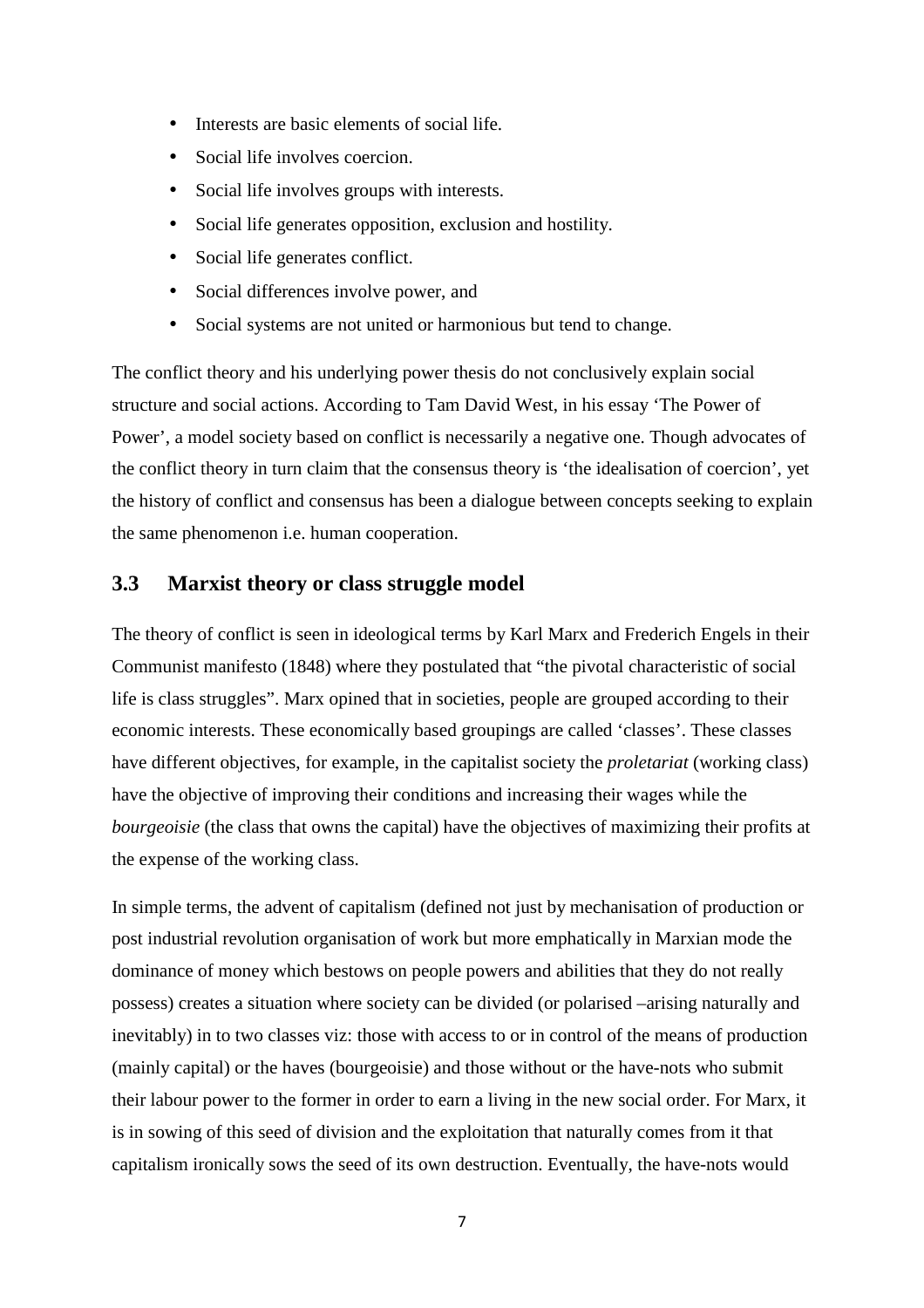muster enough consciousness and courage to challenge the status quo and violently overthrow the haves in a revolution thereby creating the space for the emergence of socialism and eventual communism which represents in real terms both an utopia and extreme counternarration of capitalism as a system.

The overriding concern of Marx is that social conflict is an imperative route to development in human society. This view possibly made him to conclude that the history of all hitherto known or existing societies is the history of class or social conflict. Thus, for him, 'struggle rather than peaceful growth was the engine of progress; strife was the father of all things and social conflict the core of historical process' (Coser, 1971:43).

### **Exercise 2**

*What are the various concepts of conflict in the theories of society?* 

## **4.0 SUMMARY**

In our interrogation of the various social theories and the place of conflicts we can conclude that the theories are a group of perspectives that presents reality differently. For instance, Marx posited the elimination of conflict through the emergence of a classless or communist society, other theorists see conflict unavoidable, endless and often cyclical with each one yielding either a change outcome in society or dying out but new ones sprouting from various spheres of the society.

In spite of whatever differences one may make in the different conflict explanations, one overriding similarity is that conflict theories are usually viewed as radical and place emphasis on social change and the redistribution of societal resources. To this end, the reality of conflict should be viewed as equally a confirmation of the opposing or contrasting view of society as marked by consensus, unity or equilibrium.

### **5.0 TUTOR-MARKED ASSIGNMENT**

### **Analyse one of the various concepts of conflict in the theories of society.**

### **6.0 REFRENCES**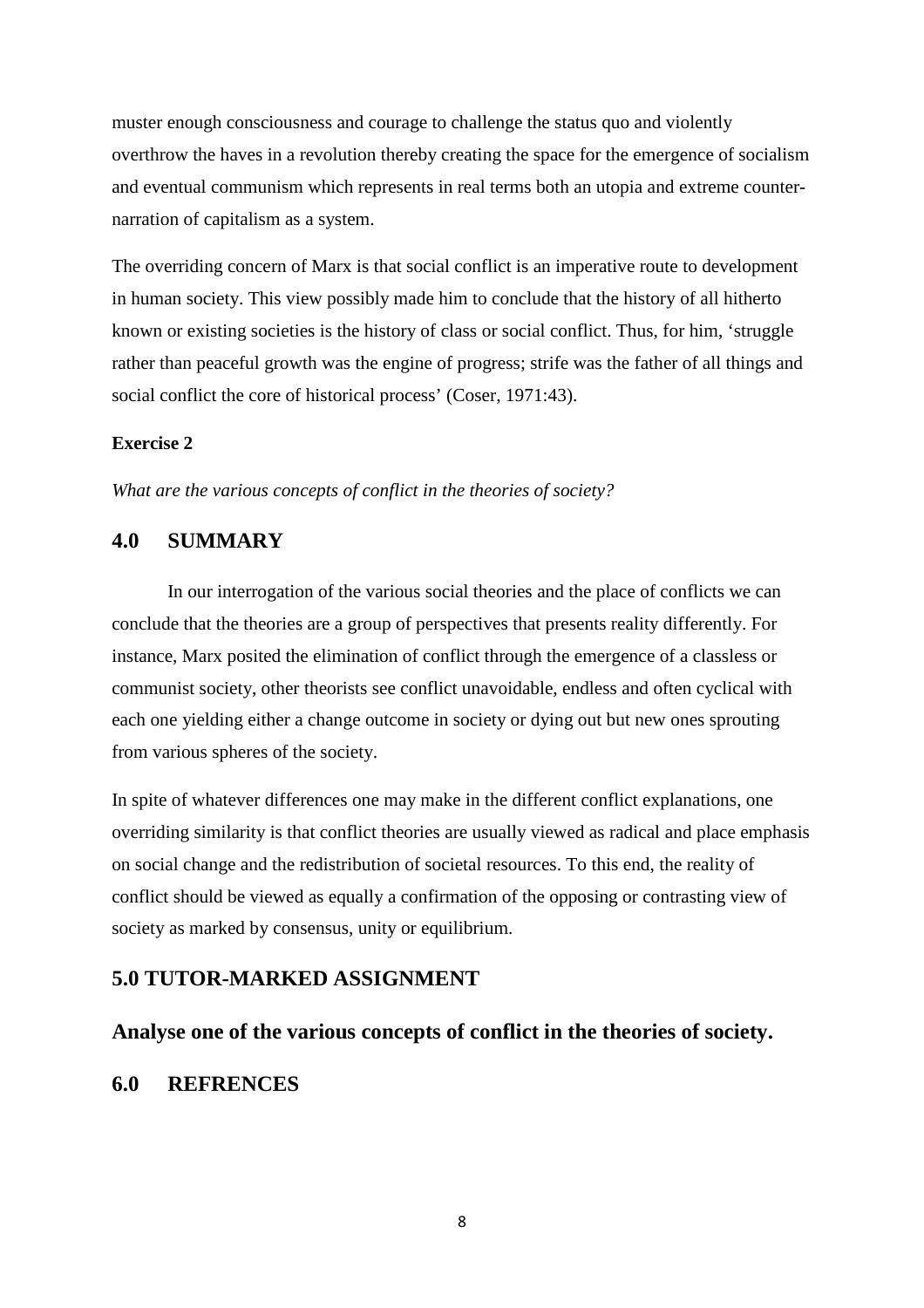## **UNIT 2 TYPES OF CONFLICT**

**Contents** 

- **1.0 INTRODUCTION**
- **2.0 OBJECTIVES**

## **3.0 MAIN TEXT**

- **3.1 POLITICAL CONFLICT**
- **3.2 IDENTITY CONFLICT**
- **3.3 ECONOMIC CONFLICT**
- **3.4 URBAN VIOLENCE**
- **4.0 SUMMARY**
- **5.0 TUTOR-MARKED ASSIGNMENT**
- **6.0 REFRENCES**

## **1.0 INTRODUCTION**

In the first lecture, attempt was made to examine the various theories of conflict to enable a deep understanding of the multipurpose nature of conflict for system maintenance and preservation. In this unit, various types of conflict especially as applicable to Nigeria shall be discussed.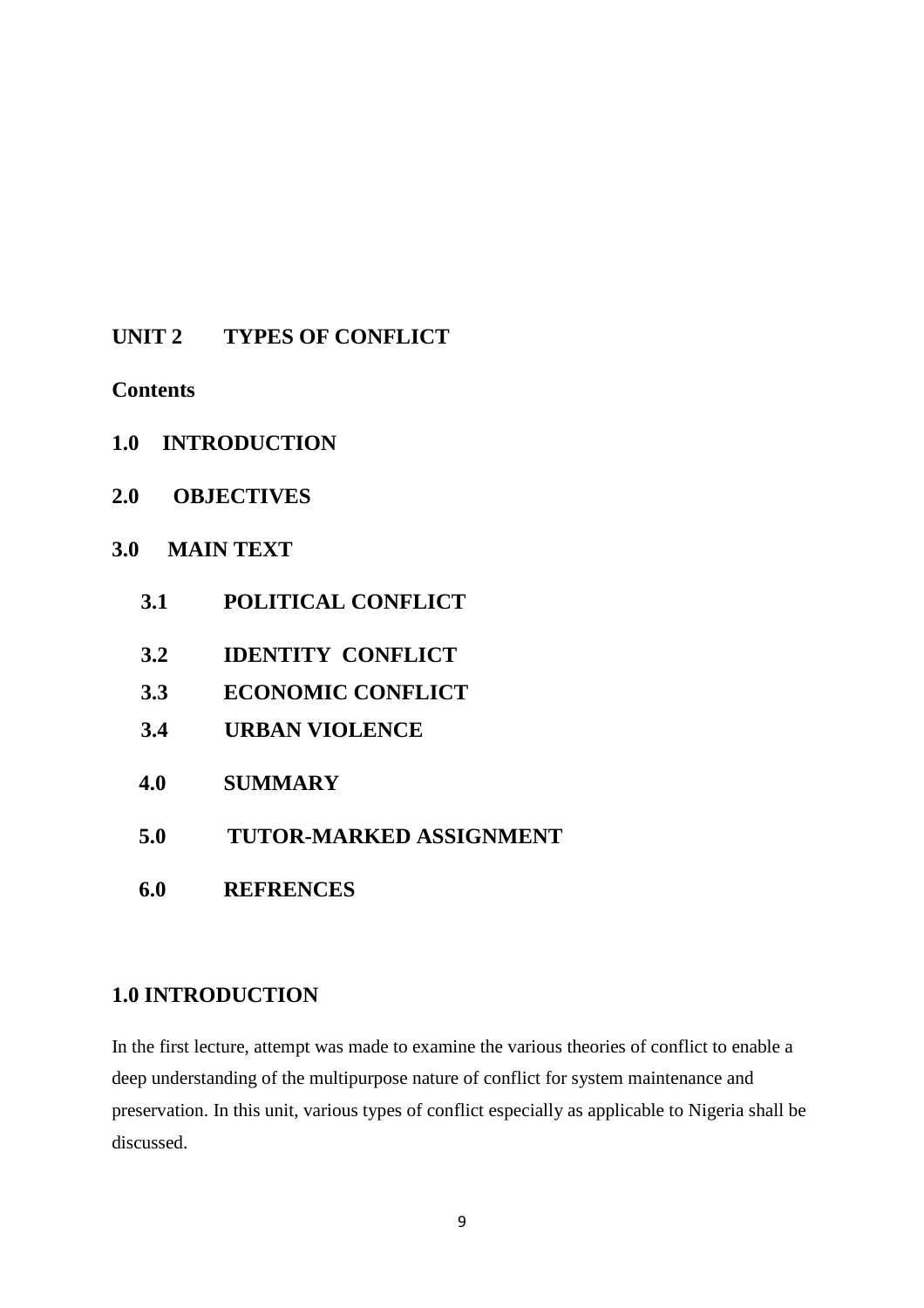## **2.0 OBJECTIVES**

By the end of this lecture, you should be able to

- a. Outline the various types of conflicts.
- b. Mention the nature of the conflicts whether they were temporary or long-term.
- c. State the difference between urban violence and conflict.

### **3.0MAIN TEXT**

### **3.1 Political Conflict**

Politics, one of the unavoidable facts of human existence has been variously described by scholars. Lasswell conceives it as who gets what, when and how. It is the nerve-centre of human peaceful and organised co-existence. It regulates other social systems so as to minimise and control conflicts. Politics is an unavoidable process through which people interact and achieve their set goals in the area of their interest. It is the attempt to achieve their set goals that often bring conflict into the political arena.

> Political violence is the use of or threat of, physical acts carried out by an individual or group of individuals against another individual or individuals, or properties, with the intent to cause injury or death to persons and/or damage or cause destruction to properties; and whose objective, choice of targets or victims, surrounding circumstances, implementation, and effect have political significance and tend to modify the behaviour of others in the exiting arrangement of a power structure with some consequences for the political system (Anifowose1982:41).

The distinctive character of this definition is that the purpose, methods and resolution of the violent behaviour should be seen to have political underpinnings. It can be described as all collective attacks within a political community against the political regime. Political conflict include war between states, armed rebellion against states (ranging from small-scale low intensity conflicts to large scale civil wars), armed secessionist rebellion of various scales and coup d'etat.

Political conflict /violence can be caused by frustration-deprivation and aggression. In the words of Dolland, "frustration produced by interrupting a person's progress toward an expected goal will always elicit the motive to aggress; all aggression is caused by frustration…" Groups or even individuals rebel because they are frustrated by the gap between what they expected and what they can reasonably get from the political system.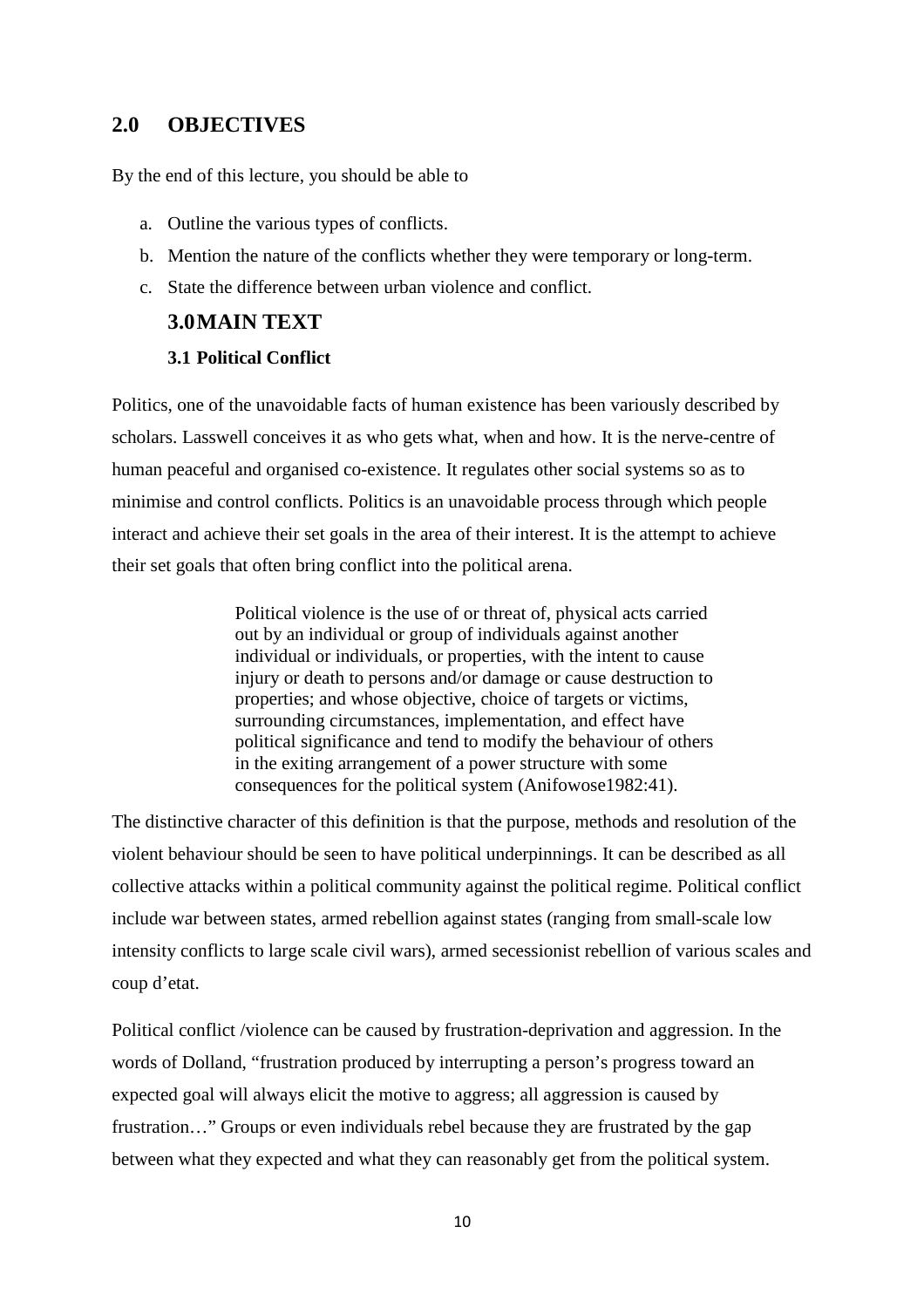There are several variations in the psychology-based analysis with different scholars emphasising some contexts. There is the relative deprivation school which suggest that it is not absolute sate of deprivation that counts but perceptions of ones opportunities in relation to others. The feeling of deprivation and ipso facto frustration is stronger when goods that appear elusive to one group are deemed to be readily available to another. There is also the exceptional school which is closely linked to the relative deprivation explanation. It posits that it is not utter lack but unfulfilled hopes and expectations that engender violent conflict. Groups enter into violent conflicts as a result of feeling of dissatisfaction arising out of the compassion between what one currently enjoys and what one expects, what one thinks one ought to have or what one regards as ideal.

### **Exercise 1**

#### *Define political conflict in your own words*

#### **3.2 Identity Conflict**

The struggle for recognition is as old as history. According to Fukuyama, it 'is evident everywhere around us and underlines contemporary movements all over the world'. It is certainly in man's nature to desire food, shelter, security and life. But he does not only desire these material things, he also desires recognition and acknowledgement. Fukuyama accepts Hegel's theory that 'an individual could not become self-conscious, that is, become aware of himself as a separate human being, without being recognised by other human beings. Thus, man, according to him, not only wants to be recognised by others but needs to be recognised as a man, his abilities, qualities and distinct identities as opposed to the other. Identity therefore involves the self-conception and self-definition of an individual with respect to his/her membership in, and allegiance to, a particular community, which may be defined in social, political, economic or territorial terms. The issue of identity determines the extent to which an individual sees himself or herself as being a member or non-member of a community. The perception of identity also sets parameters to the extent of the sacrifice that individuals and groups are prepared to make for the benefit of the community.

With respect to the Nigerian experience, having at least 450 ethnic groups has made the issue of identity manifest itself along conflictual lines with respect to two aspects namely; ethnicity and religion.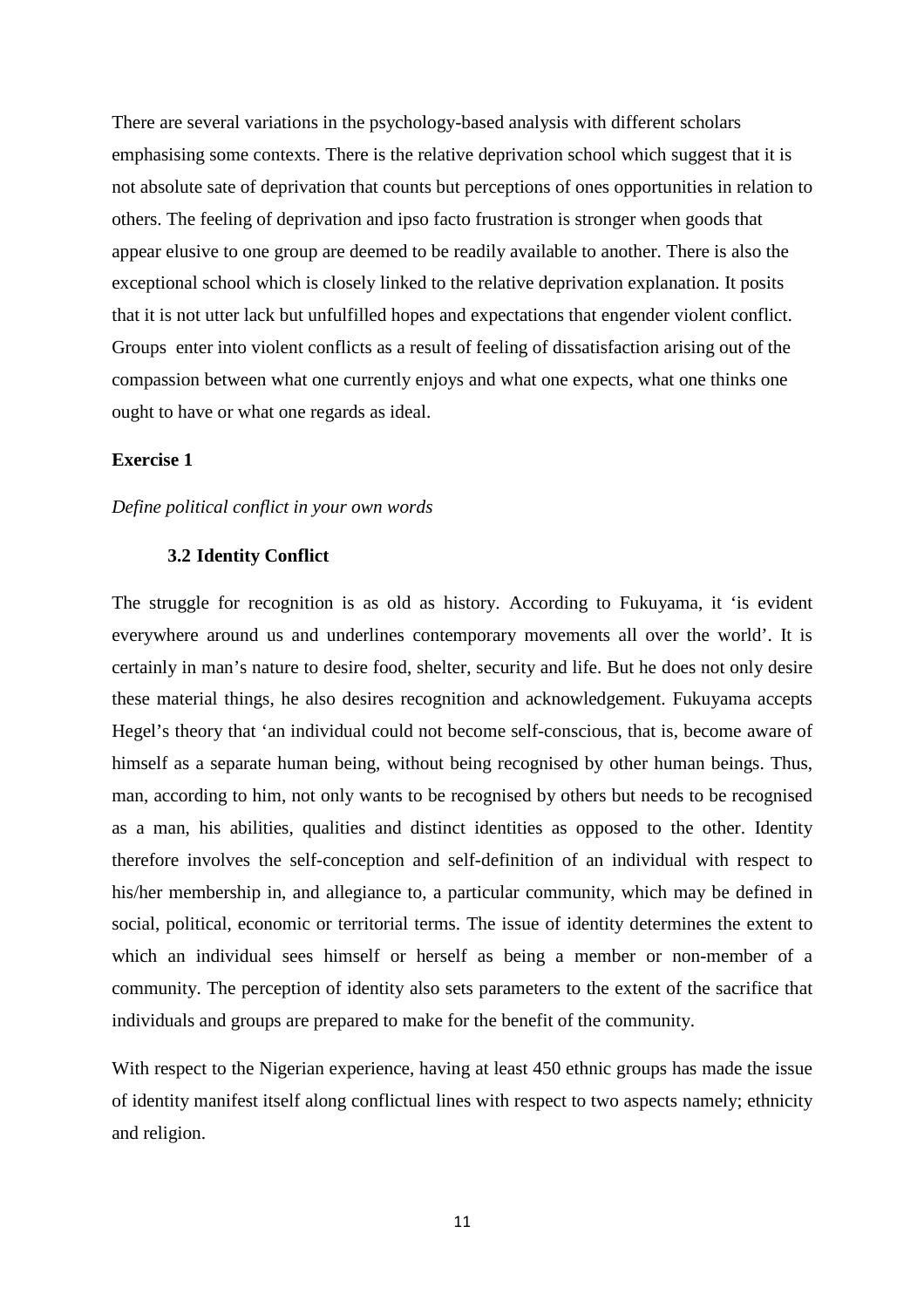Ethnicity is a complex phenomenon which has always been associated with political, religious, juridical and other social aspects of human existence. Hence, the concept has been fully studied and has attracted a variety of interpretations. For instance, Max Weber describes ethnic groups as "those human groups that entertain a subjective belief in their common descent because of similarities of physical type or of customs or both, or because of memories of colonisation and migration" (Weber, 1968:389).

Nnoli noted that ethnicity is 'a socio-political phenomenon associated with interactions among members of a society, consisting of diverse ethnic groups, characteristics by cultural and linguistic similarities, values and consciousness". Sanda, in turn, defines it as "the active sense of identification with some ethnic unit whether or not this group has an institutional structure of its own, or whether it has any real existence in the pre-colonial epoch". In essence, ethnicity constitutes a way in which people think of themselves and others, and makes a sense of the world around them. In multi-linguistic societies, ethnicity finds its way into a myriad of issues such as:

- a. Control of state power.
- b. Development plans.
- c. Educational controversies.
- d. Resource control.
- e. Religious intolerance.
- f. Land disputes.
- g. Indigene-settler syndrome.

The second dimension of identity is that of religion. This is a very complex issue to tackle because religion deals with the relationship between man and the supernatural. At a round table conference on "Religious Pluralism and Democracy in Nigeria", religion is defined as "an expression of faith and belief, and the conscious and the sub-conscious response to the ultimate source of existence'. It was emphasised that religion can be used to promote nation building and at the same time it can be an object of division. Religious conflict is conceptualised as specific form of conflict between groups which differed ideologically along religious lines within a pluralistic setting with each striving for political relevance". Three broad types of religious conflicts have been identified in Nigeria, they are;

> a. Intra-religious disturbances which occur between different denominations or sects.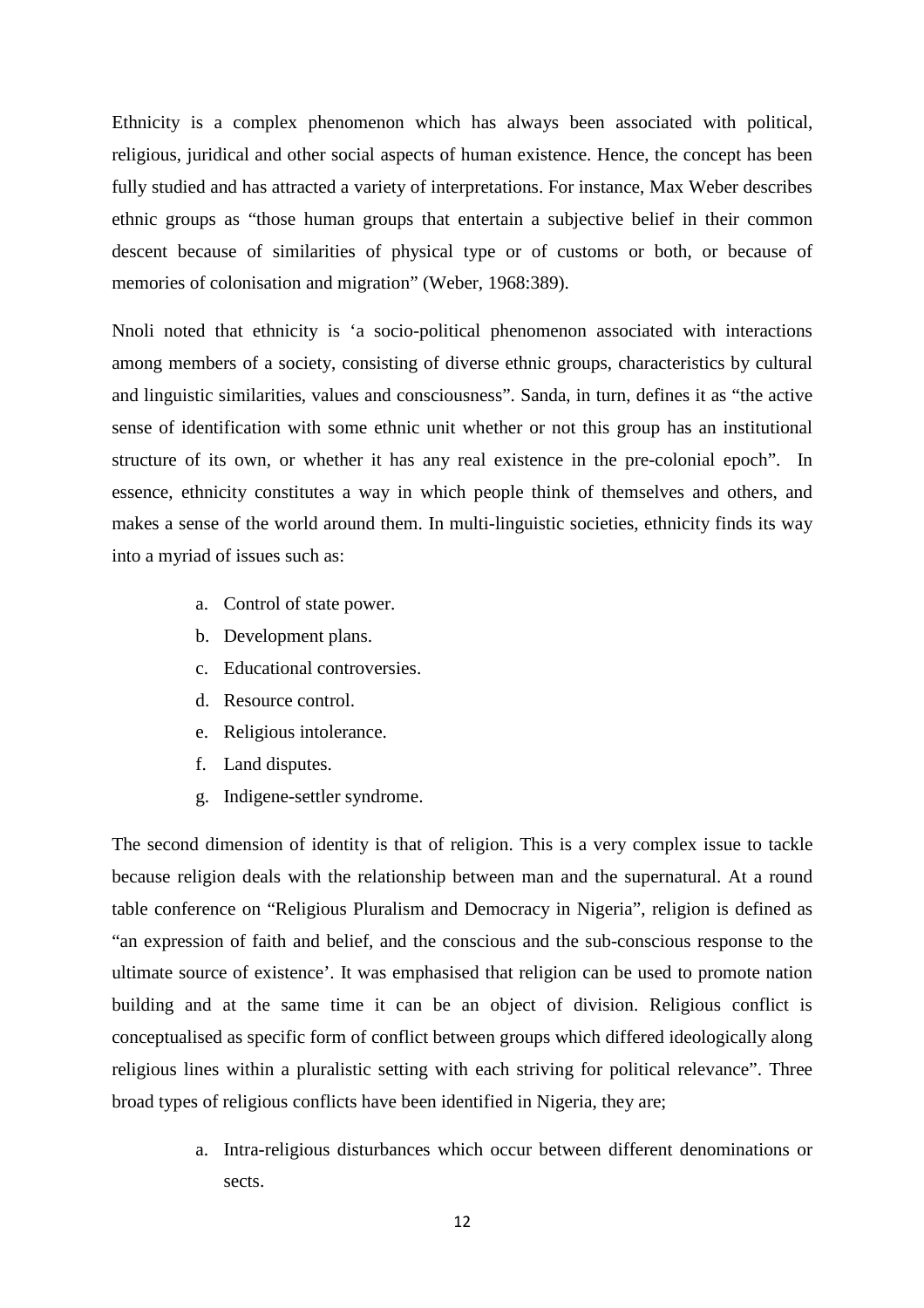- b. Interreligious conflicts prevalent between adherents of different religious beliefs, but capable of assuming socio-ethnic dimensions and
- c. Interreligious conflicts which though have socio-economic origins end up in form of religious conflicts.

 Most religious conflicts in Nigeria often develop into inter-ethnic conflicts even where they began as purely religious disagreements. The reverse is also the case namely; socio-ethnic conflicts are deflated and fought out under interreligious banner.

One plausible explanation for the close link between ethnic and religious conflict is the congruence in several respects between an ethnic and a religious identity such that the two forms of identities are mutually reinforcing rather than being exclusive. The integration of ethnicity and religion into a system of common identity is most relevant in the Nigerian situation where the boundary of ethnic identity and religious allegiance tend to overlap especially during moments of conflicts. Nigeria is a complex society with a multiplicity of religious and cultural allegiances and sensibilities. Ethno-religious conflict has been a recurrent fact in virtually all the geo-political zones of the country.

#### **Exercise 2**

*Outline the factors responsible for the integration of religion and ethnicity into a system of common identity in Nigeria.* 

#### **3.3 Economic Conflict**

Economic conflicts are conflicts that emanate out of the demand for economic redistribution fuelled by socio-economic deprivation and inequality in the system. Central to economic conflict is the question of denial of access to basic economic resources and opportunities. Economic conflicts could be divided into two, first; are those based on conflicting interpretation of use of land. Land is the most important resource in Nigerian communities; it is the basis upon which the family survives. According to Brueggemann (1978), land is normally a place with historical meaning and provides continuity and identity across generations. Land has much to do in human affairs because it is the first step in creating stability in families, communities and groups. Therefore, land was used as an instrument of political control and prestige. It was used to remind the settlers that they were only immigrants who lived at the pleasure of the indigenes. In Nigeria for instance, management of land resources based on land tenure system has become a source of conflict because of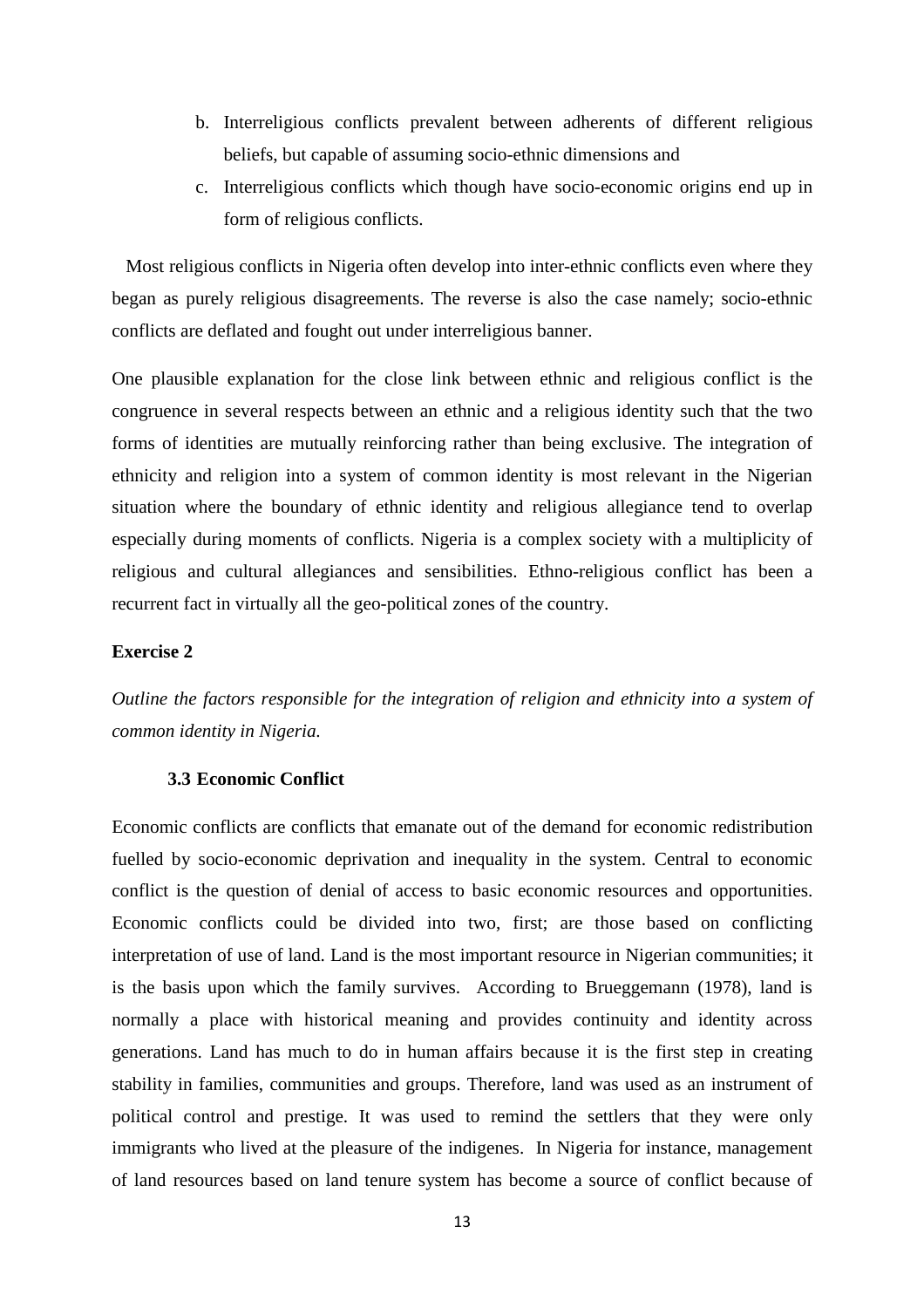deliberate incompetence of the empowered authorities. Under the Land Use Decree of 1978, the control of the rights of occupancy of certain lands is vested on the local/state government. The Decree did not however specify clear land-use rights for pastoralist nor did it guarantee their access to land resources. Therefore for the pastoralists, that considers access to grazing land as critical any attempt to limit it is usually resisted. Housea and others (1995:1) have argued that, "indeed conflict in land use between pastoralists and the farmers arise from differences in the perception of land resources, the institutional tools for utilising the land resource base, and the very process of land utilization".

The second aspects of economic conflict are those fuelled by the failure to spur economic growth despite the vast economic potentials in human and natural resources. The country progressively slipped from being one of the middle-income oil producing countries in the late 1970s and early 1980s to one of the lowest-income countries in the early 1990s. Moreover, the 2004 edition of the UNDP's Human Development Report placed Nigeria in the 151<sup>st</sup> position, based on the Human Development Index. This evidently meant that the country has failed consistently over the years to invest the massive flow of oils rents earned by successive governments in deepening the nation's human capital base.

Poverty manifests in illiteracy, unemployment and poor living standards therefore appears to be at the heart of conflict. A vibrant and youthful population, eager to work but finds none, will continue to agitate and involve in all kinds of activities and basic instincts to survive. For instance, pauperization of the masses which was one of the immediate effects of SAP and market oriented reforms has been demonstrated to have sparked off general feelings of frustration and intolerance in Nigeria.

### **3.4 Urban Violence**

Urban violence as a form of conflict is very prevalent in Nigerian cities. Sometimes they take the form of ethnic conflict, sometimes religious and at times class based i.e. the poor of many ethnic groups attacking government properties and installations, or shops and house of the rich and the middle class. This form of violence is usually perpetrated by street urchins such as Area Boys in Lagos, *Yan Tauri* in Kano and ethnic militia groups. The root of urban violence perpetrated by street urchins has been attributed to the loss of traditional structures that kept people together and rural urban migration. Rural urban migration created large pool of idle youths who are both skilled and unskilled and sometimes homeless in Nigerian cities. They were always available for deviant behaviours. For instance, anytime there is scarcity of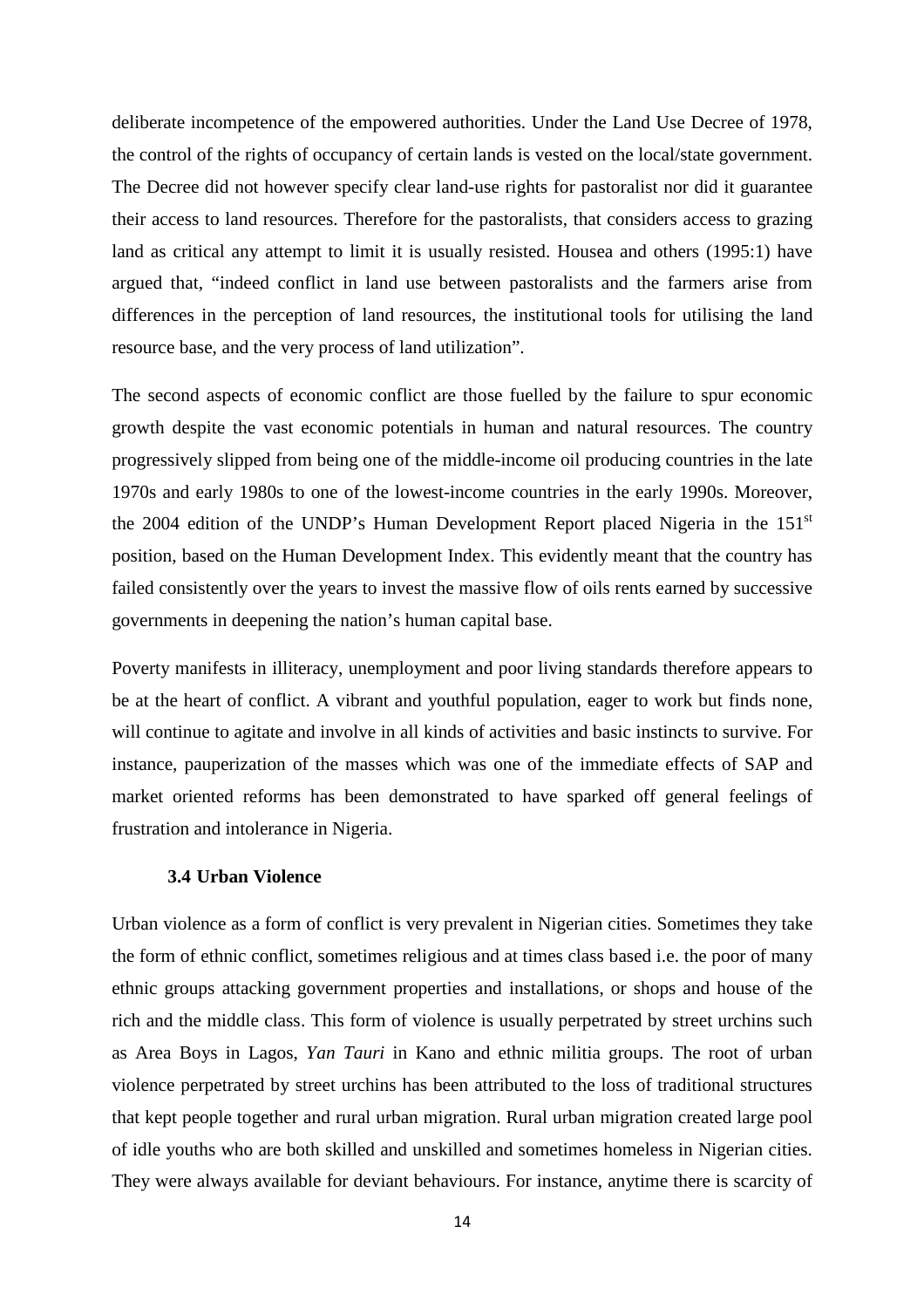petroleum product (especially PMS), they engage in illegal sale of the product and openly control access to fuel stations through imposition of entry fees on motorists.

 Ethnic militias, according to Badmus are an extreme form of ethnic agitation for selfdetermination as they assume militant posture and gradually metamorphosed into militia groups, each of which bears an ethnic identity and purport to act as machinery through which the desires of its people are sought to be realised. The common features of these ethnically inspired movements are the resort to violence, preponderance of youth membership as well as ethnic identity affiliations. Some key militia group in Nigeria include, Oodua People's Congress (OPC), Movement for the Actualisation of the Sovereign State of Biafra (MASSOB), Arewa People's Congress (APC), Ijaw National Congress (INC), Ijaw Youth Council (IJC) Egbesu Boys of Africa (EBA) Igbo People's Congress (IPC) Niger Delta Volunteer Force (NDPVF) and Bakassi Boys. There also exists a host such group in the North Central region of Nigeria. In terms of organisation and finance they cannot be compared to the aforementioned however, they were usually available for spontaneous actions during crisis situation. These groups are a major part of the political landscape, some demanding self-determination, some wanting control over local economic resources, some setting out socio-cultural objectives and some others formed all sorts of vigilante forces being used to combat rising levels of crime that the police failed to curb. Violence is their modus operandi and competition between rival groups was fierce because of the availability of light weapons. These are weapons that can be easily used or transported by individuals and small groups, such as, rifles, handguns, hand grenades and shoulder-mounted rocket launchers. In theory, anyone could purchase, transport, use, maintain and conceal these weapons. Proliferation of these weapons is one the effect of the post-cold war globalization because the relatively orderly arms trade of the cold war era gave way for a more diffuse arms trade that made control of the trade very cumbersome.

### **4.0 SUMMARY**

In this lecture we have looked into types of conflict bearing in mind that each conflict is characterised by a conflict situation, conflict behaviour and conflict attitude. We are able to identify that patterns of cultural pluralism and its defining categories such as, identity issues, unstable political environment and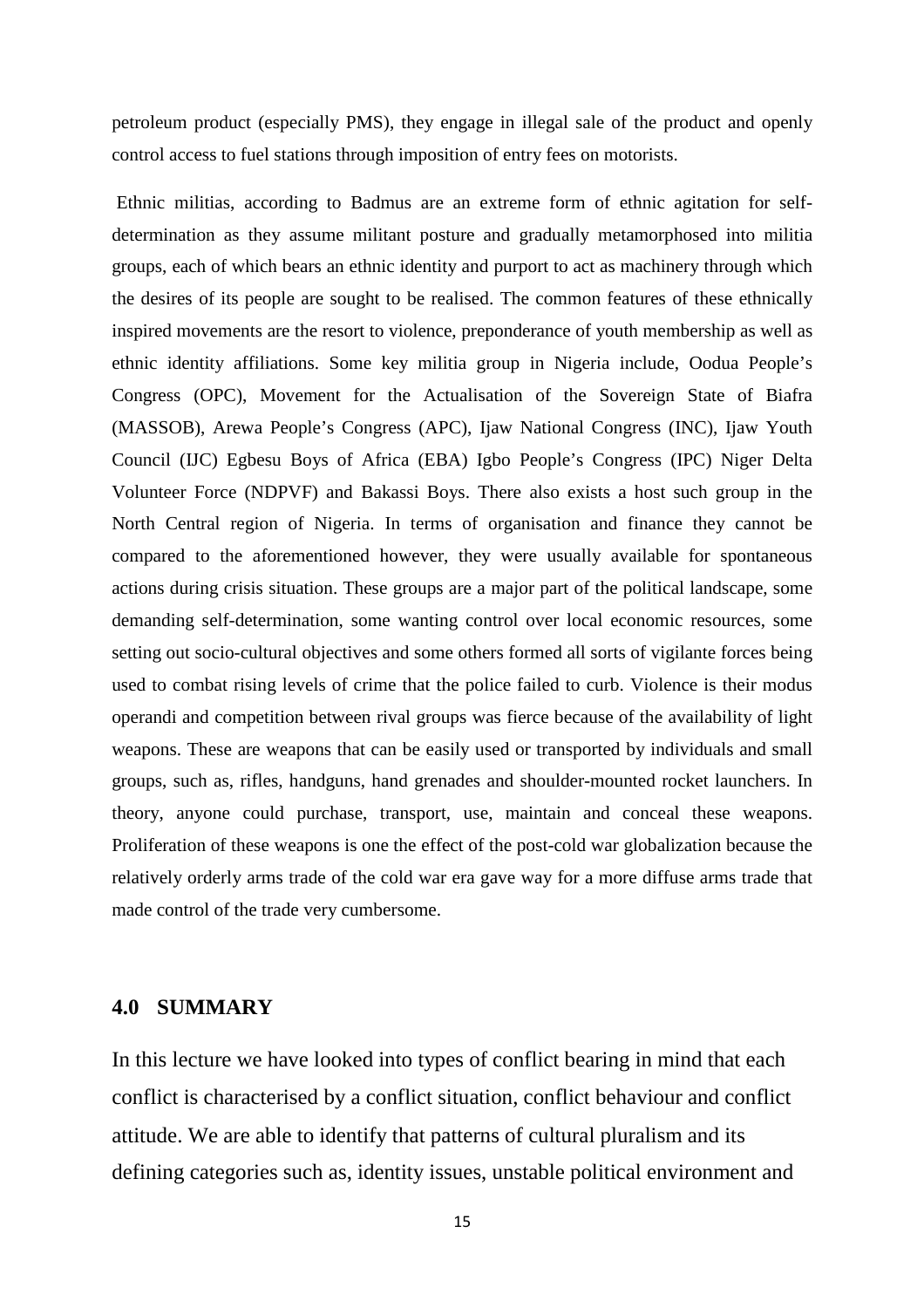related socio-economic issues constitute the cleavages that exacerbates conflicts.

# **5.0 TUTOR-MARKED ASSIGNMENT**

**Distinguish between urban violence and conflict.** 

- **6.0 REFRENCES**
- **UNIT 3 CAUSES OF CONFLICT**

# **Contents**

- **1.0 INTRODUCTION**
- **2.0 OBJECTIVES**

# **3.0 MAIN TEXT**

- **3.1 GENERAL DISCOURSE**
- **3.2 COLONIAL LEGACY**
- **3.3 GLOBAL SYSTEM**
- **3.4 POLITICAL CULTURE**
- **4.0 SUMMARY**
- **5.0 TUTOR –MARKED ASSIGNMENT**
- **6.0 REFRENCES**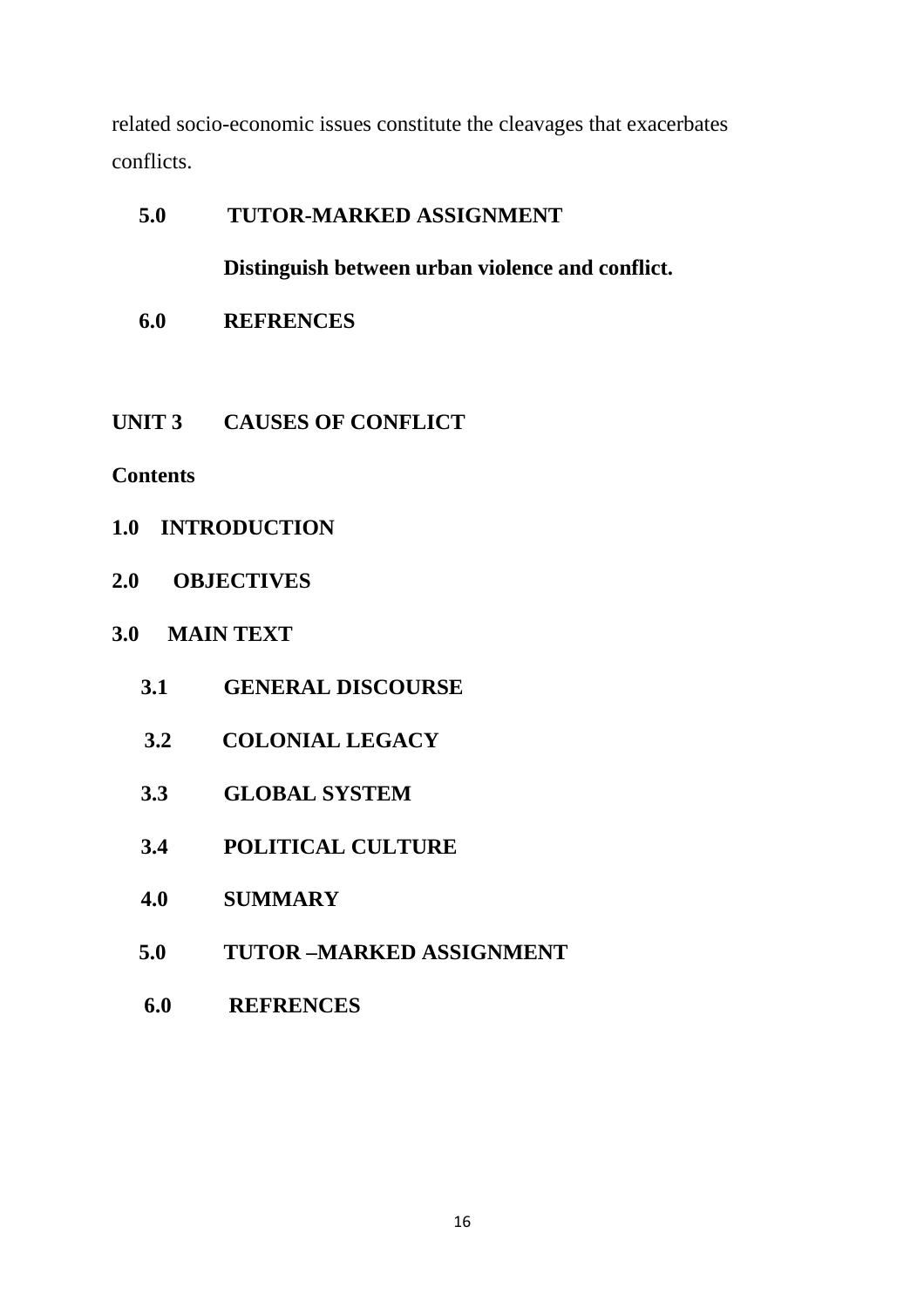### **1.0 INTRODUCTION**

In the previous lectures, we have been able to establish that conflicts are inherent aspects of human relation whether at the group, national or international levels. In this unit, we shall be exposed to a variety of causes of conflict especially the immediate causes.

### **2.0 OBJECTIVES**

By the end of this lecture, you should be able to

- d. Outline the various types of conflicts.
- e. Mention the nature of the conflicts whether they were temporary or long-term.
- f. State the difference between urban violence and conflict.

### **3.0MAIN TEXT**

### **3.1 General Discourse**

Scholars are not unanimous about causes of conflict. It is however noted that human life is complex and the social sciences, so young that definite answers escape analyst. However, in Michael Howard's view the causes of conflicts have not changed fundamentally thought the centuries. According to him: Just as Thucydides had written that the causes of the Peloponnesian war were 'the growth of Athenian power and fear this caused in Sparta', some of the conflicts today are born out of fear of domination by a superior power (Howard,1983:7-22). Donald Kegan in surveying conflicts from the Peloponnesian war (431- 404B.C.) to the Cuban Missile crisis of 1962 sees conflict not as an aberration but instead as a recurring phenomenon. In his view, conflicts are the results of competition for power. He argues that states seek power not only for greater security or economic gain but also for 'greater prestige, respect, and deference, in short, honour'. Kegan concludes that fear, often unclear and intangible, not always of immediate threats but also of more distant ones, against which reassurance may not be possible, accounts for the persistence of conflicts as a part of the human conditions not likely to change (Adejo, 2004:4).

No single theory of conflict exists that is acceptable to social scientists in their respective disciplines and the causes of conflicts are not only multiple but they have kept multiplying throughout history. A study of wars between 1448 and 1989 by Kalvi J. Hosti identifies twenty-four different issues that caused wars. According to him, territorial disputes causes over  $\frac{1}{2}$  of all wars between 1648-1914 but have caused less than  $\frac{1}{2}$  of all conflicts since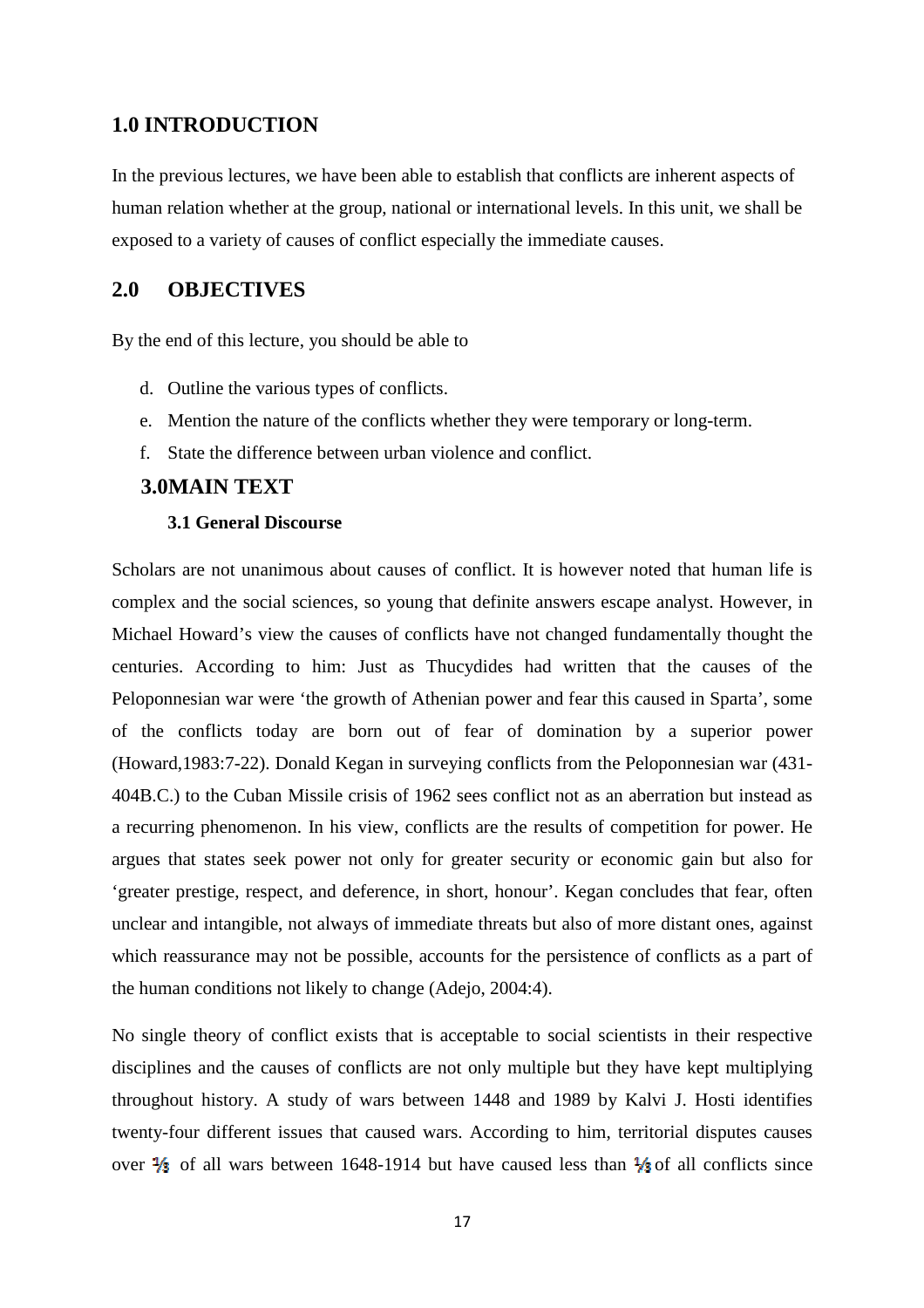then. Of the causal factors that have increased in importance, various national drives such as liberation, unification and secession have increased the most, up from an average of 3%(1648-1814) to an average of 13% (1815-1989). In another study, Grieve reveals the conference of causes and cure of conflicts and cure of war in 1925 concluded that there were more than 250 causes of war listed under the four general categories of political, economic, social and psychological.

In a simpler sense, analyses of conflicts are usually based on three level dimensions: the system level, which generally talks about the nature of the world's political system, the state level which is treated under the broad factors of the political and the economic due to the internal political dynamic of countries (as to whether it is capitalist, dictatorial, underdeveloped or if the economic resources and wealth could determine the level of aggression or proneness to it of a state). Other scholars have cause to study whether anything in the character of a nation such as cultural trait that can be correlated to war-like behaviour, i.e. nationalism in form of ethnocentrism, xenophobia and the like. The third level of analysis of theories of conflict is the individual. In this, some analyst have argued that the causes of conflicts may be in the nature of human beings which according to G.R. Berridge and Kenneth Waltz is "proud, power-crazed, stupid and vicious". Such conflicts arise over matters of territoriality and human aggression can stem from stress, anxiety or frustration. At this level, conflicts could also arise as a result of the socio-psychological need for power as some leaders have a power drive that may cause aggressive behaviour. This equally goes with the inability of some national leaders to perceive events objectively due to the proclivity of human beings to see their opponents as more hostile than themselves.

#### **Exercise 1**

*Explain the views of Donald Kegan regarding causes of conflict* 

#### **3.2 Colonial Legacy**

Geographically, Nigeria lies at the extreme inner corner of the Gulf of Guinea in West Africa with a compact territorial area of about 373,000 square miles extending from the Gulf of Guinea on the South to Sahara Desert on the North covering four distinct physical regions.

As expected, these physical regional variations with their corresponding vegetation, soil and climatic peculiarities are the result of variations in rainfall and other climatic conditions. These in turn are accountable for differences in soil fertility and the variations in crops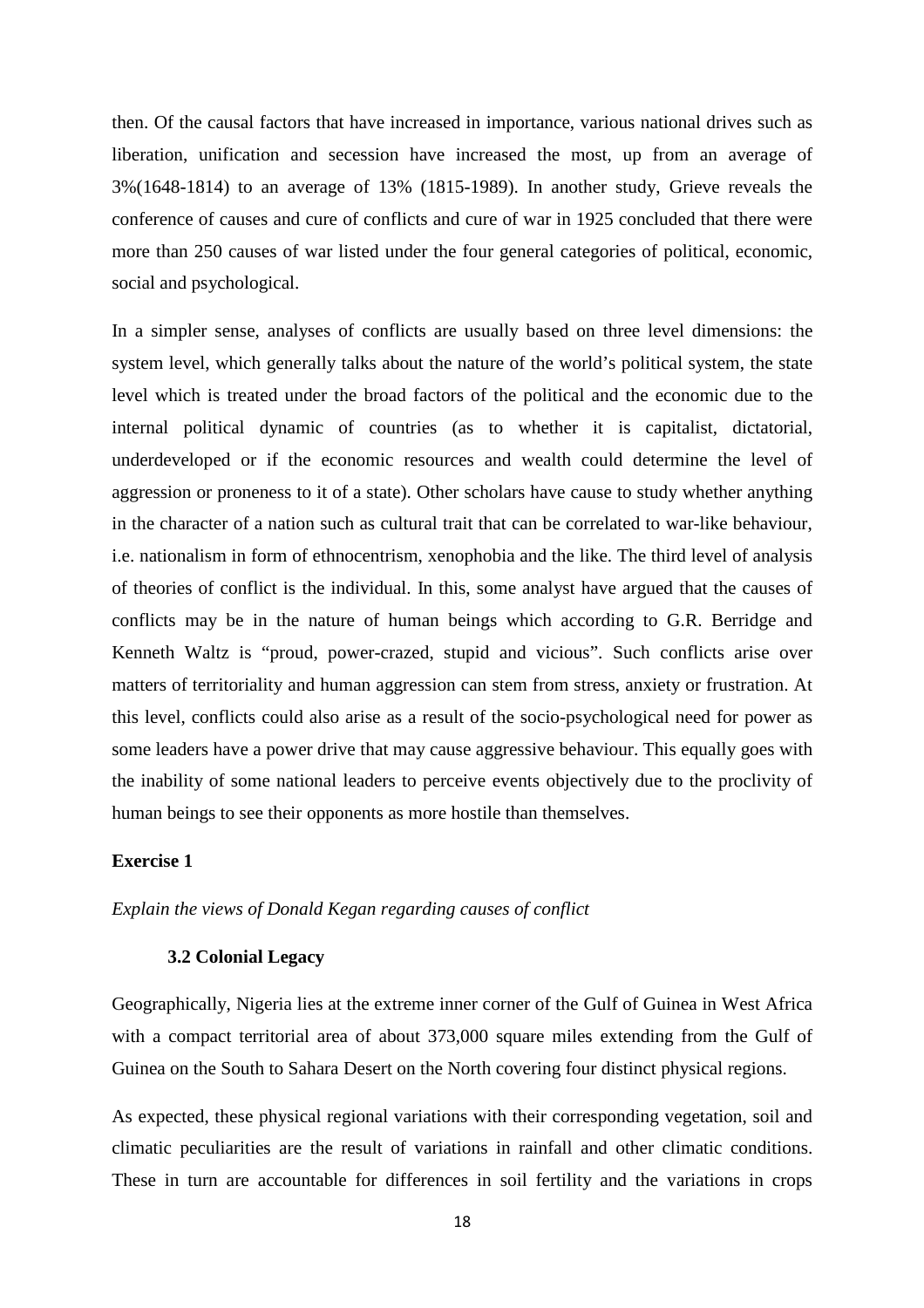occupational and general economic activities among the people of the different regions. The overall result of all these is the existence of numerous crops, and huge varieties of other mineral resources. A state of affairs which made the British colonial authorities see Nigeria as an indispensable gold mine and which was to be held on to and exploited for as long as it was possible for the benefit of the home state (Britain).

During the colonial period, British authorities through several socio-political and economic policies subjected the entire territory and people to all sorts of exploitation and pillaging. Given the fact that colonialism was motivated, especially by economic interests, the colonial authorities did not hesitate to adopt any policies and strategies which enabled them to attain their economic and general material interest not withstanding how detrimental such policies and strategies were to the colonised peoples. For instance, the various ethnic groups or autonomous nations with different culture and aspirations were fused together in what the British called the amalgamation of the Northern and Southern protectorates. It was a marriage not based on trust. Perhaps one major effect of this is the prevalence of boundary disputes in Nigeria. As at 1999, there were as many as 87 major boundary disputes in Nigeria. The consolidated and Zonal Reports on Strategic Conflict Assessment of the Institute for Peace and Conflict Resolution of the Presidency shows that land and boundary disputes still constitute a major source of conflicts in all the six geo-political zones of the Nigerian federation. Incessant boundary disputes seem to have turned Nigeria into a state at war with itself. The problem manifests itself in various forms. It could assume the nature of a dispute between two villages fighting over portions of the ancestral land, as in the case of Aguleri and Umuleri of Anambra state, or disputes between two communities astride interstate boundaries such as the case of Ogori in Kogi state versus Ekpedo in Edo state, or between two or more states of the federation quarrelling over forest reserves, such as the dispute between Edo and Delta states over the Urhonige forest reserve or oil wells as illustrated by the rival claims of Akwa Ibom and Cross River States over the oil rich Tom Shott Island.

#### **3.3 Global System**

The end of the Second World War ushered in a bipolar world. The world was divided between two opposing ideologies headed by the Soviet Union and the United States, former allies in the Great War. The Soviet Union, a socialist state had communist ideology as an economic system while the United States is a democratic state with capitalism as her economic system. The two nuclear super powers dominated the international politics of the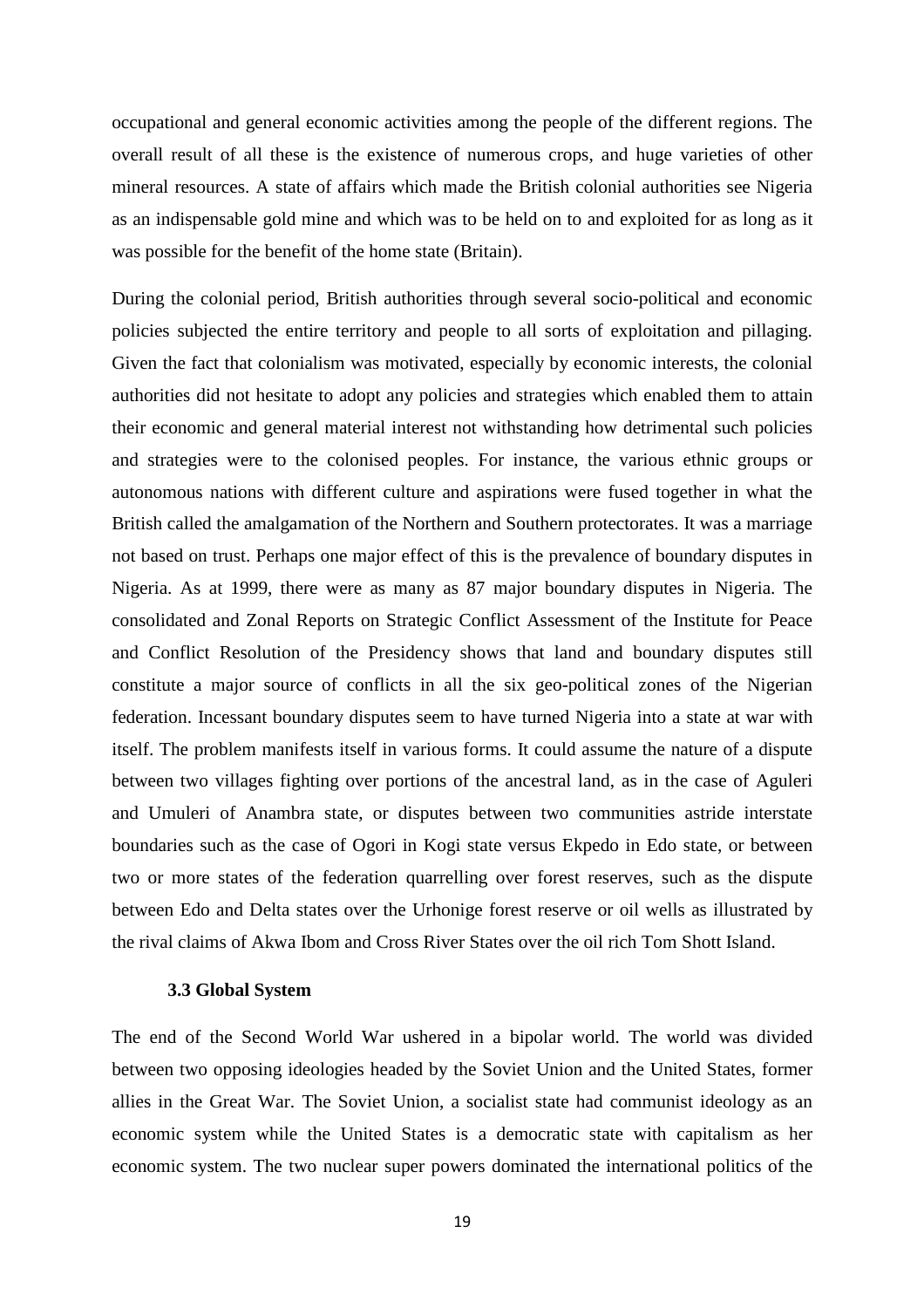Cold War era. The world was deeply divided as the USA led the democratic and the capitalist west and the Soviet Union led the dictatorial socialist and communist East.

The two nations with their nuclear balance of terror led two other important sub-regional organisations, the North Atlantic Treaty Organisation (NATO), a Western organisation led by the USA and the Warsaw Pact, an Eastern Organisation, led by the Soviet Union. The rivalry between the two brought about the global divide that placed independent nations as either belonging to the West or the East. Independent nations that refused to join either of the blocs formed another international organisation known as the Non-Aligned Movement to reflect the reality of the day. The conduct of the United Nations, particularly the peace initiatives of the Security Council also reflected this divide. The Cold War clearly manifested in the way members of the Security Council voted on issues.

During this period, African states excited the attention of the world's rival power blocs. The position that each newly independent country adopted in its relations with the West or east was viewed as a matter of crucial importance. Africa was considered to be too valuable a prize to lose. While the old colonial powers sought to strengthen the special relationship they had mostly formed with their former colonies, the Eastern bloc embarked on major campaigns to gain influence in the new states. According to the American President J.F. Kennedy; 'We see Africa as probably the greatest open field of manoeuvre in the worldwide competition between the communist bloc and the non-communist'. Therefore, one major consequence of the super power rivalry in Africa is the increased tension surrounding local conflicts. For instance, there reported cases of the American intelligence Agency (CIA) involvement in military coups all over Africa, Nigeria not excluded. It was reported that most of the 100 successful and aborted military coups in Africa since 1960 had the influence of the CIA.

Another causal factor within the global environment is the effect of neo-colonial economic policies on Africa. Institutions such as the World Bank, IMF and some high profile regional economic blocks have become instruments of intimidation rather than cohesion. African countries have suffered internal unrest in their quest to implement Structural Adjustment Programme and other conditionalities imposed by the IMF and other donor agencies that did not take cognisance of Africa's peculiarities. (Various anti-SAP riots in Nigeria).

Perhaps most pertinent is the proliferation of small arms and light weapons (SALW) in the West African sub-region, region which Nigeria is located. SALW are extreme tools of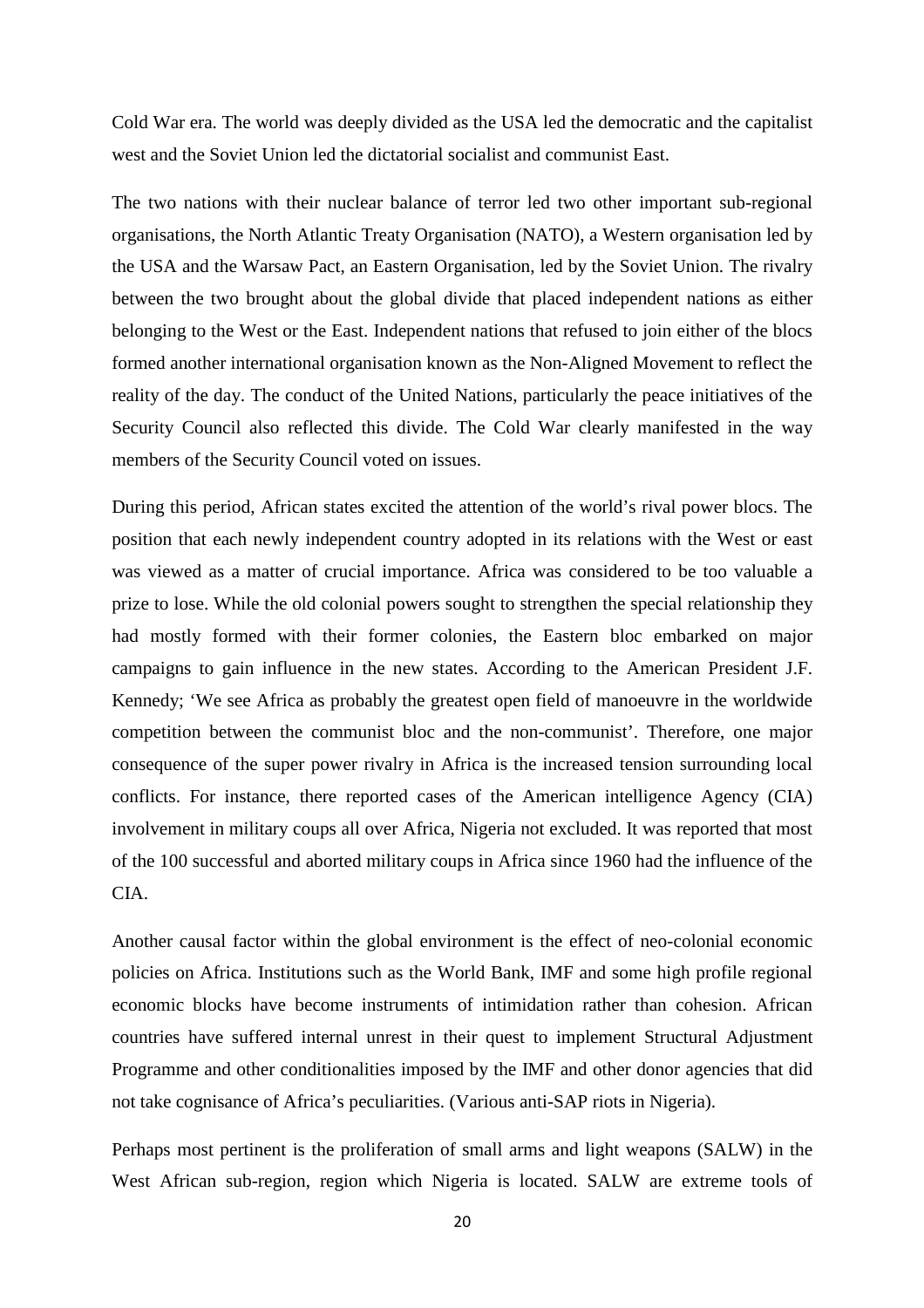violence because they are durable, highly portable, easily concealed, simple to use, extremely lethal and possess legitimate military, police and civilian uses. Nations and manufacturers eager to dispose of arsenals of arms trade made superfluous by cold-war political developments and technological innovations have continue to see Africa as an attractive market. According to Small Arm Survey, Nigeria has porous borders on both its land and sea edges allowing gun smuggling from a variety of countries. Many of these weapons came from war torn countries elsewhere in Africa and some arms smuggling rings operate from Cameroon, Equatorial Guinea and Nigeria. These weapons are cheap and widely available they are also lightweight and can be used by child soldiers. A nation like Nigeria where tensions are high over every national issue, availability of SALW risks igniting or fuelling conflicts. Actually, Nigeria provides an example of SALW availability and misuse. For instance, SALW are brought into the Niger Delta region from various locations such as Russian AK-47, the German-G3, the Belgian- FN-FAL, Czech-machine guns and Serbian rocket propelled grenades (RPGS). These weapons have contributed to the various conflicts in the Niger Delta area.

#### **Exercise 2**

*Mention some of the effects of availability of SALW on the Nigerian society.* 

#### **3.4 Political Culture**

Political culture whether diverse or homogenous is a product of many factors such as geography, historical developments and experiences, diversity of a nation's population, pattern of traditional norms and practices, as well as varying levels of socio-economic development and socialization processes. It has been defined by various scholars as, "the set of attitudes beliefs and sentiments which give order and meaning to a political process and which provides the underlying assumptions and rules that govern behaviour in the political system. It encompasses both political ideals and the operating norms of a polity" (Pye, 1962:122). Almond and Verba (1963) sees it sees it "as the pattern of individual political orientations, the attitudes towards the political system and its various parts and to the role of the self in the political system". Adedope (1981) says the political culture of any society is made up of certain values, feelings, information, skills and political attitudes of members of the same political community. Political culture is, therefore, reflected in a nation's ideology, in the duties of citizenship, in the conduct and style of political activity and in the attitudes towards the political leaders and followers.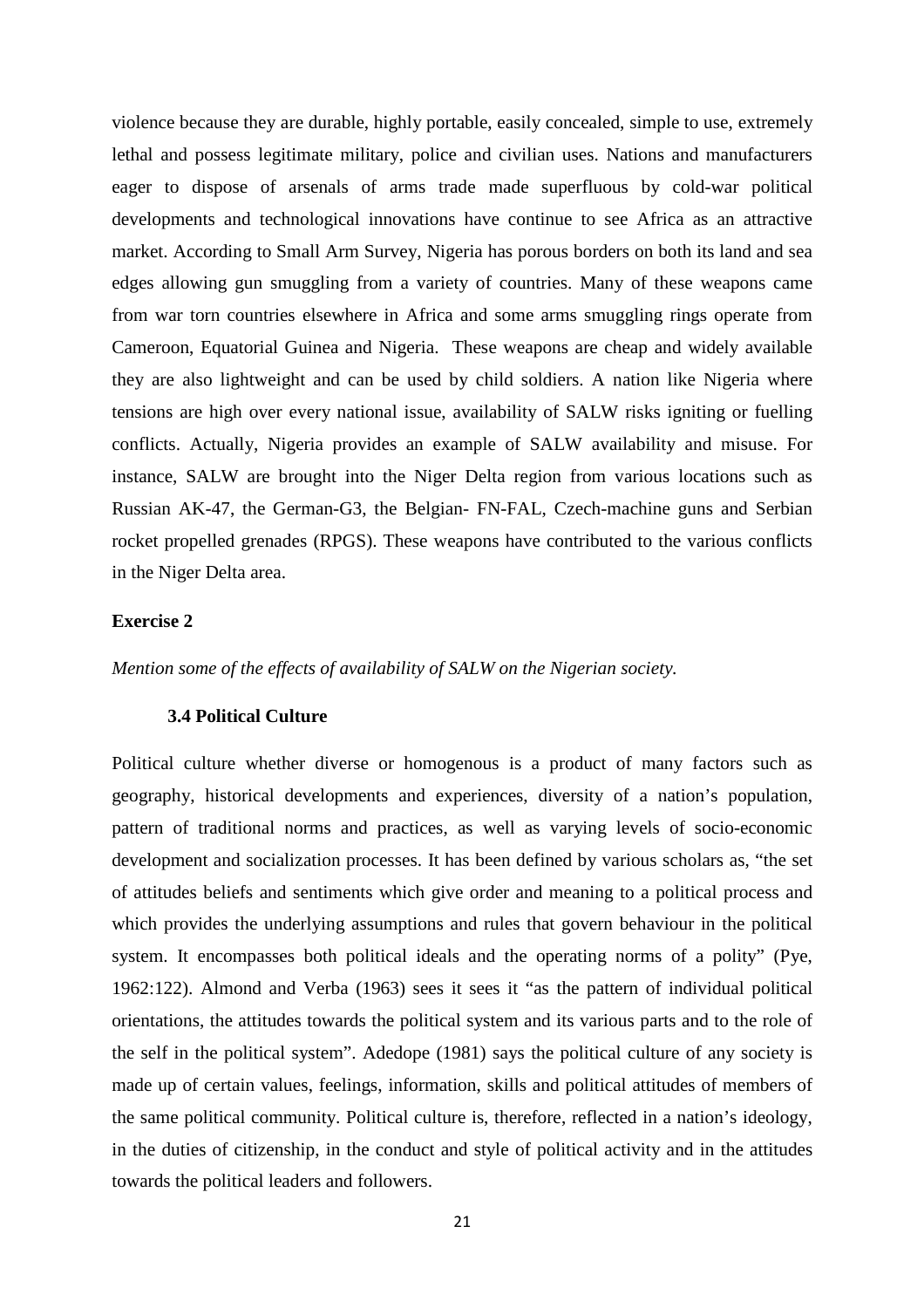Form the above, political culture could be said to be the values, norms, attitudes expected to guide the behaviours of people towards the political system. The political culture of a country will determine the behaviour and attitude of the population towards the political system. It creates, shapes, influences and sustains the citizen's political cognitive map of the state of affairs. Kolawole (1997) in his analysis submitted that a Libyan brought up in the age of Gaddafi's authoritarianism naturally imbibes political ethos that adulates one-man rule and sees the leader not only as symbolising the state but actually being the state. Also, American values eulogies and treasures the ideals of democracy. It imbues as American with psychological fulfilment that his chosen leader will be responsive, responsible and receptive to him. In contrast, in the countries of Latin America, Africa and South-East Asia, military rule was once an accepted norm. In such societies, the political culture has incorporated, as one of its ethos the subordination of the civil society. For instance in Nigeria, politics is not considered a game where your opponent is not necessarily your enemy. The political culture of tolerance, accommodation and participation of all is lacking. The political culture in Nigeria is such that every Nigerian associates first and foremost with his ethnic, religious and regional/zonal groups. The reason for this according to Ake was that the nationalist movement was essentially a coalition of disparate groups united by their common grievances against colonial oppression. It was typically a network of nationalities, ethnic groups and professional groups. But even though they cooperated against colonial rule, their relationship was never free from tension and conflict. Thus after independence, Nigerian leaders became concerned more with their ethnic groups. In other words, the type of political leadership that comes up after independence lack national spread and acceptance thus bringing about distrust that seriously convulsed the polity.

Another aspect of the Nigeria's political culture is thuggery and election rigging. Thuggery is an act characterised by rudeness, hooliganism, touting, intimidation and harassment. It is a behaviour that contradicts peace, harmony and co-existence among groups. Political thuggery is an illegitimate and violent means of seeking political power with a view to subverting national opinion for parochial ends through self-imposition. Thuggery and election rigging is a national malaise that has made politics in Nigeria manifest acrimony, assault, assassination, harassment and conflicts. Prebendalism and god fatherism is another prevalent culture in the political environment in Nigeria. The prebendal nature of Nigerian politics is caused by the excessive premium on political power. Politics is conceived as an investment and the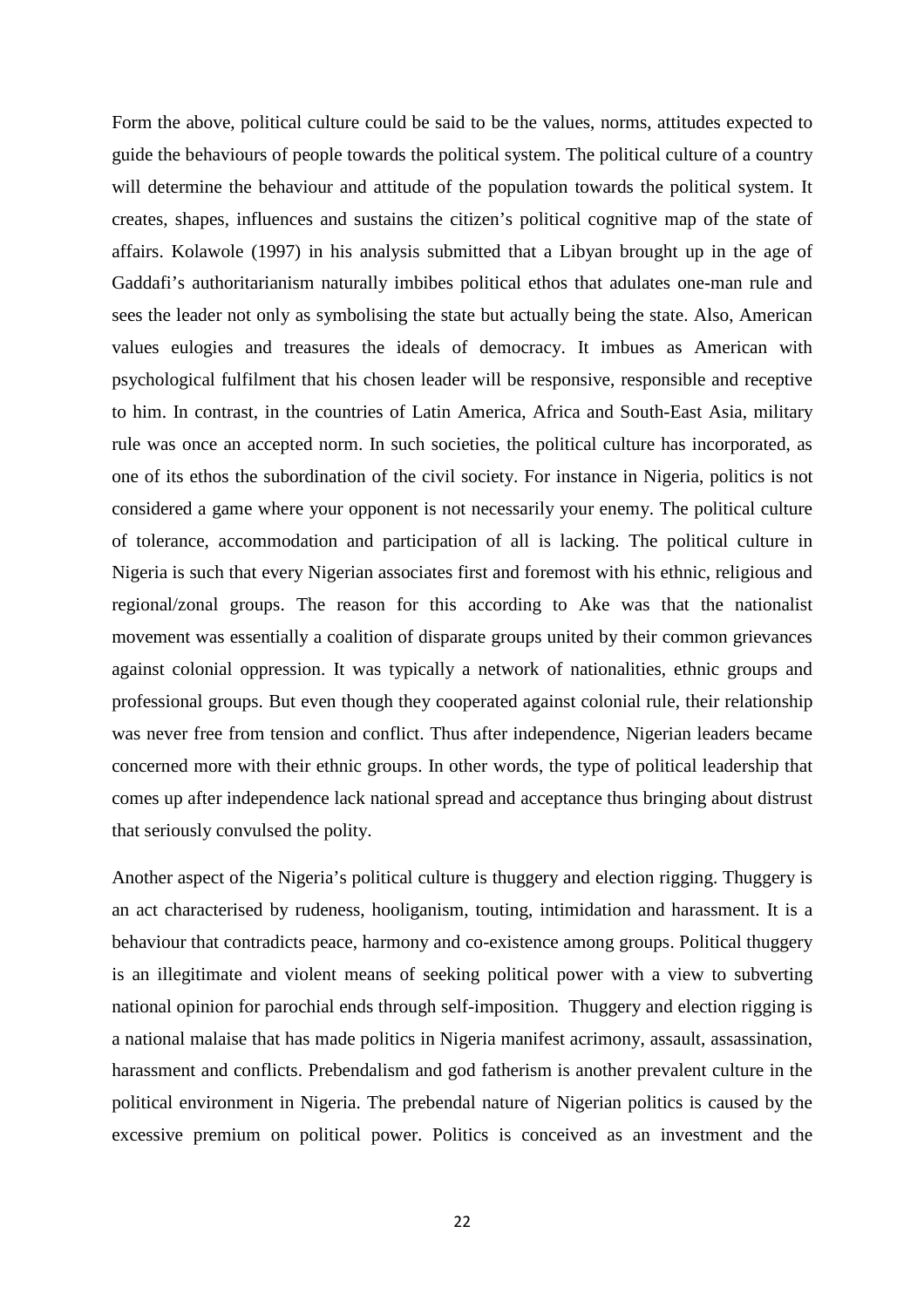godfather, having invested colossally, would want to take the most extreme measures including violence to win and maintain political power.

# **Exercise 3**

Discuss the nature of the political culture in Nigeria.

# **4.0SUMMARY**

This lecture has examined the causes of conflicts by first agreeing with existing literature that causes of conflicts are not only multiple but have kept multiplying with modernisation and globalisation. The lecture also looks at the three level dimensions of conflict before capturing the specific Nigerian situation.

# **5.0 TUTOR –MARKED ASSIGNMENT**

Explain the contribution of colonial policies to post-colonial conflicts in Nigeria.

# **6.0 REFRENCES**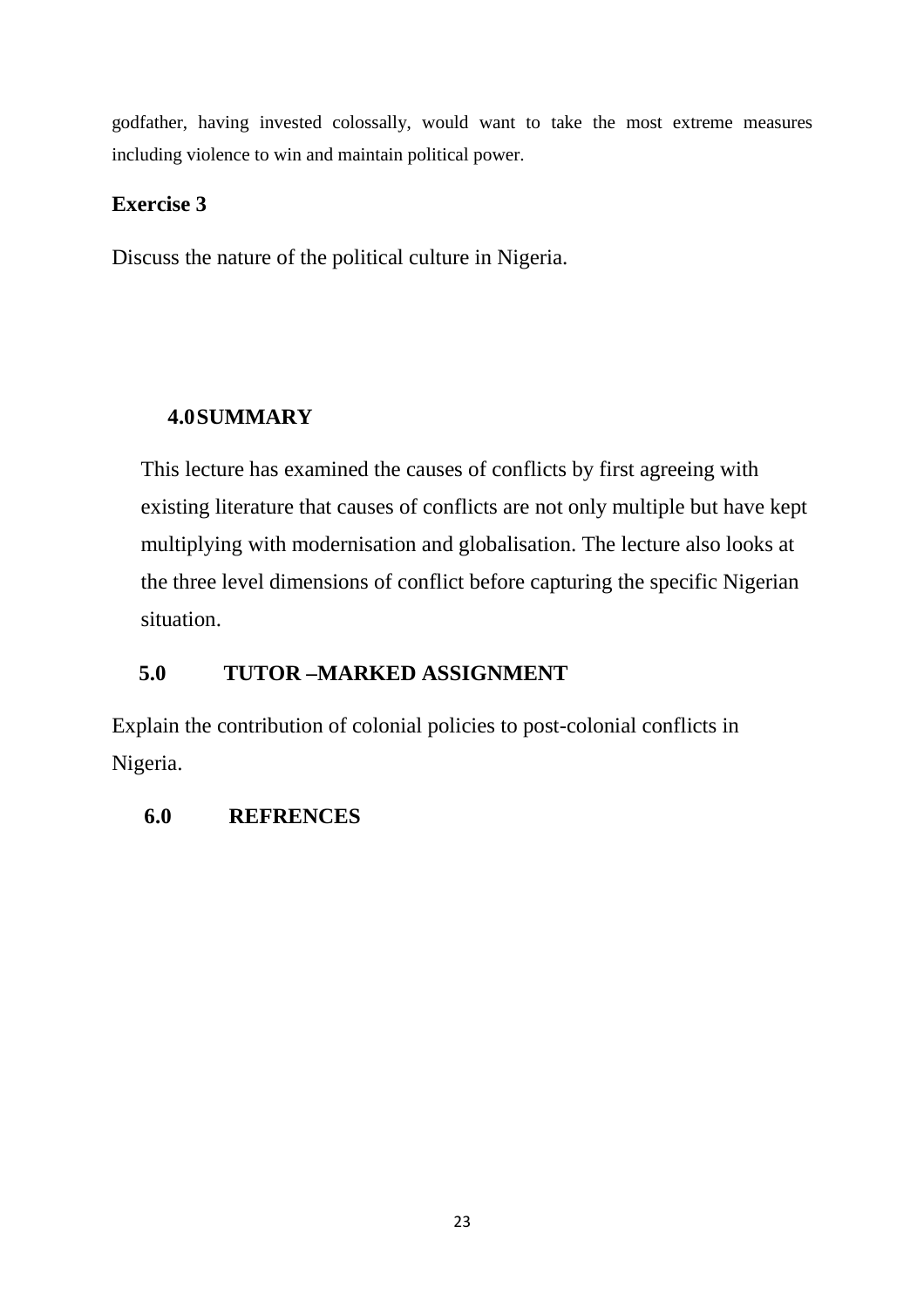## **UNIT 4 CONCEPT OF PEACE**

## **CONTENTS**

## **1.0 INTRODUCTION**

## **2.0 OBJECTIVES**

## **3.0 MAIN TEXT**

- **3.1 PHILOSOPHICAL PERSPECTIVE**
- **3.2 SOCIOLOGICAL PERSPECTIVE**
- **3.3 CRIME AGAINST PEACE**

## **4.0 SUMMARY**

## **5.0 TUTOR-MARKED ASSIGNMENT**

## **6.0 REFRENCES**

## **1.0 Introduction**

Deriving from the Latin *Pax*, peace in western world is generally considered a contractual relationship that implies mutual recognition and agreement. Understandings of peace throughout the world often disclose a much deeper comprehension of peace in relation to the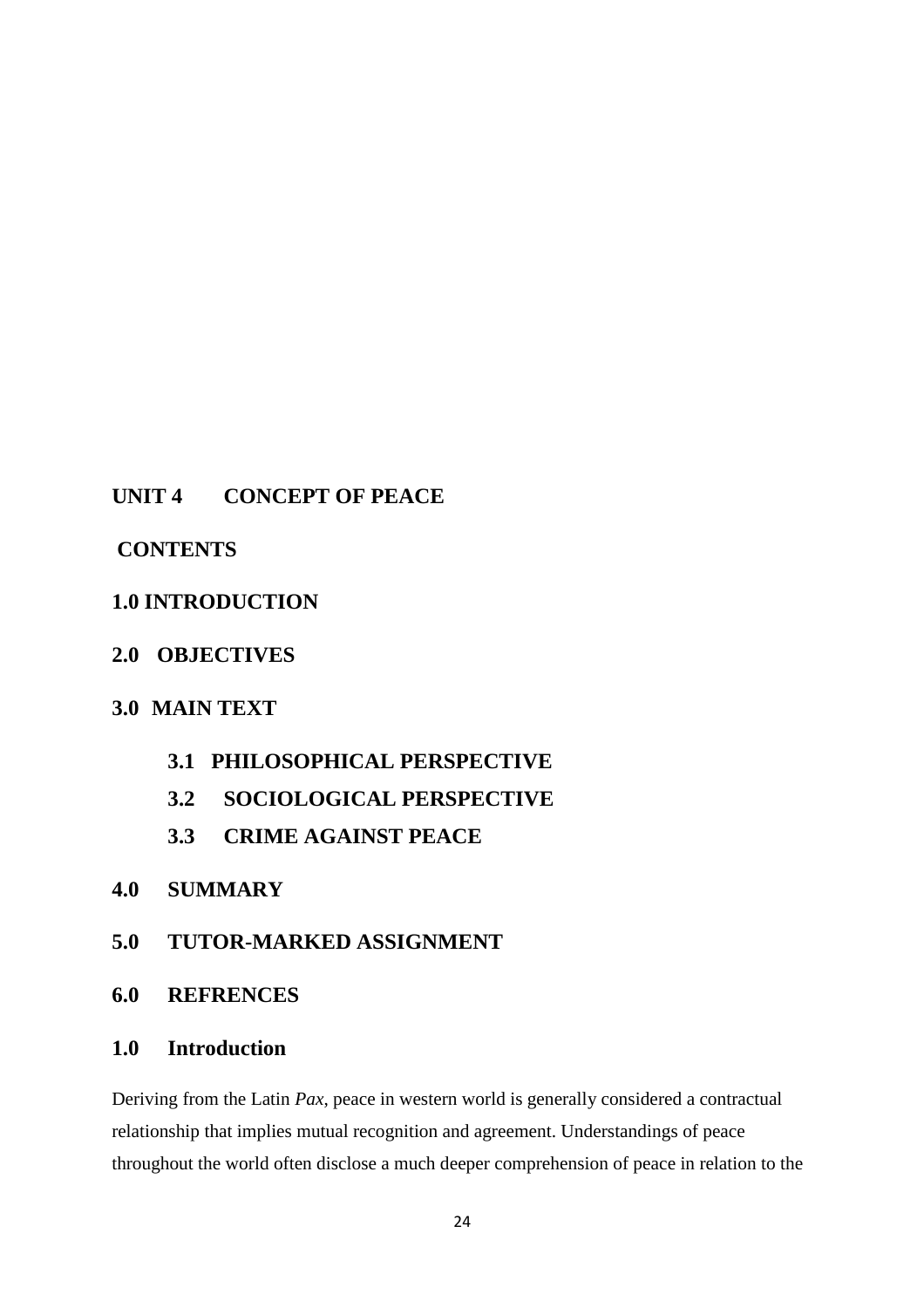huma1n conditions, which also includes inner peace. Peace is a state of mind in concourse with serenity, a state of harmony, tranquillity, concord and a balance of equilibrium of powers. It is the opposite of conflict, it abhors violence and war. Peace is also a state of justice, goodness and civil government. There are different perspectives of peace.

### **2.0 OBJECTIVES**

## **3.0 MAIN TEXT**

### **3.1 Philosophical perspective**

The concept of peace is both an ethical virtue and an axiological value (Ikejiani-Clark, 2009:6). Peace is seen as a virtue necessary for the perfection of both the individual and the achievement of justice and well-being in society. Thus, peace is acquired as a moral achievement, a value which increases the worth and dignity of the individual. It is an adornment pursued from the collective acquisitions for individual in society, which enhances the possibility of social, political and educational achievements of the perfect society as conceived by philosophers like Socrates, Aristotle, Aquinas and Kant.

Exploring the philosophical position on peace means analysing the word, idea and experience of peace. The *New Lexicon Webster's Dictionary* defines peace with the following value profiles:

- a) The condition that exists when nations or other groups are not fighting.
- b)The ending of a state war.
- c) The treaty that marks the end of war.
- d)Friendly relations between individuals untroubled by disputes undisturbed by disputes.
- e) Freedom from noise, worries, troubles fears, etc. peace of mind.

A critical look at the profile given by Webster on peace exposes its limitations, which centre on the question: does the absence of war or hostilities mean peace in a community or state? When Nigeria is not at war with any nation, does that translate to the philosophical and empirical fact that Nigeria is at peace with itself? It can be concluded that the Webster's profile on peace, common to global thinking, has spawned a false thinking and understandably of the elements of peace as conceived by philosophers over ages. The philosophical deposition on peace is a dialectical, holistic and dynamic reality, which does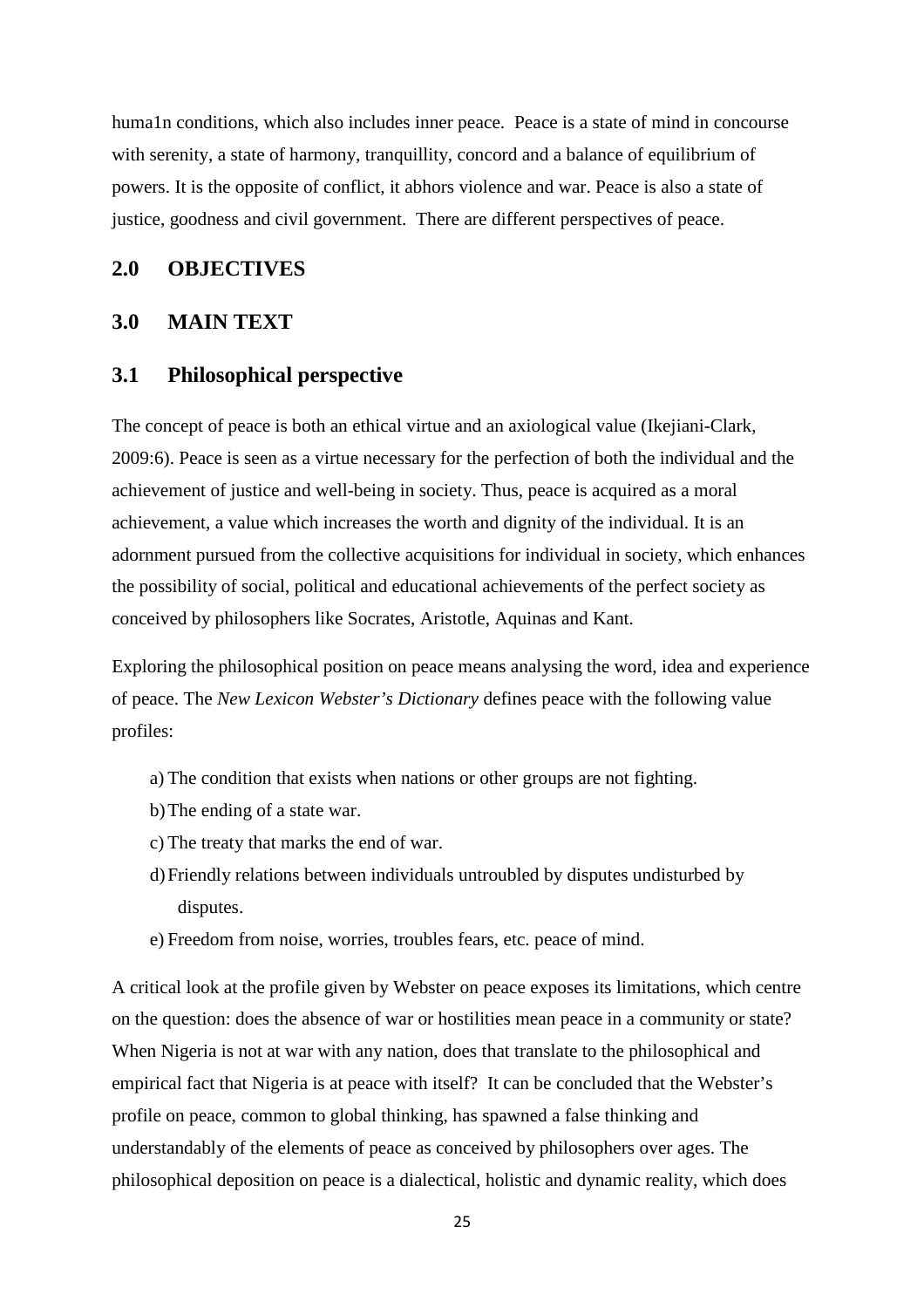not see peace as a unit or factor in human society. It is more of a comprehensive and successful assistance to mankind to meet the modern challenges of peace.

#### **Exercise 1**

*Examine the value profiles built into the definition of peace by New Lexicon Webster's Dictionary.* 

### **3.2 Sociological Perspective:**

This perspective views peace as a value that emanates from just human relationships which enhances harmony, creativity and productivity and prevention of war. The position of religions on the issue of peace can be subsumed under the sociological perspective. Harmony is a fundamental category in African Traditional Religion and thought. It is regarded as finding a way in which differences can co-exist harmoniously. In like manner, Christianity and Islam are generally acknowledged as religions that teach peace and promote peace among peoples and nations. So also, all other world religion. As a matter of fact, the modern world takes serious exception to the teachings and practices of any religion that promotes violence and conflicts among peoples.

The spirituality of peace sees it as a serene level of calm, which opens the perceptions of man to a higher reality. St Augustine writes that consists in a certain order appropriate to an entity. Every entity or state of affairs has its order. The orderly arrangement of something is its peace. Just like order, authority and obedience, Augustine believes, exemplify the peace of the home and of the political community. Thus, peace, "is an ordered harmony of authority and obedience between citizens". In Augustine's conceptual schemes, peace is simply the "calm that comes from order" and order "is an arrangement of like and unlike things whereby each of them is disposed in its proper place". Everyone, according to Augustine, longs for peace, even those clamouring for or waging war. The human soul ultimately longs for peace, a peace that is finally found in God. Writing on peace in his *Populorum Progressio*, Pope Paul VI posits that, "peace is not simply the absence of warfare, based on a precarious balance of power; it is fashioned by efforts directed day after day towards the establishment of the ordered universe willed by God, with a more perfect form of justice among men."

#### **Exercise 2**

*Discuss St Augustine's view of peace.*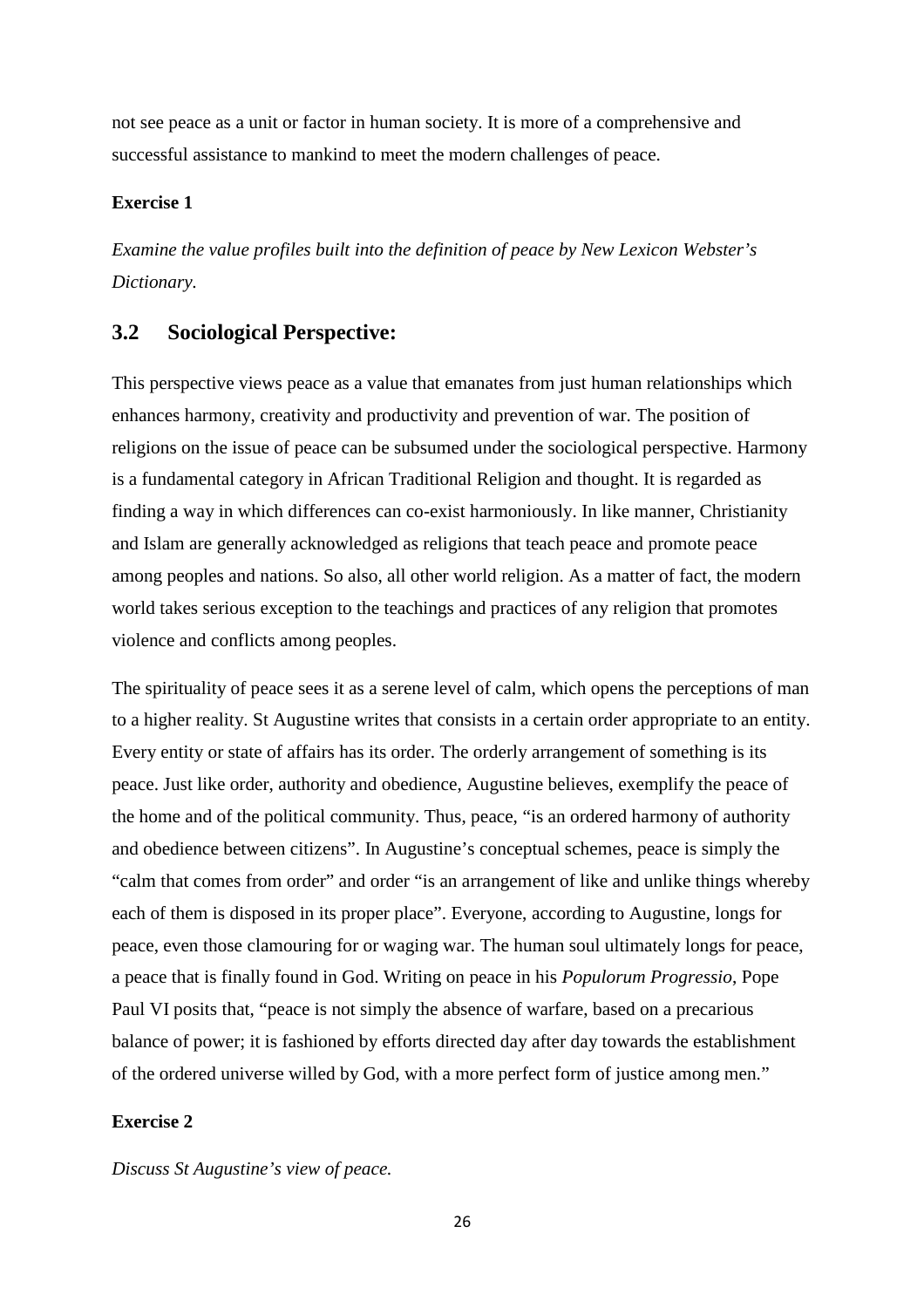### **3.3 Political Perspective**

 This perspective depicts peace as a broad concept subsumed in a number of ways such as balance of power or as a civil government. The balance of power is a must for peace as a social contract underlying a structure of social expectations and associated social cooperation. Huntington states that peace entails institutionalisation of political structures that guarantee security, which means that political structures acquire value and stability. The implicit meaning is that to have peace, there must exist stable structures and secularity, which requires and assumes broad-based political participation by the citizen of a state.

Commenting on the subject of peace, Hon Justice Oputa expanded on the views espoused by St Augustine by affirming that, peace should not just be tranquillity because tranquillity could be misconstrued to mean "tranquillity of slavery or imposed violence and maintained by force". In his words,

> True peace results from true order. An order imposed by force, oppression, fear, threats, blackmail, etc. is a false order. It is slavery. A false order is merely tolerated. But a true and balanced order favours the welfare and progress of all. Peace is that order that provides for the welfare of all men, it is that order which provide what is needed to sustain life and self-respect, it is that order that produces a society that is free, harmonious, honoured by all, cultured and religious (Oputa,2004).

Explaining further, Justice Oputa stressed that, "there is peace in a man when his senses are subject to reason, when his reason is subject to faith, when his body is subject to his soul and when his entire personality is subject to God". There is peace in society when each man gives to his neighbour that which is due, when government gives to its citizen that which is their due and when all mankind gives glory to God. Peace in this context means justice in action. Oputa however further reminds us that, peace is very difficult to achieve:

> True peace does not come of its own and does not stay of its own. True peace is always the result of great efforts and great sacrifice--- and therefore, everybody must collaborate to win and preserve it, and then make it advance and (ibid).

> > 27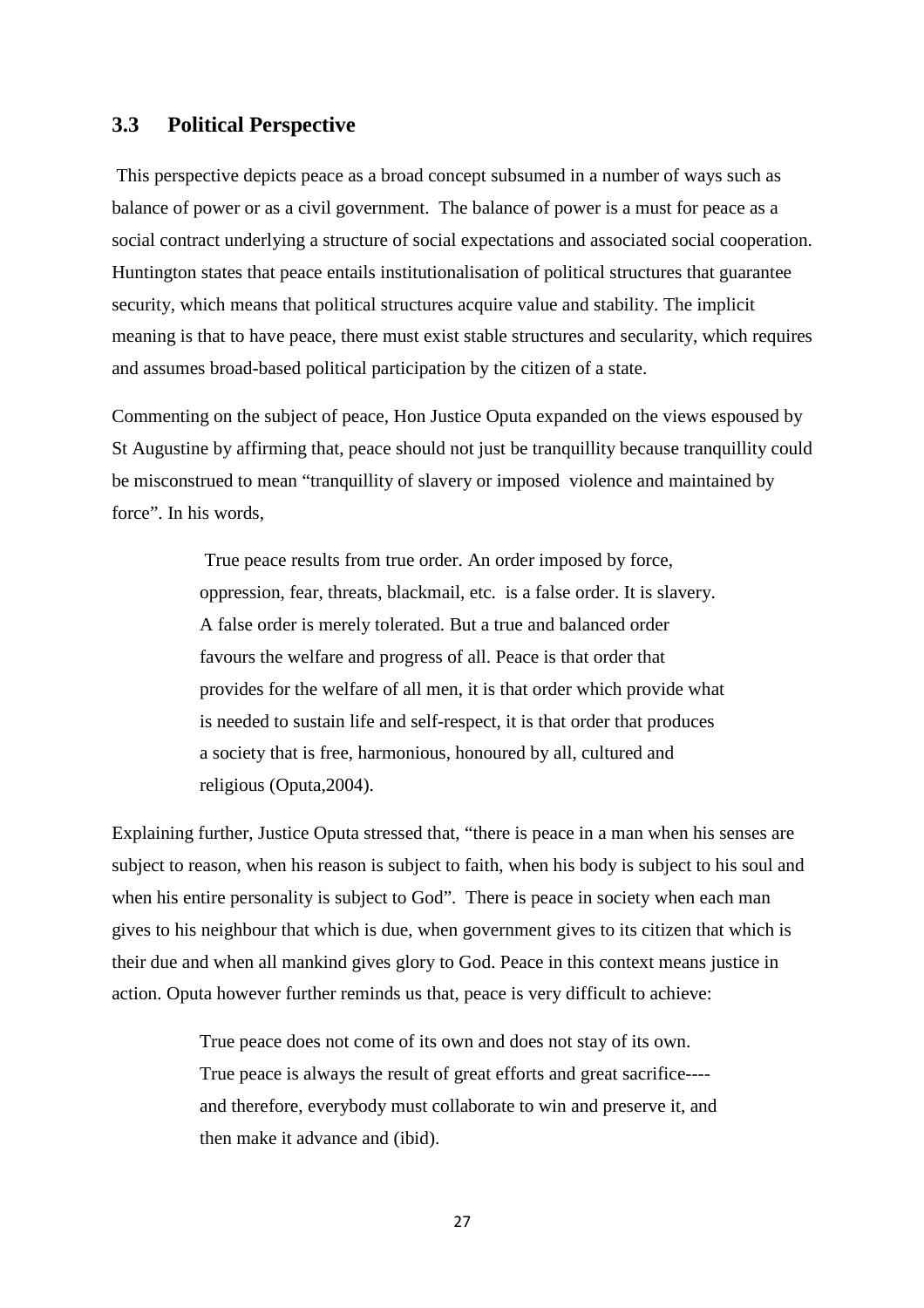Peace could also be interpreted to mean conquest. That is to say, peace must be won, for it is the prize for those who win the war against selfishness, self-centeredness, hate passion and envy. The ideal peace is that peace which reflects transparency in the polity and eschews bribery and corruption. In the words of Rev. Fr. Matthew Kukah "---in matters of peace and war, there really should be no spectators or by standers".

### **3.4 Crimes Against Peace**

On the 8<sup>th</sup> of August, 1945, the governments of the United Kingdom, United States of America, the Provisional Government of the French Republic and the government of the Union of Soviet Socialist Republics entered into an agreement establishing the Nuremberg International Military Tribunal for the trial of Germany Major War criminals whose offences have no particular geographical location. The tribunal was invested with power to try and punish the major war criminals of the European Axis countries, persons who had committed crimes against peace, war crimes and crimes against humanity, as defined in the Charter annexed to the Agreement. Crime against peace was defined as:

> Planning, preparation, initiation or waging of a war of aggression or a war in violation of international treaties, agreements or assurances, or participation in a common plan or conspiracy for the accomplishment of any of the foregoing (Cukwura and Sylvester,2008:7).

It is important to mention in this lecture that the tradition of Nuremberg War Crimes Tribunal has been maintained even up to the present time.

### **4.0 SUMMARY**

In this lecture, we have discussed various perspectives of peace. It is a desired end for all humans and also the outcome of an order within a holistic perspective. This lecture concludes by affirming the position of Albert Einstein that, "peace cannot be kept by force it can only be achieved by understanding".

### **5.0 TUTOR-MARKED ASSIGNMENT**

*How would you define peace in your own word?* 

### **6.0 REFRENCES**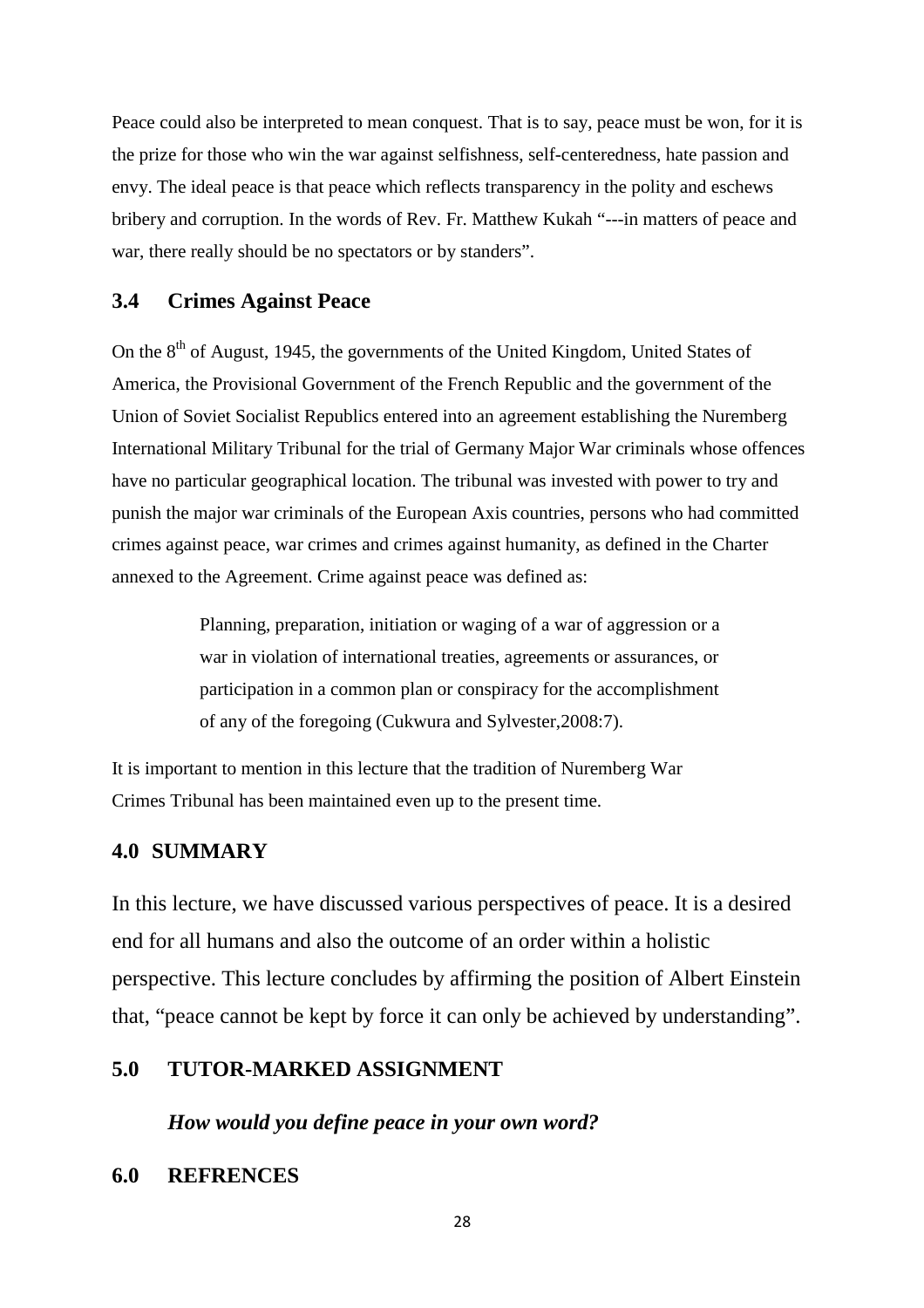## **MODULE 2 ENVIRONMENT AND CONFLICT**

- **UNIT 1 Basic Analysis of Environment**
- **UNIT 2 Resources and Conflict**
- **UNIT 3 Global Perspectives of Environment and Conflict**

## **UNIT 1 BASIC ANALYSIS OF ENVIRONMENT**

## **Contents**

- **1.0 INTRODUCTION**
- **2.0 OBJECTIVES**

## **3.0 MAIN TEXT**

- **3.1 DEFINITIONS OF ENVIRONMENT**
- **3.2 TYPES OF ENVIRONMENT**
- **3.3 FACTORS IN THE ENVIRONMENT THAT CAUSES CONFLCIT IN NIGERA**
- **3.4 ENVIRONMENTAL POLLUTION**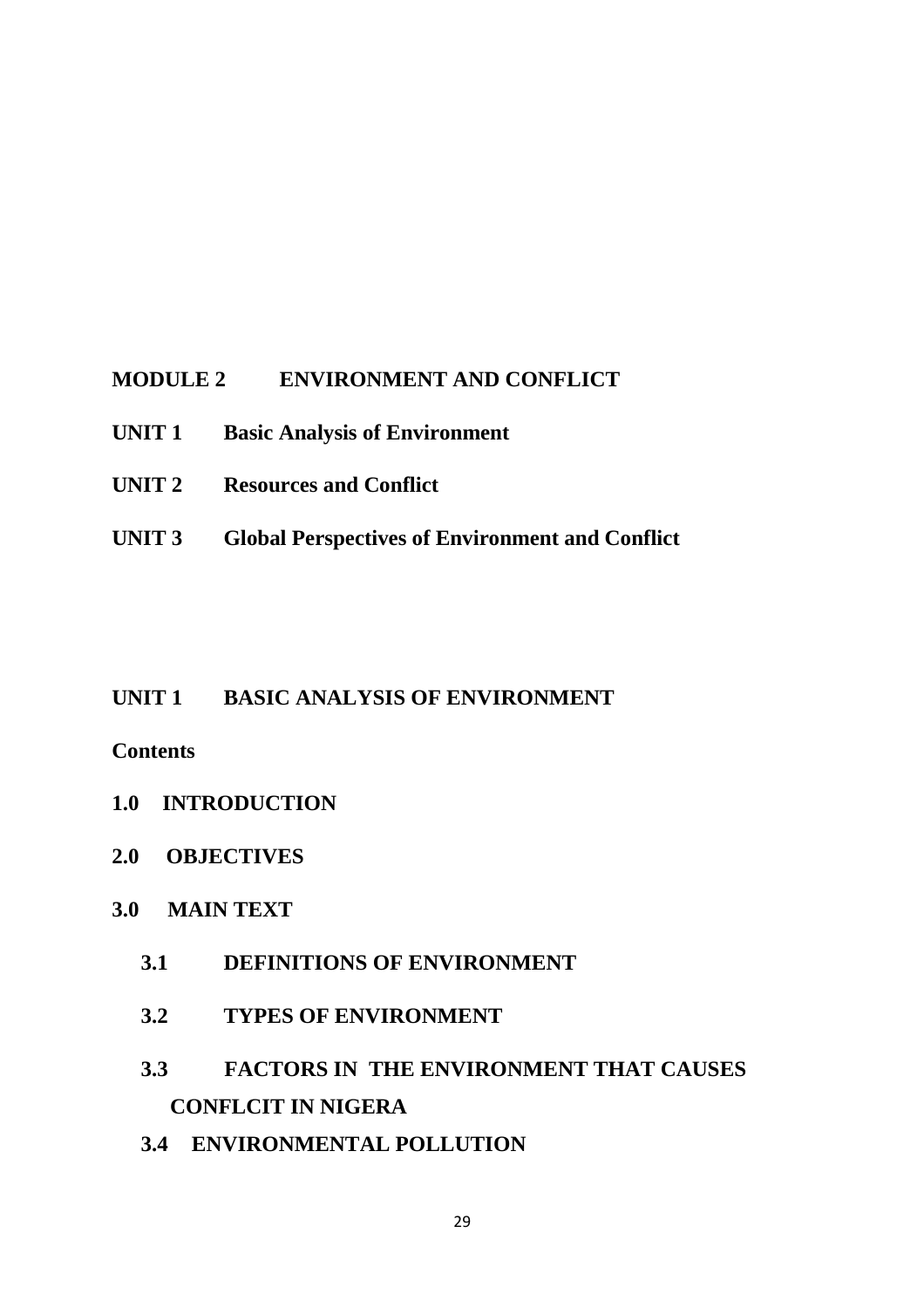### **4.0 SUMMARY**

# **5.0 TUTOR-MARKED ASSIGNMENT**

### **REFRENCES**

### **1.0 INTRODUCTION**

Since the end of the cold war, the link between environment and conflicts has been a subject of discussion globally. In Africa, there have been studies linking environmental factors to conflict. Consequently, a number of theoretical frameworks have influenced conceptions of environment and conflict. While none of these frameworks contends that environment plays an exclusive or primary role in the causes of conflict, each assigns a prominent role to the environment.

### **2.0 OBJECTIVES**

By the end of this lecture, you should be able to

- a. Give various definitions of environment.
- b. Discuss the types of environment.
- c. Outline the factors inherent in the environment that can ignite conflict in Nigeria.

### **3.0MAIN TEXT**

### **3.1.1 Definitions of Environment**

Man lives in a physical environment which to a considerable degree influences his socioeconomic activities. The word environment has been defined by many scholars. According to Webster's New Collegiate Dictionary and Oxford Advanced Learners Dictionary, environment refers to the totality of external conditions affecting the life and development of organisms whether on land, air or water. Sada (1988) is of the view that it will be more meaningful to conceive of the environment as a system within which living organisms interact with the physical elements. Federal Environmental Protection Agency (FEPA) describes to include "water, air, land and all plants and human beings or animals living therein and the interrelationships which exist among these or any of them". John Rau and David Wooten (1980)defined environment as the whole complex of physical, social, cultural,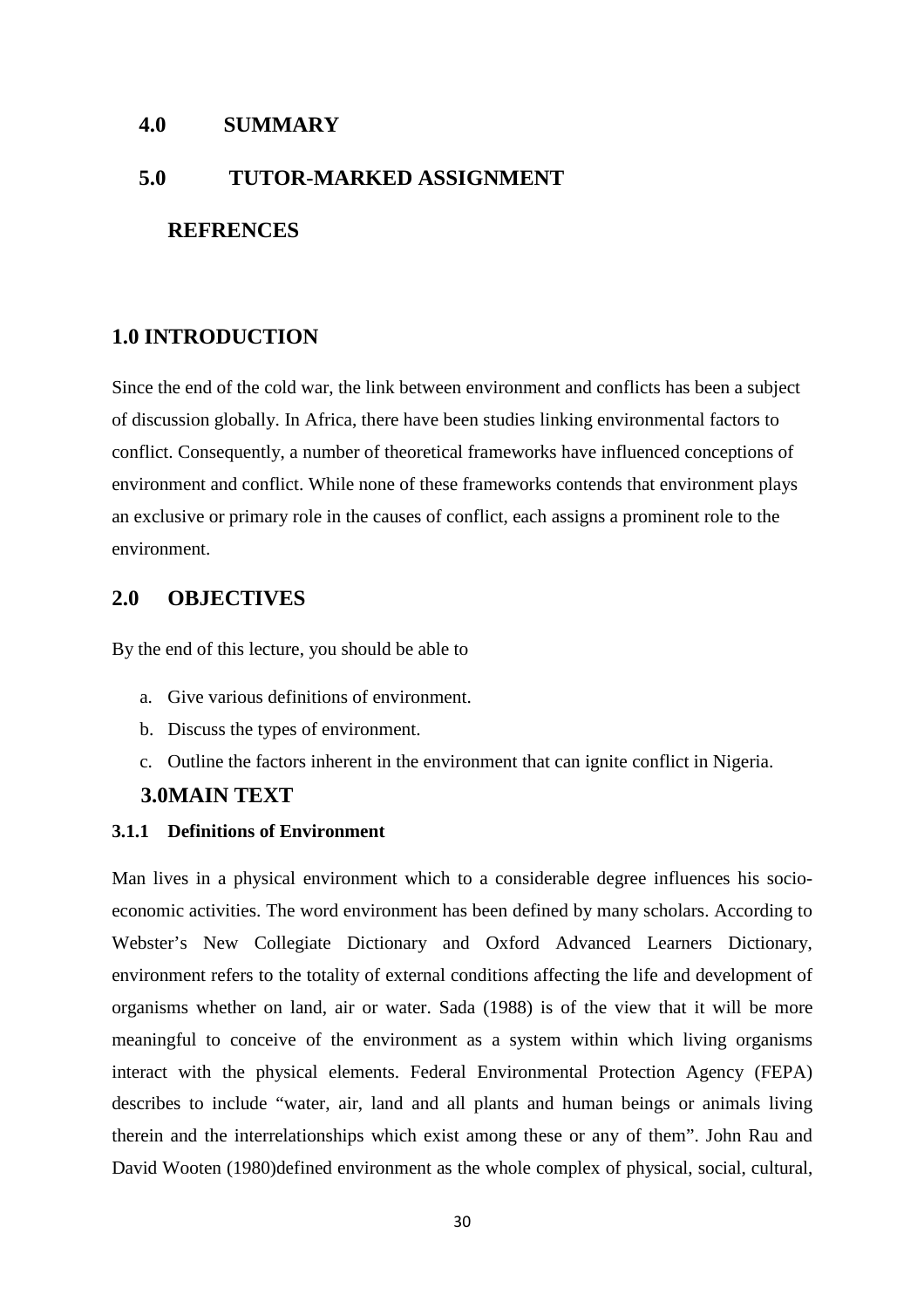economic and aesthetic factors which affect individual and communities and ultimately determine their character relationship and survival. This is the system referred to as the ecosystem. It is described by some scientist as the 'principles of environmental unity' because of the interdependent nature of its component parts.

Therefore, environment can be defined as 'the total surrounding of man, including air, water, land, natural resources, flora, fauna, and humans, including their interactions'. Albert Einstein described environment as 'anything that isn't me'.

#### **Exercise 1**

*Do you agree with Albert Einstein description of environment as 'anything that isn't me?'* 

#### **3.1.2 Types of Environment**

John Rau and David Wooten in categorised the environment into the following

**Biophysical Environment:** The physical and biological factors along with their chemical interactions that affect an organism.

**Natural Environment:** All living and non-living things that occur naturally on earth.

**Built Environment:** Constructed surroundings that provide the setting for human activity, ranging from the large scale civic surroundings to the personal places.

**Social Environment:** The culture that an individual lives in, and the people and institutions with whom they interact.

**Health Environment:** The existing health conditions of the people, including existing health facilities, health statistics and disease outbreak and trends in the human settlement.

**Workplace Environment:** Any premises part of premises which are not a domestic building and is made available as a place of work to anyone.

#### **3.1.3 Factors of Environment that Causes Conflict in Nigeria**

Conflicts over environmental sources are almost a universal phenomenon. Attributes of the environment are by their nature at peace with each other as the environment through the structure and functioning of the eco system establishes a steady state of equilibrium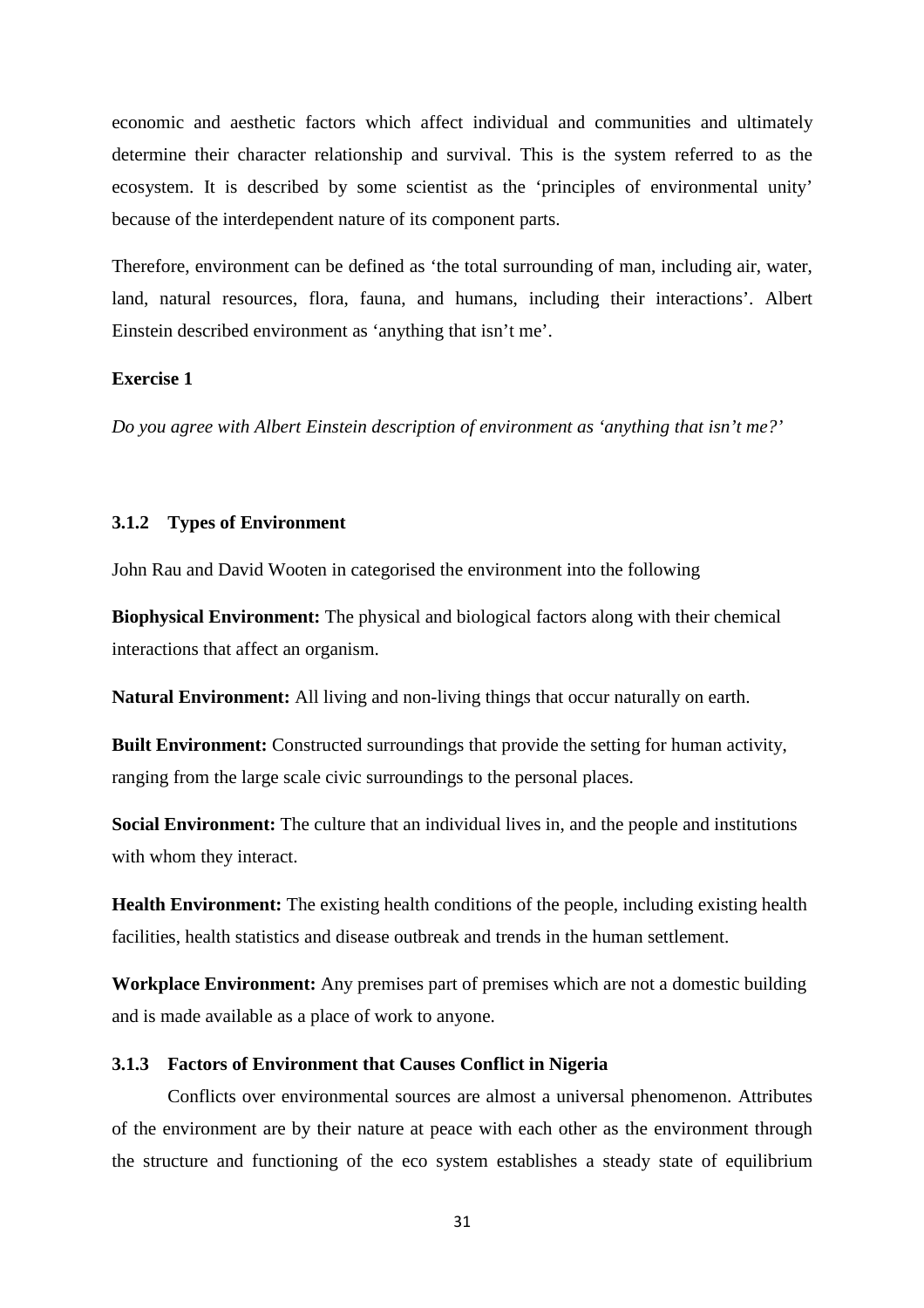between the component parts of the system. He Nigerian environment has always been seen in narrow and managerial terms as something to be subdued and exploited for the sake of national development. It was not until 1988, as a result of the conflict caused by the dumping of Italian toxic waste at Koko, Delta State, that the environmental management was properly institutionalised (Phil-Eze, 2009:394). It is man's development above the animal in an attempted to meet his basic needs that trespassed to upset the natural harmony within the ecosystem. That is the beginning of environmental conflict. Environmental conflicts are conflicts induced by environmental degradation which manifests as political, social, economic, ethnic, religious, territorial conflicts or conflicts over resource use, resource control, resource allocation to national interest in which the physical structure or the two parties to the conflict fail to respect one another, observe good judgement in the exploitation, control or development of an environmentally based activity.

The factors of environmental conflicts are difficult to resolve into physical (natural) and human components largely because of the role of man. However, under the factors of environmental conflict in Nigeria, we have climate, water, flooding, soil erosion, minerals and non-renewable resources, renewable natural resources, mining, agricultural practices, animal husbandry, waste disposal, industrial activities dam construction and environmental refugees. One important characteristics of the factors outlined above is that they usually induce environmental degradation. The way and manner in which the various factors enumerated above contribute to environmental degradation and induce conflicts are as follows:

**Climate:** Through global warming and climate change due to emission of greenhouse gases (GHG), leading to sea level rise, catastrophic storms, crop failure, desertification and food insecurity. The adverse effect of global warming is felt more by the developing countries whose contribution to GHG emission is below 90% that of the developed countries. This state of affairs induces conflict between the developed and developing world as Renner (1996) pointed out. The global impact of the environment on human livelihoods is creating a new kind of casualty i.e. environmental refugees. Rising sea levels increasing desertification, weather –induced flooding and more frequent natural disasters have become a major cause of population displacement in several parts of Nigeria.

**Water:** Water resources development such as dam construction for portable water supply or hydro-electric power generation can inundate land, displace population or deplete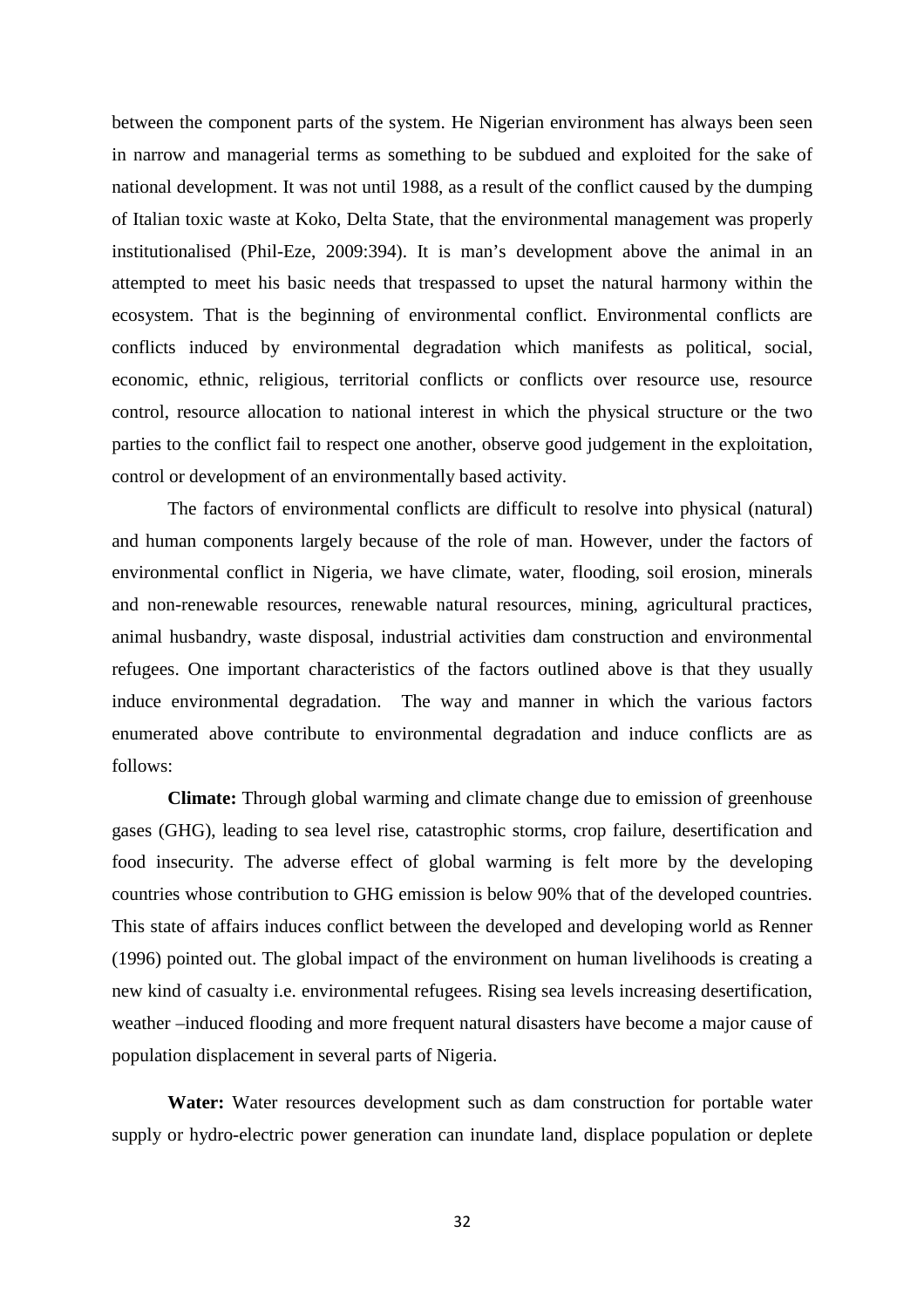volume of water downstream. All these bring undesirable changes to the host communities and induce conflict.

**Flood:** The control of flood through channelization into neighbouring communities, or farmland or creation of slump in somebody's land induces conflict between villagers, communities or states in flood prone zones of Nigeria.

**Soil Erosion:** Anthropogenic activities that induce soil erosion have most often been resisted, especially in grazing land, farm boundaries, in the control of soil erosion and between migrant herdsmen and farmers.

**Mining:** Mining of on-renewable resources in Nigeria such as tin, oil and gas, gold, limestone, iron ore and kaolin has left the environment badly degraded to the point that the host communities can no longer carry on with their traditional means of livelihood. This impoverishment of living space and socio-economic activities induces environmental conflict of monumental dimensions as we have witnessed in the Niger Delta region of Nigeria.

**Renewable Natural Resources:** These are resources such as fertile farmland, timber and non-timber forest products, and wildlife on which the people depend for livelihood. When overexploited, destroyed or degraded to the point where the people feel deprived or marginalised by those whose interest is at variance with local community or region, it readily generates conflict.

**Animal Husbandry:** The search for green pasture by cattle herdsmen especially during the dry season, often force them to drive their herds through farmlands. There, the animals graze and destroy farm crops. These conflicts are very common in the semi-arid regions of northern Nigeria.

**Waste Disposal:** The improper disposal of waste can induce conflict at local, state or regional levels. An example is the toxic waste deposited at Koko, Delta State, in 1988. It generated such environmental conflict between the community and the state against the local and expatriate company that dumped it until it was removed.

### **3.1.4 Environment Pollution**

Environmental pollution has always generated controversies in Nigeria. The social, economic, political and environmental cost of oil production cannot be overestimated. Oil related environmental pollution is multidimensional in nature. Actually, several years of oil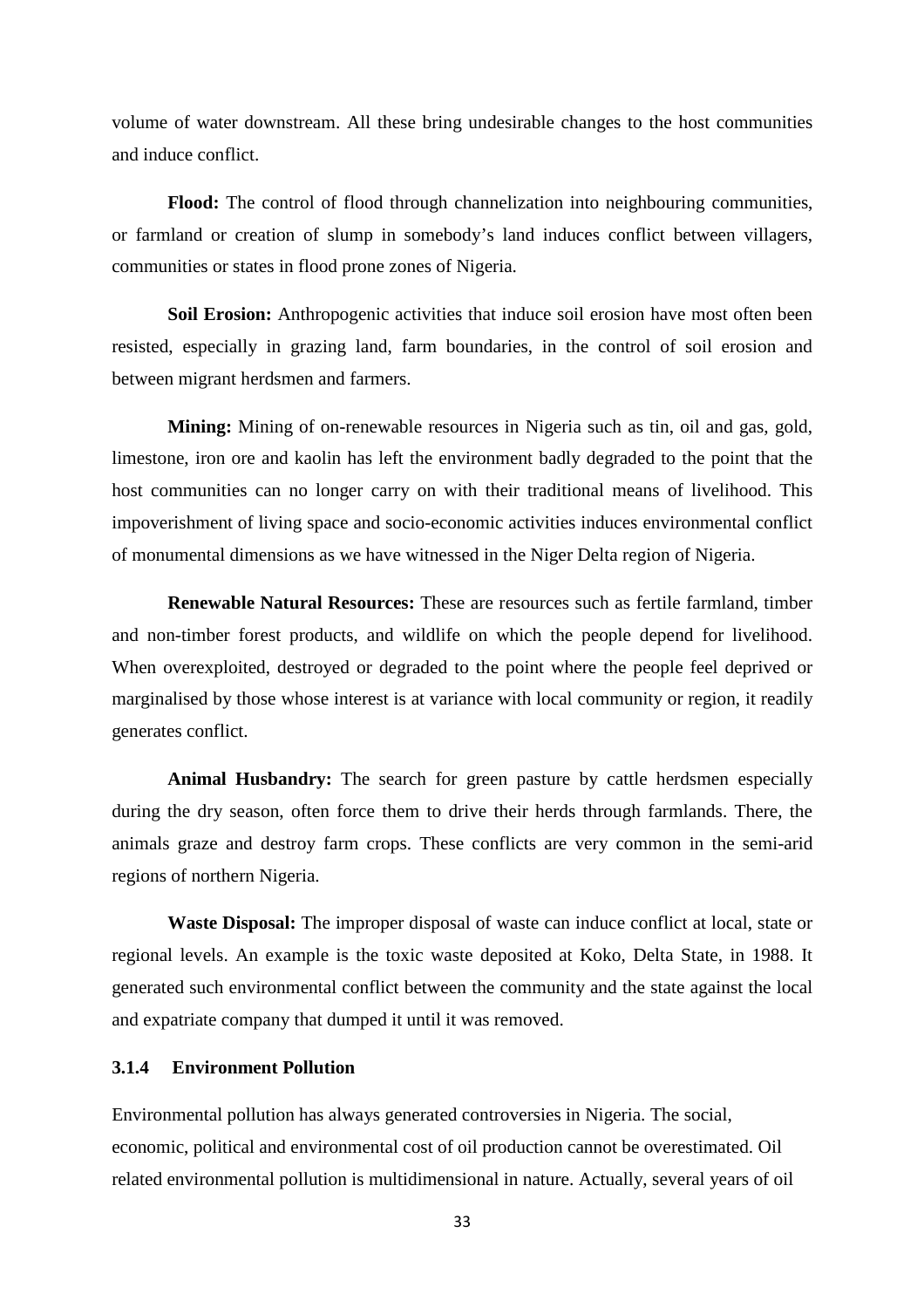exploration, exploitation and production has left the Niger Delta region of Nigeria debased leading to collapse of the ecosystem and traditional means of livelihood. Effects of oil exploration in the Niger Delta include:

#### **Oil Spillage**

Oil spillage is the most common and controversial of all the environmental impacts of oil exploitation. Constitutional Rights Project (CRP, 1999) defines oil spills as uncontrolled releases of any product relating to oil production including crude oil, chemicals, or waste caused by equipment failure, operation mishaps, human error, or intentional damage to facilities. Oil spillage occurs during the drilling of oil wells and as a result of oil pipelines leakages and during the loading of oil into the tankers. Spills are potentially the most devastating on agricultural land and water resources. UNDP (2006) reports that much of the environmental pollution in the oil-bearing areas is the result of oil spillage due, essentially, to accidents based on human error and equipment failure. The report finds that a total of 6,817 oil spills occurred between 1976 and 2001, with a loss of approximately three million barrels of oil. More than 70% was not recovered. Approximately 6 % spilled on land, 25 % on swamps and 69% in the offshore environment. Statistics from the Ministry of Petroleum Resources also indicate that between 1976 and 1996, a total of 4,836 incidents resulted in the spillage of at least 2,446,322 barrels (102.7 million U.S gallons) of which an estimated 1,896,930 barrels (79.7 million U.S gallons) were lost to the environment. The extent of the impact on the eco system can best be imagined. Orubu et al., (2004) share this view when they reported that massive oil spills occurring in the riverine areas have done untold damage to the aquatic ecosystem, particularly in the mangrove swamp forest zone. An average of one oil spill occurs every week and three oil spills are recorded each month in most of the oilbearing areas of the Niger Delta, in which the proportion lost to the environment is quite disturbing (Babatunde, 2010:3). Thus, spills lead to the gradual poisoning of the water and the destruction of vegetation and agricultural lands. In addition, oil spills and pipeline fires are regular features and official estimates are that there are at least 300 incidents each year. Clearing of oil spillages is not properly carried out; in most cases, the remaining crude oil is set on fire in which case forests and rivers are set ablaze. Oil spillage has exposed local people to severe hardship, poisoned the land, and polluted water bodies because once a spill occurs, it spreads all over the area, damaging the water and killing aquatic life. In other words, spills and leaks not only pollute groundwater sources and destroy agricultural lands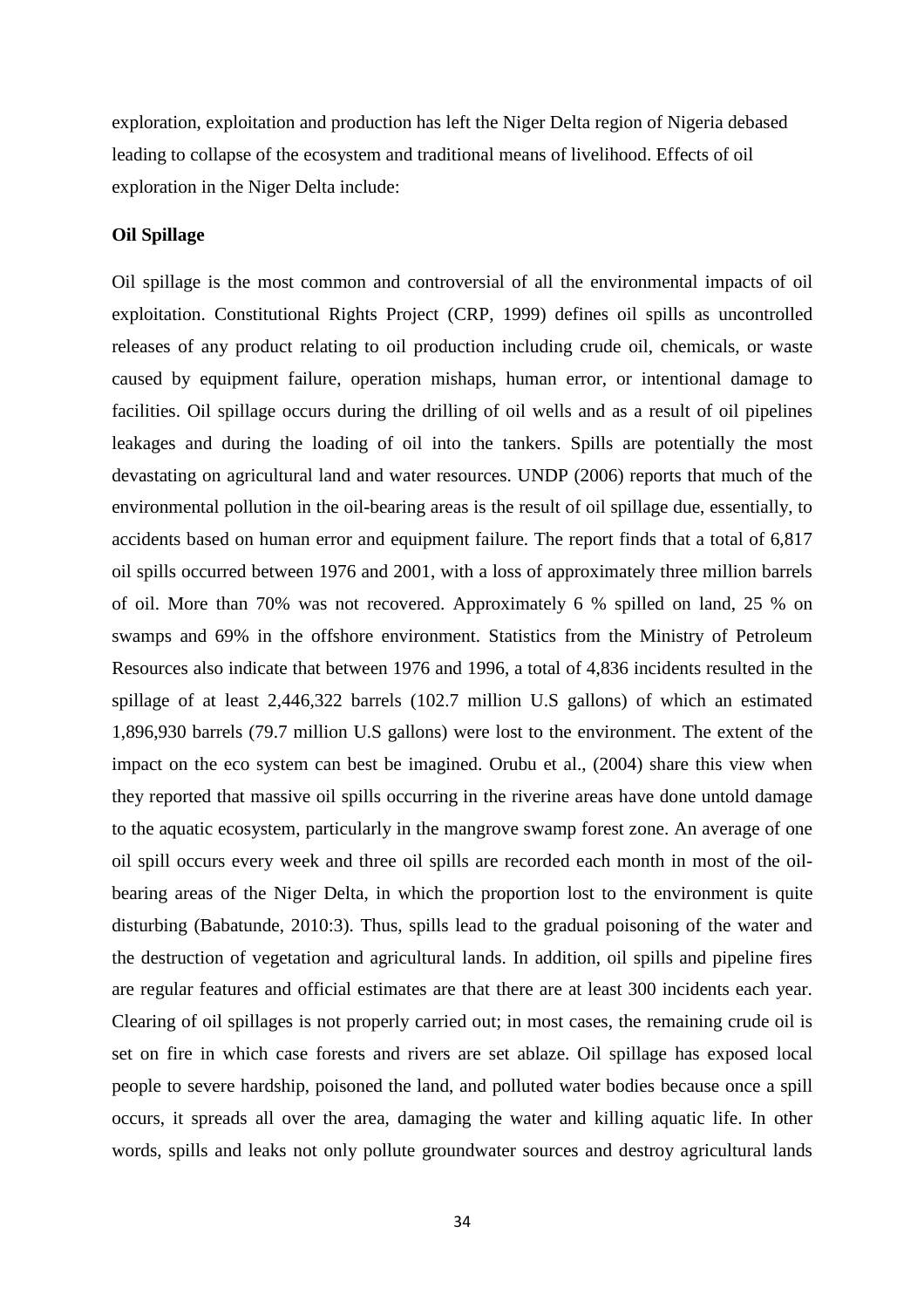and fisheries, they also pose an immediate threat to human life. Incessant oil spills have always been a source of agitation and conflicts in the oil-bearing areas.

#### **Gas Flaring**

Gas flaring is another major effect of oil exploitation on the environment of the oil-bearing areas and generates air pollution and heat. Gas flaring is the deliberate burning of natural gas that is produced in the Niger Delta; it creates a ceaseless, high intensity flame. Natural gas is a by-product of oil extraction, which is removed from the earth crust along with the crude oil. The World Bank (1995) shows that gas flaring has been known to be the singular highest contributor to the problem of global warming or global climate change. In the same vein, Orubu (1999) adds that greenhouse gases such as methane and carbon dioxide emitted from gas flares contribute to global warming, which could lead to a rise in sea level, accelerate the problem of climatic change and harsh living conditions on earth if not checked. It also has negative effects on the immediate environment as it adversely affects plant growth, wildlife, and human beings. It has been estimated that the total emission of carbon dioxide (CO2) from gas flaring in Nigeria amounts to about 35 million tons per year and it is on record that Nigeria flares the highest amount of gas in the world (World Bank, 1995, 2000/2001). The percentage of gas flared in Nigeria, which is about three times the OPEC average, is about 16 times the world average. Compounding the people's plight is the close proximity of gas flares to residential areas, forests, and waterways, thereby making living unbearable to human beings, terrestrial and aquatic animals. At the mouth of the canal, from which the open sea is visible from the Awoye community, the distant gas flare illuminates Chevron's Parabe platform, which is nine kilometres away, and the Ewan platform about two kilometres. A study of gas flaring in South-Eastern Nigeria by Isiche and Sanford (1976) found that at the global level, flaring in Nigeria contributes a measurable percentage of the world's total emissions of greenhouse gases. Specifically, due to the low efficiency of many of the flares, much of the gas is released as methane (which has a high warming potential) rather than carbon dioxide. At the local level, the low-lying Niger Delta is particularly vulnerable to the potential effects of sea level rising. Further, air and leaf temperatures increased up to eighty or one hundred meters from the stack, such that species compositions of vegetation are affected. The most noticeable effect of the flares is light pollution. Across the oil-bearing areas, the night sky is lit up by flares, which during the rainy season reflect brightly from the clouds. It is difficult to differentiate between night and day because of the polluted air and burning light. Communities close to flares complain that the light disturbs nocturnal animals,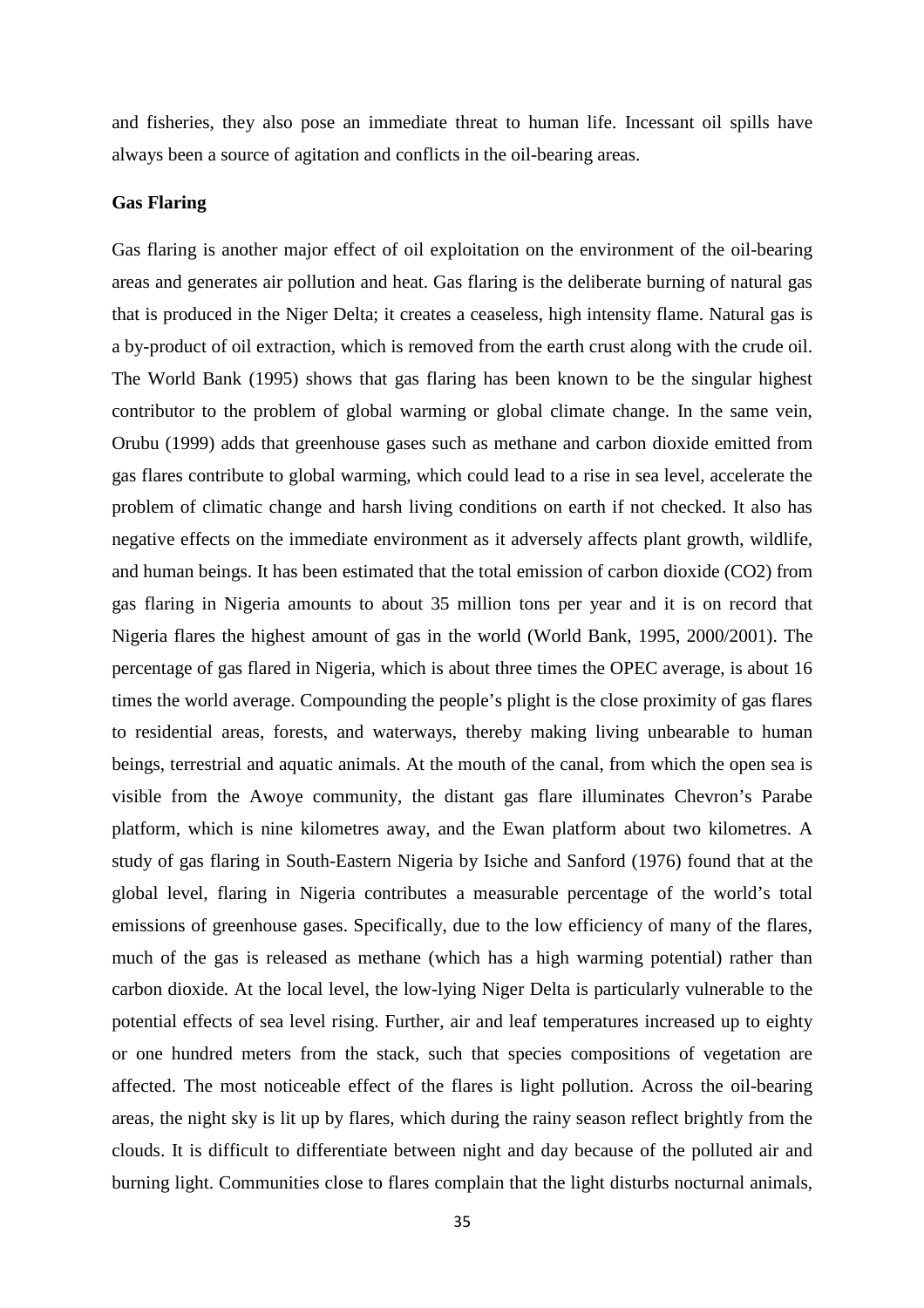driving them away from the area. The economic and health cost of heat emissions from the flares and destruction of vegetation are part of the negative externalities of the wasteful flaring of oil-associated gas. Indeed, gas flaring has been identified as the major cause of respiratory infection among the Niger Delta people, as well as the cause of reduced growth potentials of farm crops (Egwaikhide and Aregbeyen, 1999). Though economically sensible for the oil producers, flaring is environmentally destructive. Flaring of gas in Nigeria for about 50 years has been estimated to constitute a waste of 12.5 million dollars annually, an amount that would have been earned if the oil-associated natural gas was captured, sold, or used as a local energy source.

#### **Drill Cuttings**

Oil extraction and production lead to the contamination of streams and rivers through the discharge of various materials into the environment during drill cuttings and drilling mud and fluids used for stimulating production. The major constituents of drill cuttings, such as barite and bentonite clays, when dumped on the ground, prevent local plant growth until natural processes lead to the development of new topsoil. In water, these materials disperse and sink, thereby suffocating local bottom-living plants and animals by burying them (ANEEJ, 2004). In addition, air pollution arises during drill cutting from the carbon dioxide discharged into the atmosphere as a result of the cracking of wells (Adewuyi, 2001). CRP (1999) identifies the chemicals and sludge generated in the oil production process to include oily residues, tank bottom sludge, and obsolete chemicals, which, if not properly treated and disposed of, carry high pollution and health risks. Van Dissel (1996), cited in HRW (1999) explains that waste also comes in the form of drilling water. Drilling for oil produces waste, largely mud, which in itself is relatively harmless, but when produced in large quantities can cause problems by changing the acidity or salinity levels of the soil and/or water and by increasing the turbidity of the water. Therefore, the physical environment is altered in the course of oil wells drilling and vegetation is destroyed.

#### **Canalisation**

 Poorly designed causeways and canals, constructed to bring in heavy drilling equipment, affect the hydrology of the seasonally flooded fresh water swamps and the brackish water of the mangrove forest. Canals disrupt the delicate hydrological system, especially when they are constructed on the border zone between freshwater and brackish water in the riverine areas; as such, they can disrupt the viability of long-established fishing grounds. For instance,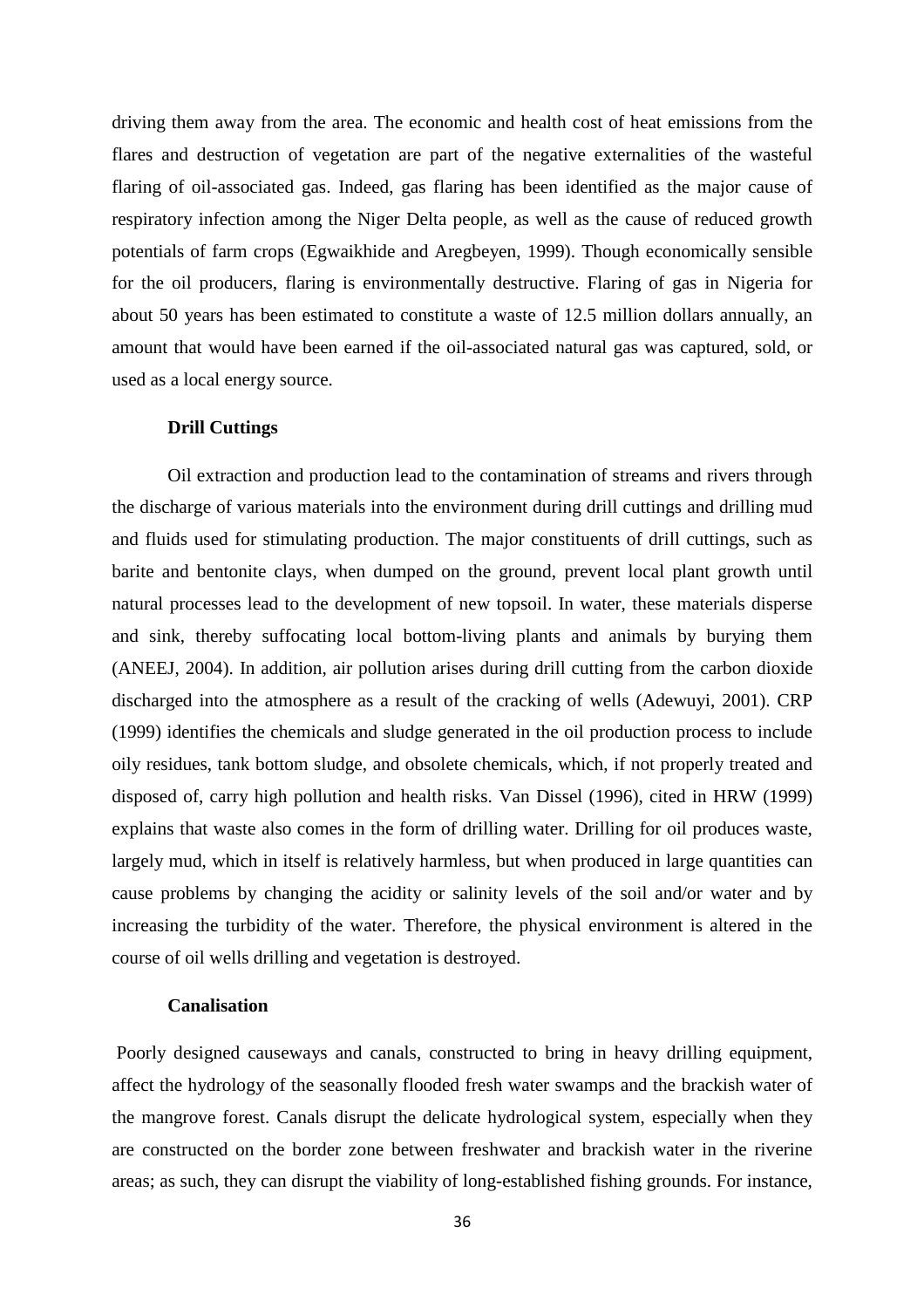a canal dug by Chevron near one of the oil-bearing communities in Ilaje area of Ondo State has reportedly caused accelerated erosion near the sea and has destroyed the local hydrological system by allowing saltwater into previous freshwater areas, thereby creating a saltwater marsh in place of much higher biodiversity freshwater swamp. Since the canalization of the area, salt water from the ocean has completely altered their ecosystem and endangered the community's means of survival; specifically, the traditional fishing ground and source of drinking water have been wiped out. These artificial canals not only allow saline waters of the Atlantic into freshwater sources, they also lead to the scarcity of drinking water and kill many species of plants, animals and fishes. Their construction has precipitously altered the entire ecosystem, as freshwater is destroyed.

#### **Dredging**

This is another environmental effect of oil exploitation in the oil-bearing areas. Dredging destroys the ecology of the dredged area where the spoils are dumped. Although dredged material is, in principle, dumped on land, some of it inevitably washes back into the water, thereby increasing its turbidity and reducing sunlight penetration, which affects plant life and kills fish in the creeks and rivers. Dredged materials in mangrove areas turns acidic once exposed to oxygen and silt dredged as a result of canalization and dumped on cultivated leaves can decrease farm yields.

#### **Coastal Erosion**

Coastal erosion affects artificially all the oil-bearing areas of the Niger Delta bordering the Atlantic Ocean. UNDP (2006) attributed this erosion as partly the result of rising sea levels and strong tidal wave current. Oil and gas activities have also contributed to the increasing menace of erosion through the construction of canals, shore crossing, pipelines, jetties, and moles. The sea waves break on the shore; land is erodes and washes into the sea. Coastal erosion has become a constant threat to many oil-bearing communities sea incursion has led to the displacement of the people who are rendered homeless while their economic activities have been paralyzed. The youths among them are usually ready-made cannon folders for recruitment into gangs and all sorts of negative networks.

#### **Effluent and Waste from Oil Refineries**

The discharge of refinery effluents into freshwater sources and farmland devastate the environment and threaten human lives. Such effluents contain excessive quantities of toxic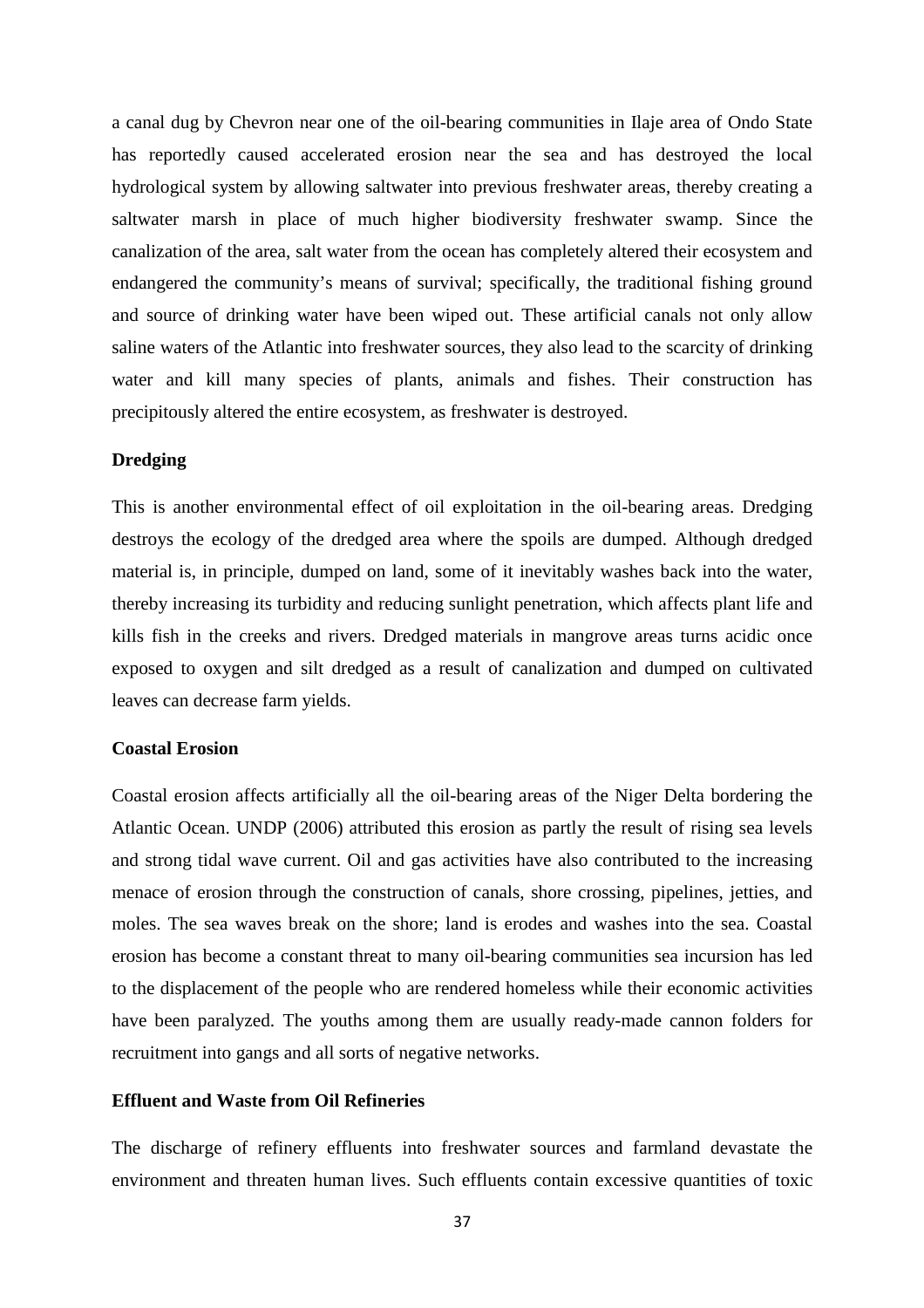materials like mercury and chromium. For instance, fish can store mercury in their brains for a long time and can easily pass this into the human food chain when consumed resulting in adverse effects on human population. Studies conducted by the environment group, Environmental Rights Action (ERA, 2000), on some oil-bearing communities revealed that most of the underground aquifers are heavily contaminated with a cocktail of dangerous metal and chemicals. Crude oil contains thousands of different chemicals, many of which are toxic and are known to be carcinogenic with no determined safe threshold for human exposure (HRW, 1999). Further, materials such as metals, glass, plastic, and crates used by the oil companies, which are later thrown away, have a negative effect on the people and environment. Atmospheric contaminants from refinery operations, such as oxide of nitrogen, carbon, and sulphur have been found to constitute major waste sources. Lubrication oils and other wastes in the form of sludge, bitumen, slope, and oil, sand, or sediment are present in large quantities within the oil flow stations, storage terminals and tanks. Chemical wastes are continuously dumped into the waterways, although the oil companies claim to technically reduce the toxicity of their wastes and properly get rid of them. Gberesu (1989) opines that a high rate of disposal of fluids from the petroleum industry into the river is responsible for the increased floods experienced in the Niger Delta because the disposal has increased the viscosity of the river thereby reducing velocity. Oil companies usually discharge production water, already contaminated with oil, directly into the surrounding creeks and rivers without adequate treatment. Sludge and other lethal chemicals removed from the bottom of storage tanks in the course of maintenance activities are disposed of in the same way. Oil leaks from storage tanks and equipment are also a regular phenomenon and these, combined with hydrocarbon vapour released and evaporated directly from the tanks themselves, have subjected the soil, rivers, and creeks in the vicinity of the oil terminals to slow but relentless devastation.

All the activities mentioned above have created an environment of frustration, anger and desperation which invariably has snowballed into lingering and volatile restiveness and conflicts in the area.

#### **Exercise 2**

*Make a list of the environmental protection laws in Nigeria.*

#### **4.0 SUMMARY**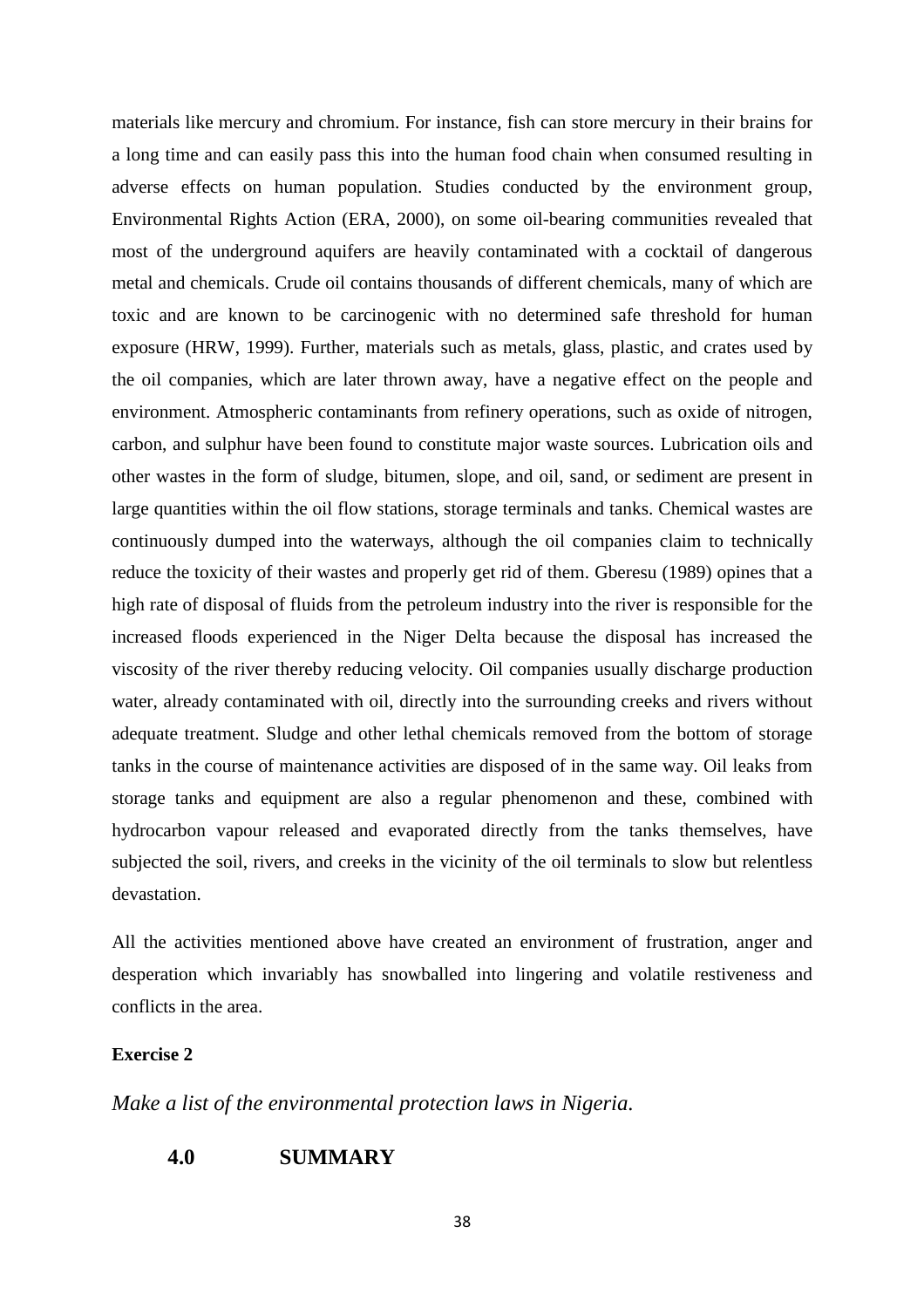In this lecture we have been able to establish the link between environment and conflict. It has shown that there is no doubt that environmental factors affect relations between people, particularly with respect to the initiation and escalation of conflict. We are able to review channels of influence and illustrate with examples areas where such channels have manifested.

## **5.0 TUTOR-MARKED ASSIGNMENT**

Comment on the view that exploitation of natural resources and related environmental degradation are significant drivers of conflict in Nigeria.

## **6.0 REFRENCES**

## **UNIT 2 RESOURCES AND CONFLCIT**

## **Contents**

## **1.0 INTRODUCTION**

**2.0 OBJECTIVES** 

## **3.0 MAIN TEXT**

- **3.1 THE POLEMICS OF RESOURCES AND CONFLCITS**
- **3.2 OIL AS A CONFLCIT COMMODITY**
- **3.3 FORMS OF OIL RELATED CONFLICT**
- **4.0 SUMMARY**
- **5.0 TUTOR-MARKED ASSIGNMENT**

## **REFRENCES**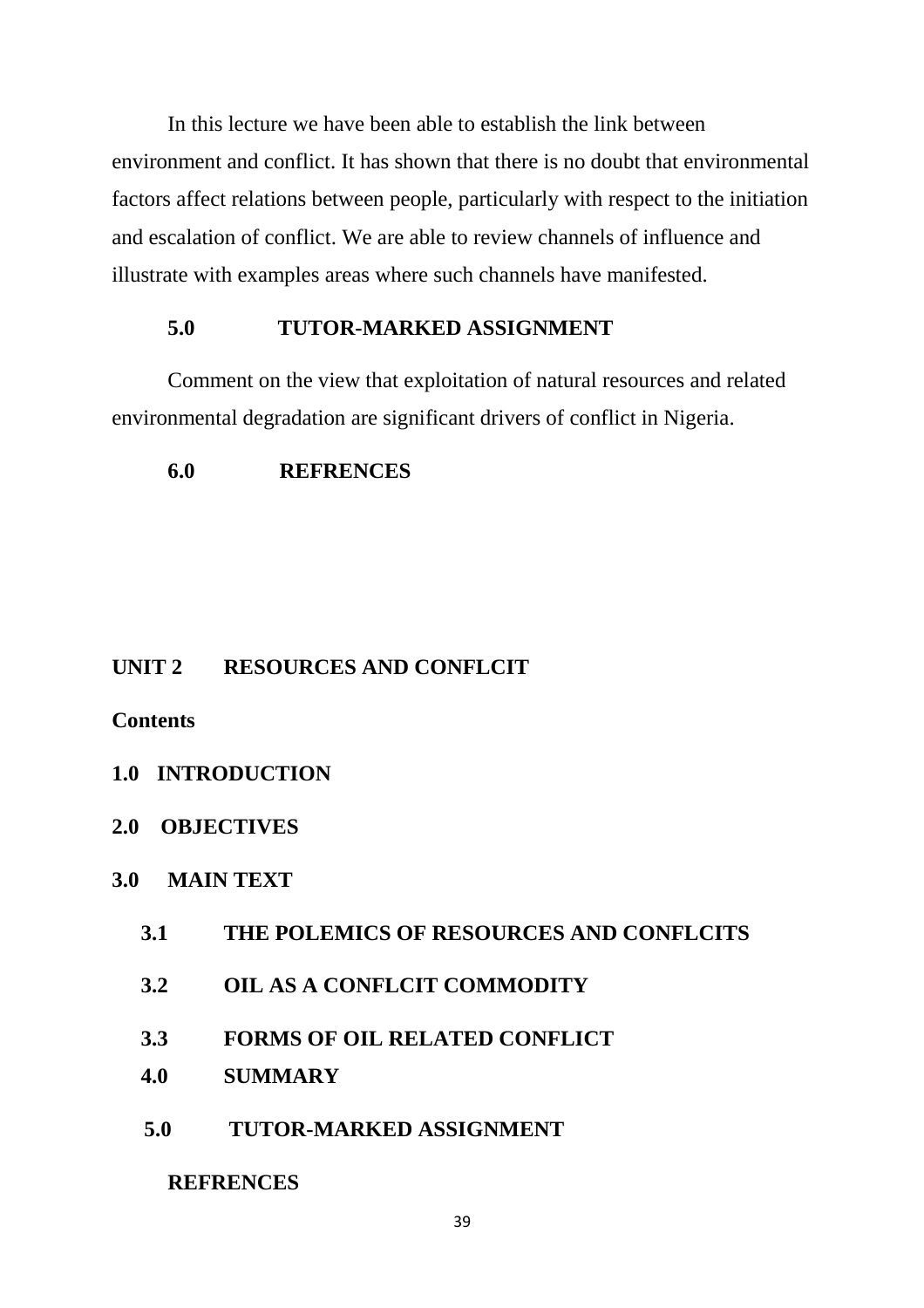- **1.0 Introduction**
- **2.0 Objectives**

#### **3.0 Main Text**

#### **3.1 The Polemics of Resources and Conflicts**

Research into the area of natural resources and conflicts has revealed that there is a relationship between natural resources and environment. A new school of conflict analysis led by Colliers and Hoeffler, Indra de-Soysa and Djankov and Reynal-Querol using economic paradigm to analyse contemporary conflicts in what they dubbed 'greed-versus-grievance' have provided in-depth analyses into the relationship between natural resources and conflict. Using some intra-state conflicts and rebel movements in Africa as case studies, this school of thought argued that there is no causal link between factors such as lack of democracy, inequality and ethnic diversity and occurrence of armed or low-intensity conflict because all societies experience these sort of grievances. However, the strongest correlation exists between the dependence on primary commodity exports and conflict. Increased industrial activity and man's search for environmental resources has intensified and accentuated the patterns of conflicts. This has led to a different perspective of natural resources conflict, but which still follows the above lines of thought on the nexus between natural resources and conflict. This perspective argues that natural resources exploration leads to climate change and this eventually snowballs into volatile conflict. Following the logic that natural resources are products of the environment, for example oil is found in the sea or in the earth, so also are diamonds or gold, their exploration could result in environmental crises, which contribute to climate change, which may eventually lead to conflict (Ayodele, 2010:108).This perspective is better expressed in the studies of Cilliers and Holmberg (2009). Both argue that natural resources exploration is more likely to produce conflict in resource-rich poor and fragile African states. Colliers, in particular, take his cue from the UN Secretary-General, Ban Ki Moon, who made a direct link between climate change and resources exploration in the conflict ravaging Darfur, the Sudan. According to him, amid the diverse social and political causes, the Darfur conflict began as ecological crisis, arising at least in part from climate change. The changing rainfall pattern since the early 1980s and the resource competition primarily over grazing and water that Arab nomadic herders and black farmers. By 2003 it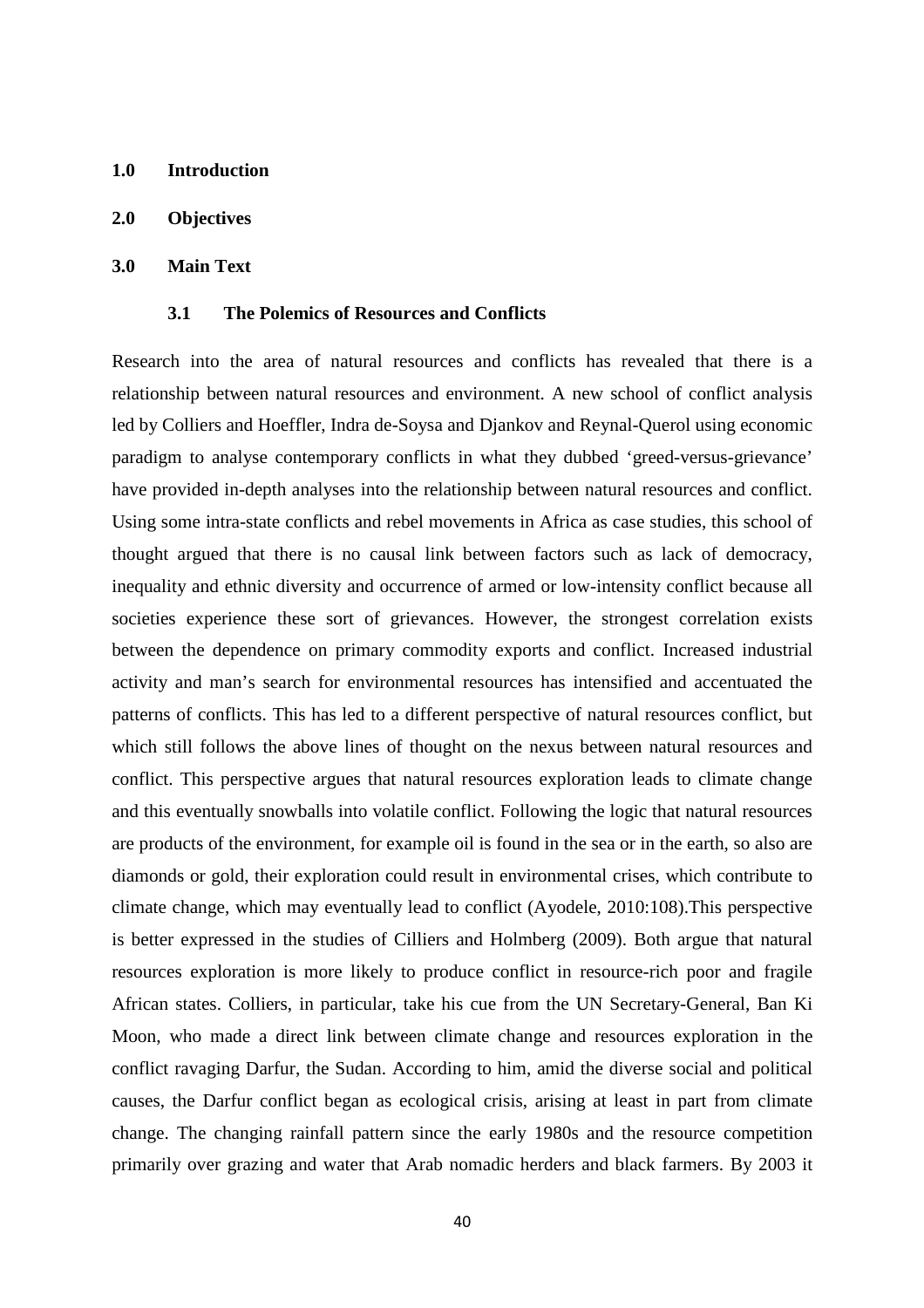has evolved into full-fledged tragedy. Moon's statement shows that one of the most tragic conflicts in Africa was fuelled by climate change and natural resources contestation. Thus, there is an overwhelming correlation between the two issues.

Reinforcing the natural resources-climate conflict argument, the findings of Homer-Dixon, the chief researcher on the Environmental Change and Acute Conflicts Project (ECACP), present another perspective. He posits that environmental degradation has led to a scarcity in natural resources and is fuelling civil conflicts within the poorest states in the international system. The Toronto Group and the Swiss Peace Foundation's Programme in Environmental Conflicts (ENCOP) – represented by the work of Gunther Beachler who spearheaded a vast research programme on ecoviolence – corroborate this position. From an environmental security perspective, it is argued that ecological transformation alters the socio-political fabric of a society, disrupts productive relationships and ultimately adversely affects the establishment of constraints in and mechanisms of social peace (Ayodele: 109). Hence, conflict can be generated through the scarcity of resources by encouraging the elites to take possession of the resources, marginalizing the poor and having a debilitating effect on economic and social innovation – what Homer-Dixon terms the 'ingenuity gap'. According to Homer-Dixon:

> Many developing countries face increasingly complex, fast moving and interacting environmental resources scarcities. These scarcities can overwhelm efforts to produce constructive change and can actually reduce a country's ability to advocate reform. Consequently, environmental scarcity sometimes helps to drive society into a selfreinforcing spiral of violence, institutional dysfunction and social fragmentation (Homer-Dixon, 1999: 24-44).

Homer-Dixon captures the situation of contestation in many poor countries experiencing climate change. Scarcity, on the one hand, and, on the other, the abundance of natural resources have made Africa in general, and Nigeria in particular, worse off in all facets of human development as exploration of the environment for natural resources, and resultant scarcities, have resulted in many conflicts. The Nigerian situation is compounded by a variety of factors, including poor governance and inadequate or ambiguous land tenure rights.

#### **Exercise 1**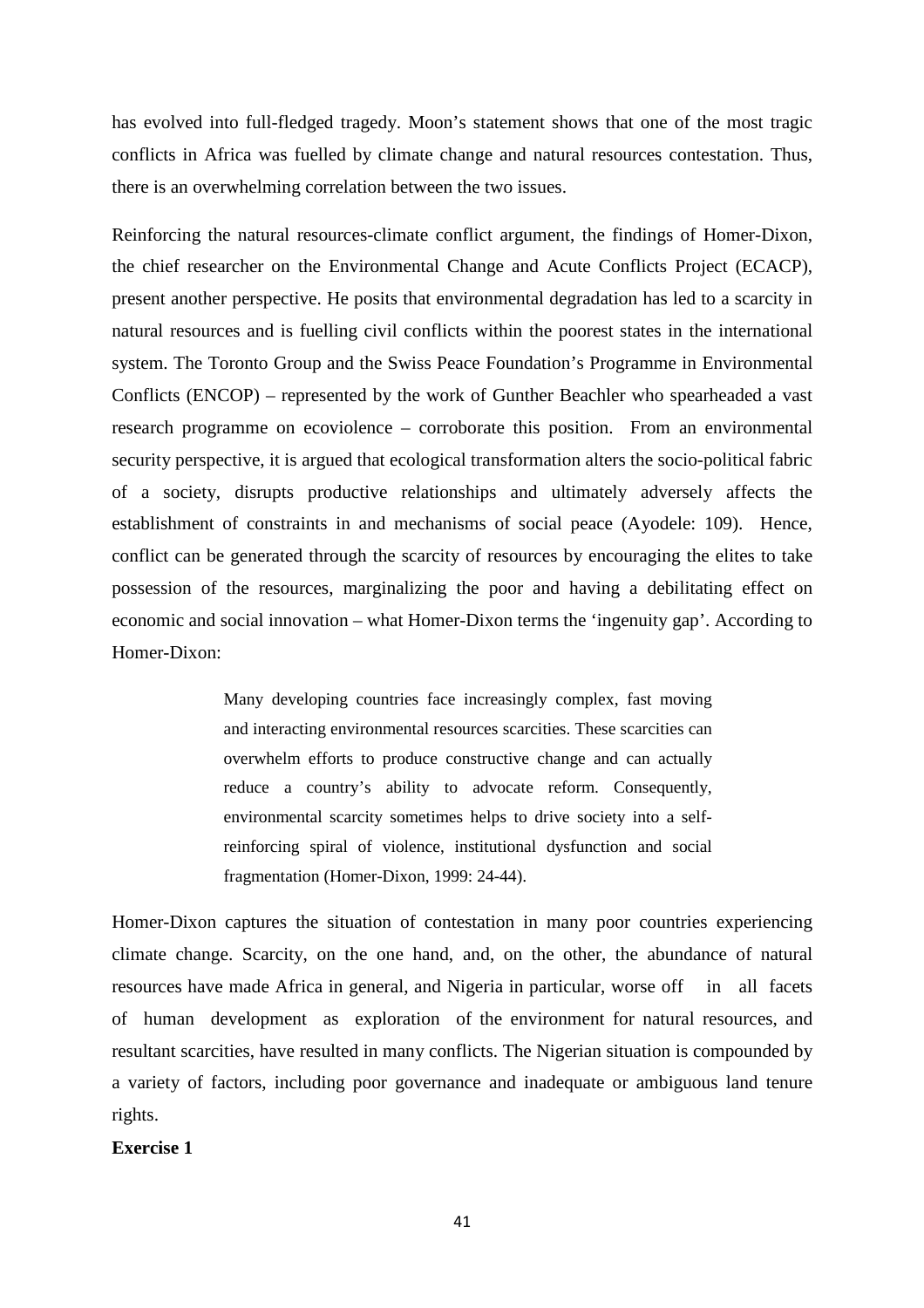*Outline the positions of the various schools of thought on the relation between natural resources and conflicts* 

#### **3.2 Oil as a Conflict Commodity**

Ross (2003) introduced three parameters by which to categorise conflict commodities. This include lootable versus non-lootable, obstructable versus non-obsrtructable, and legal versus illegal resources. Based on this categorisation he develops seven hypotheses on the role of these commodities in civil wars. The first factor lootability refers to the ease by which a resource cn be extracted from the ground. For example, opium can be grown easily with a minimum in terms of investment (seed), labour and expertise. Given a conducive climate and sufficient fertile soil, any farm can grow opium with less effort than many other cash crops, accounting for a high lootability factor. Similarly, alluvia diamond can be extracted from river beds with low outlays in terms of investment and moderate technical know-how, however, at the expense of comparatively high labour costs. Clearly, both commodities are characterised by a high lootability factor. In contrast, deep-shaft mining and the exploration and production of oil require a much higher capital investment and substantial geological know-how, making these resources much less accessible to insurgents and therefore less lootable. This product tends to favour governments and their client list elites rather than rebel or militia groups.

Income from non-lootable resources can have a major impact on the balance of a conflict, as witnessed in Sudan where the surge of oil revenue has allowed the government of Sudan to modernise its armed forces and to tip the scales in the long-standing campaign against the various rebel groups in the South. Another aspect of the lootability issue is focused on manpower requirements. According to Ross (2003) resources that are easily lootable are characterised by a high dependency on locally recruited labour. Alluvial miming for diamonds, gold or coltan presents major employment opportunities for the local population. While forced or slave labour has been a factor in some countries, more often than not the people working the mines are either being paid or allowed to retain a share of their finds. This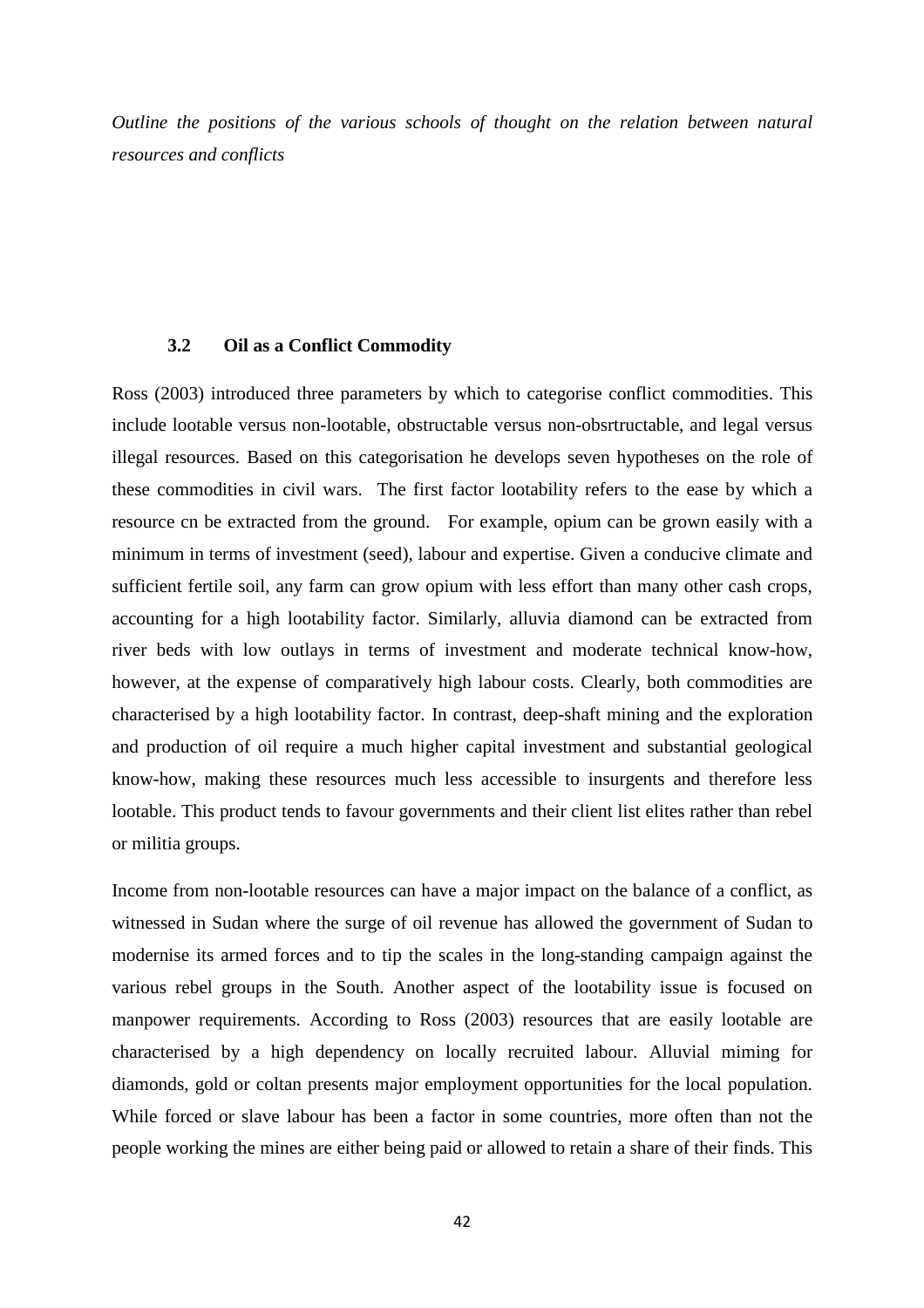generates income opportunities and an economic trickle-down effect particularly in the absence of other forms of salaried employment in crisis areas.

In contrast, non-lootable resources are usually exploited using comparatively fewer workers and depend on machines for much of the heavy work, i.e. drilling and excavating. Given the absence of the necessary technical skills among the local population, international mining companies very often recruit their personnel and security operatives. Therefore, mines and oil production facilities are usually 'enclave economies', entirely dependent on the outside world for workers, spare parts and other inputs with few links to the surrounding communities, which often suffer from the side effects of resources exploitation, such as degradation of the environment, without sharing the profits from it. As witnessed for example in the Niger Delta, this can be a major cause of conflicts. Where the grievances are not adequately addressed both by government and the oil companies, this can strengthen the cause of insurgents, calling for secession or resource control as in the case of the Niger Delta.

The next important factor to measure the role of a commodity in financing insurgent operations is obstructability. This refers to ease with which a conflict party can obstruct he access of a commodity to the markets. Most natural resources have comparatively little intrinsic value but depend on the demand from the global market. This includes for example such traditional objects of value as diamonds and gold, which have little practical use beyond serving as ornaments and therefore need access to jeweller's shops in Europe, North America and Asia, but also for crude oil (which depends on a refinery before being of much use as fuel) or coltan, which plays a role in the production of semi-conductor chips. As a result, the producer needs access to transportation hubs, such as railways, airfields and ports to ship the commodities to markets usually global markets. It is important to mention again that some resources have significant advantages over other, the most notable being the weight-value ratio. Whereas some goods, most notably diamonds, gold and coltan command a high price for comparatively small quantities, other such as oil and gas need to be exported in bulk. Consequently, diamonds can be fairly easily smuggled out of crisis area, often using human mules for the first part of the journey, while other commodities require the use of trucks, railroads or even pipelines for access to the markets. Therefore, fixed installations such as pipelines and railway lines are usually rewarding targets for disgruntled groups. This has been a constant concern for oil companies operating in the Niger Delta.

#### **LOOTABILITY AND OBSTRUCTABILITY OF VARIOUS RESOURCES**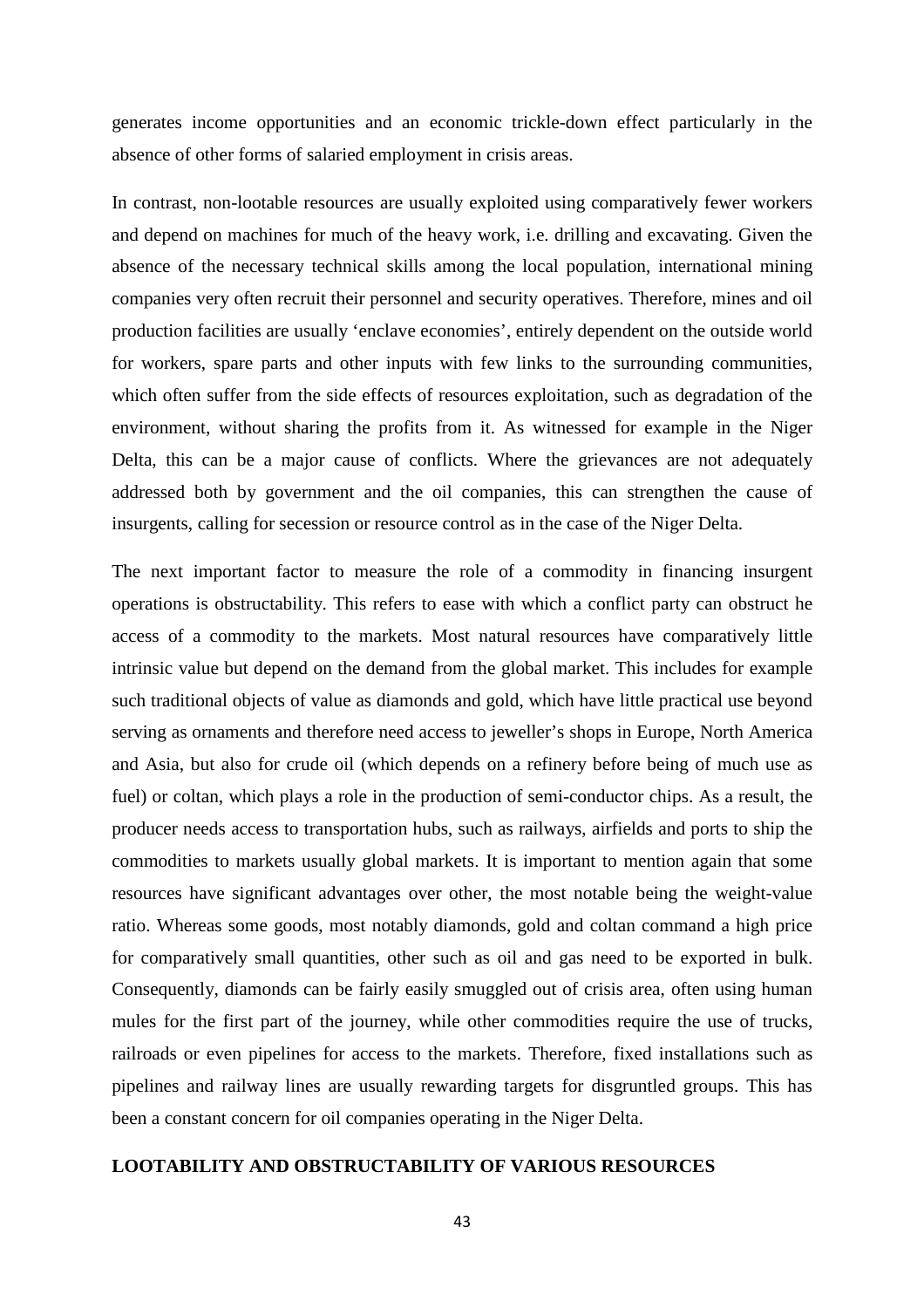|                                          | <b>LOOTABLE</b>            | NON-LOOTABLE                             |
|------------------------------------------|----------------------------|------------------------------------------|
| <b>HIGHLY OBSTRUCTABLE</b>               |                            | Onshore, remote oil and gas              |
| <b>MODERATELY</b><br><b>OBSTURCTABLE</b> | Agricultural products      | Deep-Shaft Minerals                      |
| NON-OBSTRUCTABLE                         | Coca, Opium, Alluvial Gems | Deep-shaft gems, Offshore<br>oil and gas |

**SOURCE:** Ross Micheal (2003) *Natural Resources and Civil War: An Overview*. World Bank Research Observer.

Finally, the legality of a commodity is of relevance, because illegal substances (such as drugs, coca and opium) tend to command high prices on the global market, precisely because they are illegal. Consequently, rebel groups which are willing to cooperate with organised crime in North America, Europe or even run their own distribution networks abroad, can benefit greatly from this trade. It is clear from the above that even though oil is a non lootable conflict commodity, insurgent groups can target oil installations, blow up pipelines and kidnap oil workers in an attempt to stop production. In the Niger Delta, oil workers have been held for ransome by armed groups and oil has been stolen from rigs and pipelines. For instance, between January and September 2004, there were 581 reported cases of pipeline vandalism and profits from large scale stealing from oil pipelines have been reported to be approximately \$1billion per annum with sales primarily to East Asia and West African States.

Exercise 2

#### **3.3 Forms of Oil Related Conflicts**

Basically oil production has given rise to contradictions at different levels of the Nigerian society, between the states and the oil producing minorities, amongst the oil producing communities, between the elites and the masses of the oil producing communities, between the state and the oil majors, and amongst the oil majors. However, of these, it is the low intensity conflicts between the state and the oil producing communities and amongst the oil majors and the oil producing communities that is more common. Find below classification of forms of oil related conflicts prevalent in Nigeria.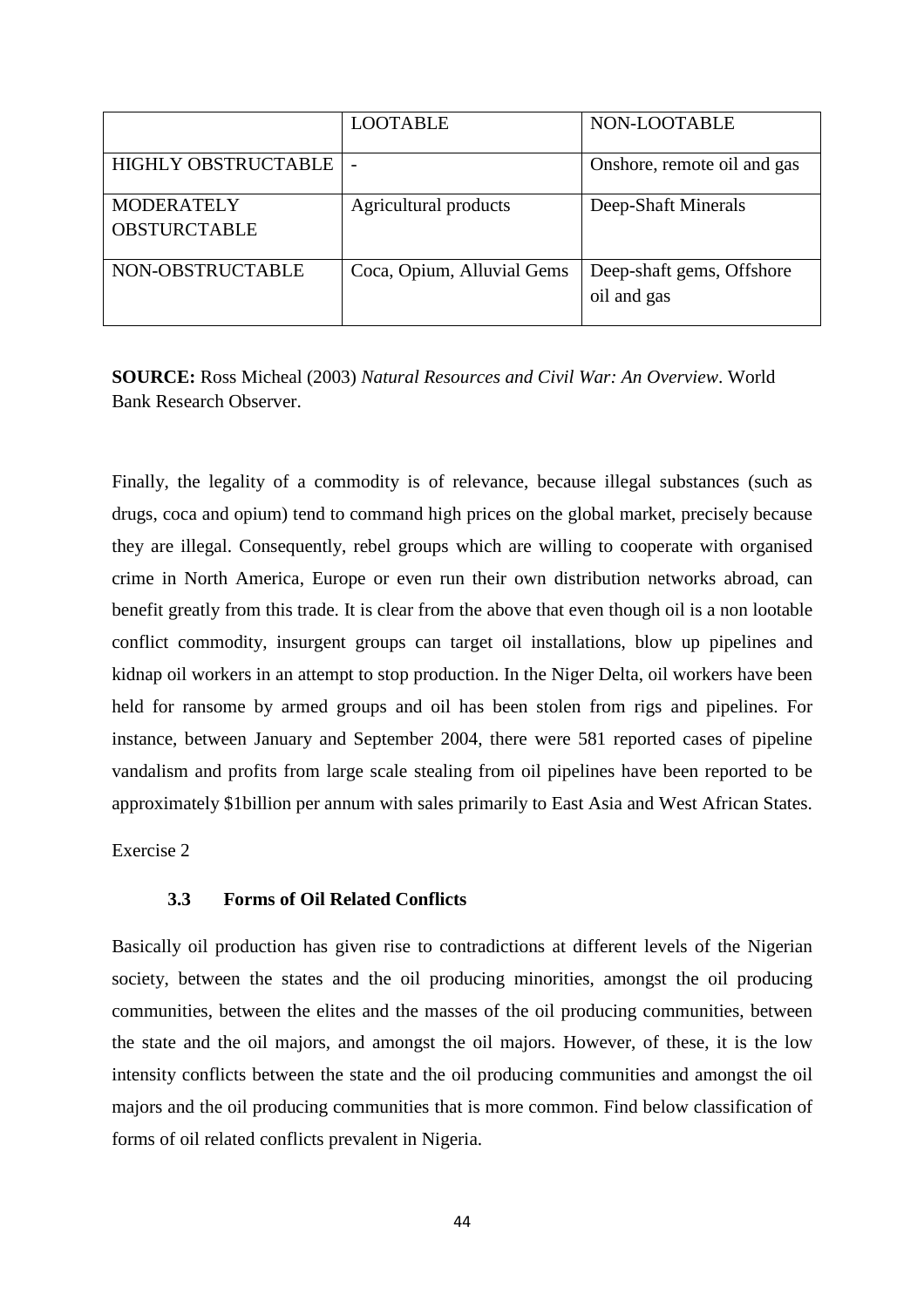- a) **Local and Regional Conflicts based on Socio-Economic Factors:** most conflicts related to oil exploration and production stem from the protests of local communities against the ecological degradation and the destruction of traditional lifestyles by the activities of international oil companies. This is often combined with a feeling of neglect, triggered by the fact that usually only very small portion of the oil revenue is re-invested locally and the lion's share of profits remains with the central government. While most protests at this level are initially peaceful, they have the potential to turn into violent confrontations between police, company security agents and locals, often involving acts of sabotage.
- b) **Criminal Activities against Oil Installations and Personnel:** Where oil is produced onshore, or where land-based pipelines are present, 'bunkering' (the theft of oil from wells and pipelines) is increasingly becoming a problem for oil companies. What has often started as a small-scale survival strategy of the local population shows increasingly the characteristics of organised crime, fostered by a climate of lawlessness and underdevelopment, which put a large reservoir of disgruntled youth at the disposal of local warlords. Oil rigs and workers are seized and held for ransom, and in some cases, politically motivated resistance overlaps with criminal acts.
- c) **Oil Production as a cause for Separatist Insurgencies:** Oil exploration and production is an important factor in triggering secessionist insurgencies. While these are often based on a set of causes, such as ethnicity, religion or ideology, the promise of becoming an oil rich mini-state, in which the bulk of oil revenue remains with the local political elites rather than with the central bureaucracy in a far-away federal capital plays an important role in building popular support for separatist movements.
- d) **Oil production in National Wars:** As discussed above, oil is different from other resources in being less accessible to insurgent groups battling the government. However, it dose play an important role in supplying the government with much needed cash to import arms and ammunition during times of conflict. Naturally, this makes oil installations an attractive target for rebel attacks, with onshore installations being particularly vulnerable.
- e) **Inter-State Conflicts over Resource Exploitation:** In the absence of the necessary financial and technological resources to take oil exploration and production into their own hands, the most important asset for political elites in tapping the lucrative oil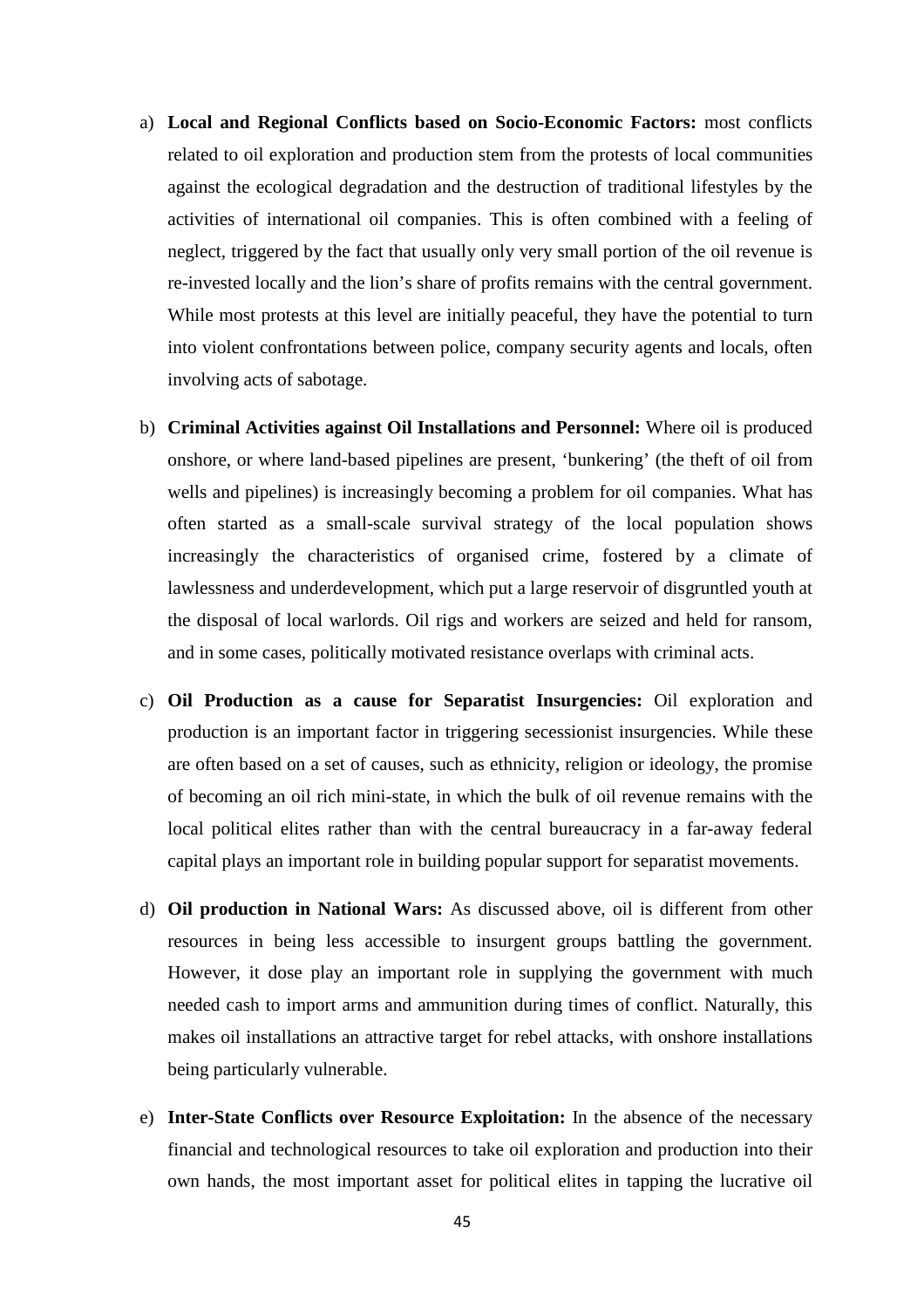sector lies in the claim to sovereignty over the exploration areas. Given the often poorly mapped border areas in part of the African continent, this holds a lot of potential for inter-state conflicts over conflicting claims on potential oil rich areas.

### **4.0 SUMMARY**

## **5.0 TUTOR-MARKED ASSIGNMENT**

 **REFRENCES**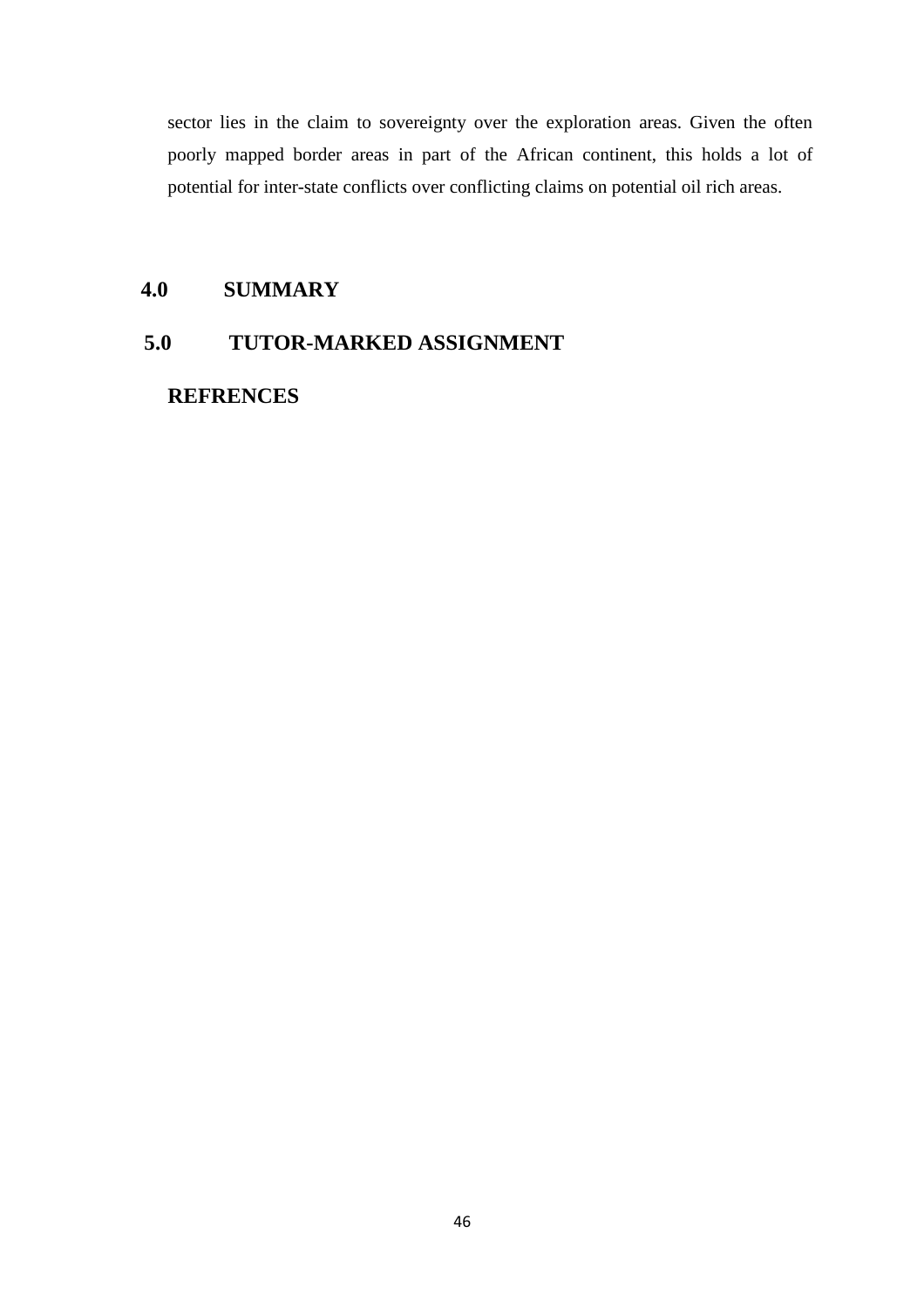## **MODULE 3**

## **UNIT 1 CONFLICT DYNAMICS AND ANALYSIS**

- **UNIT 2 CONFLICT RESOLUTION AND MANAGEMENT STYLE**
- **UNIT 3 MODELS OF CONFLICT RESOLTUION, TRANSFROMATION AND MANAGEMENT IN NIGERIA**

## **UNIT 1 CONFLCIT DYNAMICS AND ANALYSIS**

**Contents** 

- **1.0 INTRODUCTION**
- **2.0 OBJECTIVES**
- **3.0 MAIN TEXT** 
	- **3.1 DEFINITION OF CONFLICT DYNAMICS AND ANALYSIS**
	- **3.2 BASIC STEPS IN CONFLCIT ANALYSIS**
	- **3.3 METHODS OF CONFLICT ANALYSIS**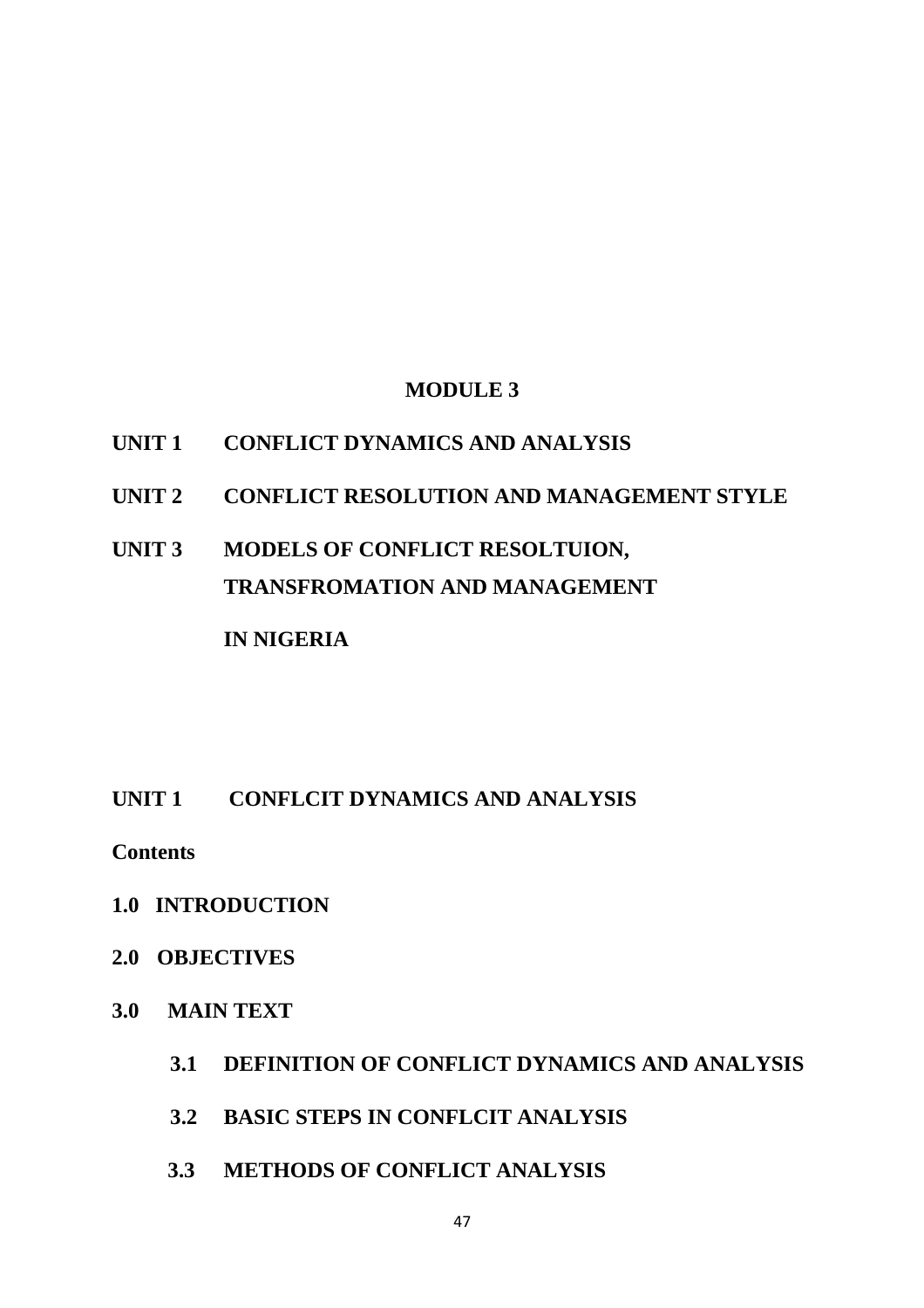#### **4.0 Summary**

#### **5.0 Self- Assessment Exercise**

### **REFRENCES**

#### **1.0 Introduction**

The global system is replete with myriad of both tractable and seemingly intractable conflict situations. As demonstrated in other lectures, the causes of these conflicts are multifarious and diversifying. Just as the causes of the conflicts are multifarious, approaches to analysing and understanding their dynamics also varies. Some help in solving the issues while some other contribute to the protracted nature of the conflicts. Therefore, the major focus of this lecture is to expose the student to various approaches of conflict analysis and dynamics.

#### **2.0 Objectives**

At the end of this lecture, you should be able to:

State the differences between conflict dynamics and conflict analysis

State why conflict analysis is important and identify the components of conflict analysis and conflict dynamics.

#### **3.0 Main Text**

#### **3.1 Definition of Conflict Dynamic and Analysis**

Fisher et al defines conflict analysis as those activities that are undertaken by any person doing anything, either directly or indirectly, to know as much as possible about what is going on in a given conflict. According to Albert (2001), conflict analysis has to do with a critical review, interpretation and explanation of what is observed and recorded about the conflict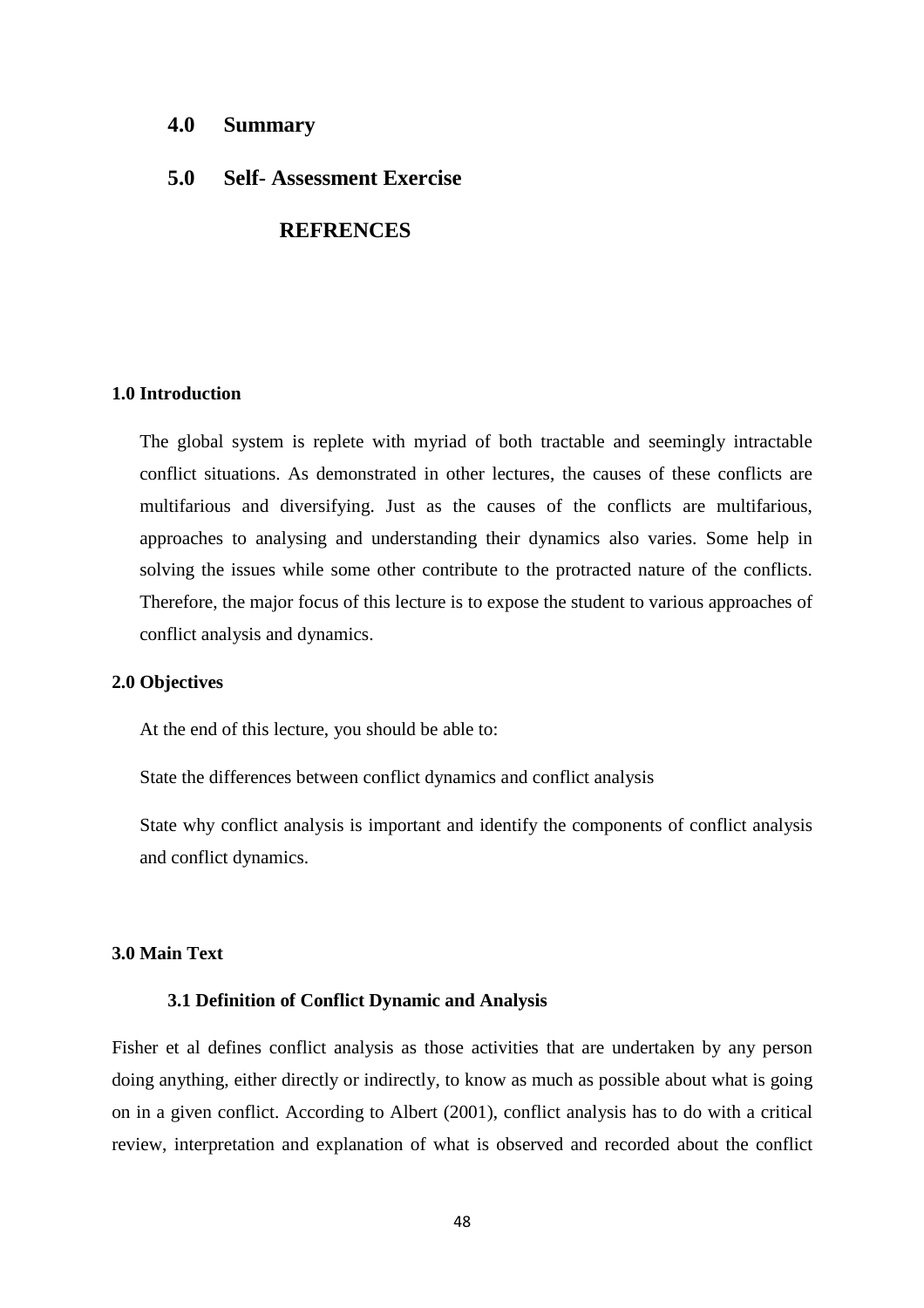situation. It is graphic representation of the findings gathered from a conflict situation so as to present a precise documentation of the nature of the conflict in question.

Conflict analysis is a process that embraces both internal and external efforts of stakeholders and interested individuals to bring about the understanding of the interpretation of the situation. (Idasa: 2007) agrees that conflict analysis acts as a lead way to understanding the components of the conflict situation and what peaceful methods could be applied. In other words, conflict analysis is to gain a good understanding of the problem areas in which external organisations can make a meaningful contribution to reducing the potential for conflict and advancing the peace process. It is an action-oriented analysis of the causes and dynamics of a conflict and of the starting points for peaceful management and overcoming of a conflict.

Conflict analysis is an important process for the following reasons:

- It helps in understanding the causes and development of a conflict.
- It enables mediators know the parties involved in the conflict, their level of strength and influences.
- It helps mediator to be equipped with a better understanding of the context of the conflict in question.
- It assists mediators to have an idea of what the needs, interests and positions of the disputants are.
- There is need to identify the external stakeholders in the conflict and this is one function conflict analysis undertakes.
- It enables the intervener identify the entry points to the conflict.
- It gives a better insight into the issues of the conflict and how it could be resolved.

#### **Conflict Dynamics**

 In every conflict situation there is a progression of the emergence of the conflict in question. The creation of supports, the consolidation of positions in the conflict and breakdown in communication are some of the evolutionary processes of every conflict situation. Finances, time and external stakeholders are made available while objectives and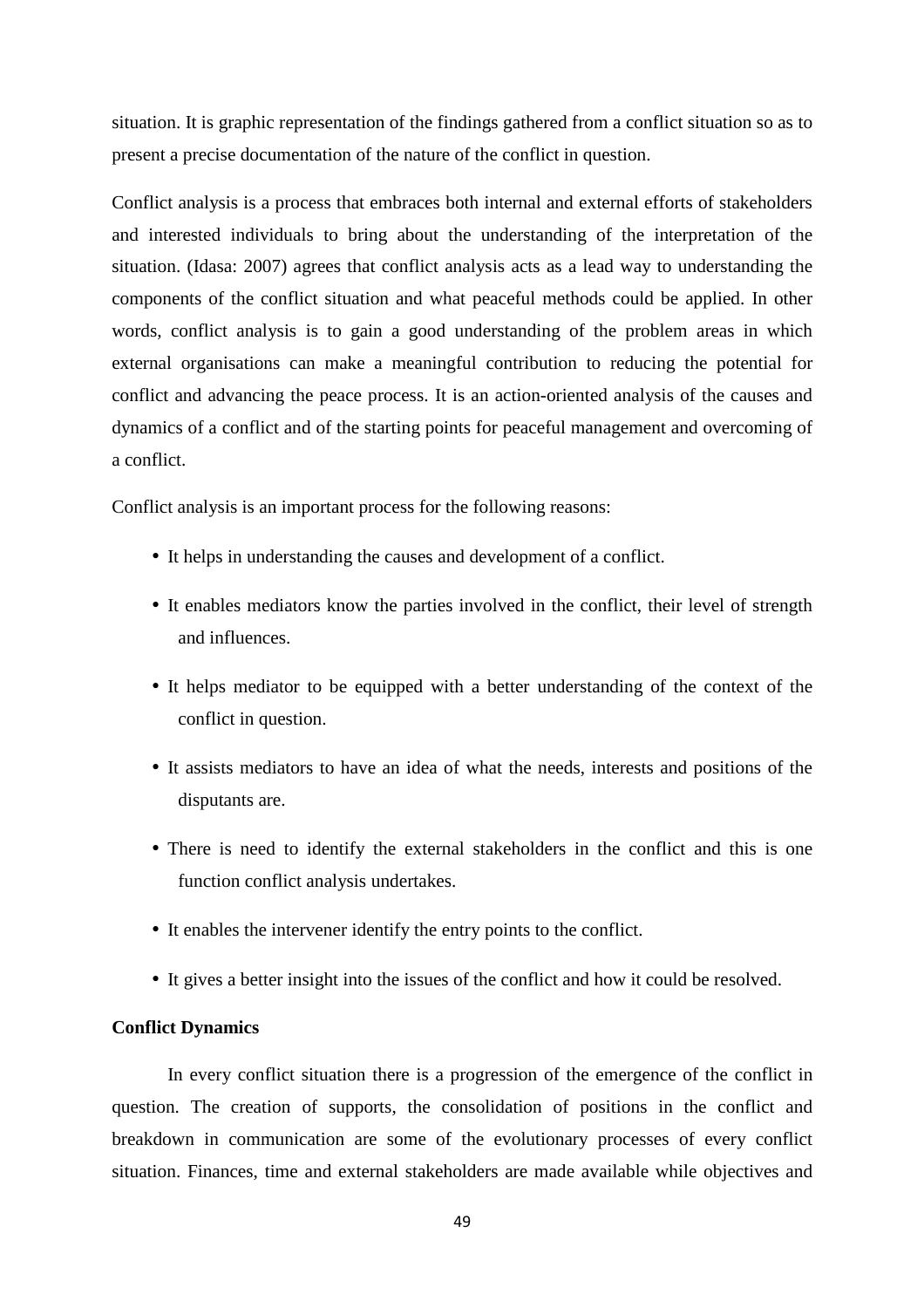goals surrounding the conflict are misplaced. The steps put down here are present in most conflicts. They act as guide to identifying the nature of a conflict. This, however, does not imply that there is a stereotype way of addressing conflict situations. Konteh (2006) agrees that conflict prevention is emerging as central strategy that seeks to integrate efforts of all those working for peace. Community leaders, women groups, journalists' business men and women, students and teachers have demonstrated that their influence could sometimes extend beyond that of soldiers, politicians and diplomats. Conflict dynamic takes the form of conflict analysis designed on the

- a) History of the relationship.
- b) The primary and secondary actors.
- c) The structures (factional goals, attitudes and behaviours).
- d) The intensity 9low, moderate or extreme violence).
- e) Strategies adopted by parties, including communication patterns and interactions between parties.
- f) The pattern of regime responses and
- g) The facilities of conflict transformation.

#### **Exercise 1**

*Distinguish between conflict dynamics and conflict analysis* 

### **3.2 BASIC STEPS IN CONFLICT ANALYSIS**

### **STEP ONE: Analysis of Key Conflict Factors**

The first step in appreciating and tackling conflicts is the understanding what (undp.org: Inter-agency framework for conflict analyses in transition situations) refers to as *proximate conflict factors*. This is particularly important to ensure that transition programmes militate against the impact of violent conflict over short term. Also important is the analysis of structural conflict factors, in order to ensure that its input becomes assets for long-term peace building and development. Also (undp.org), emphasise that in the process of analysis, it nay be useful to identify more immediate conflict triggers, in order to better anticipate possible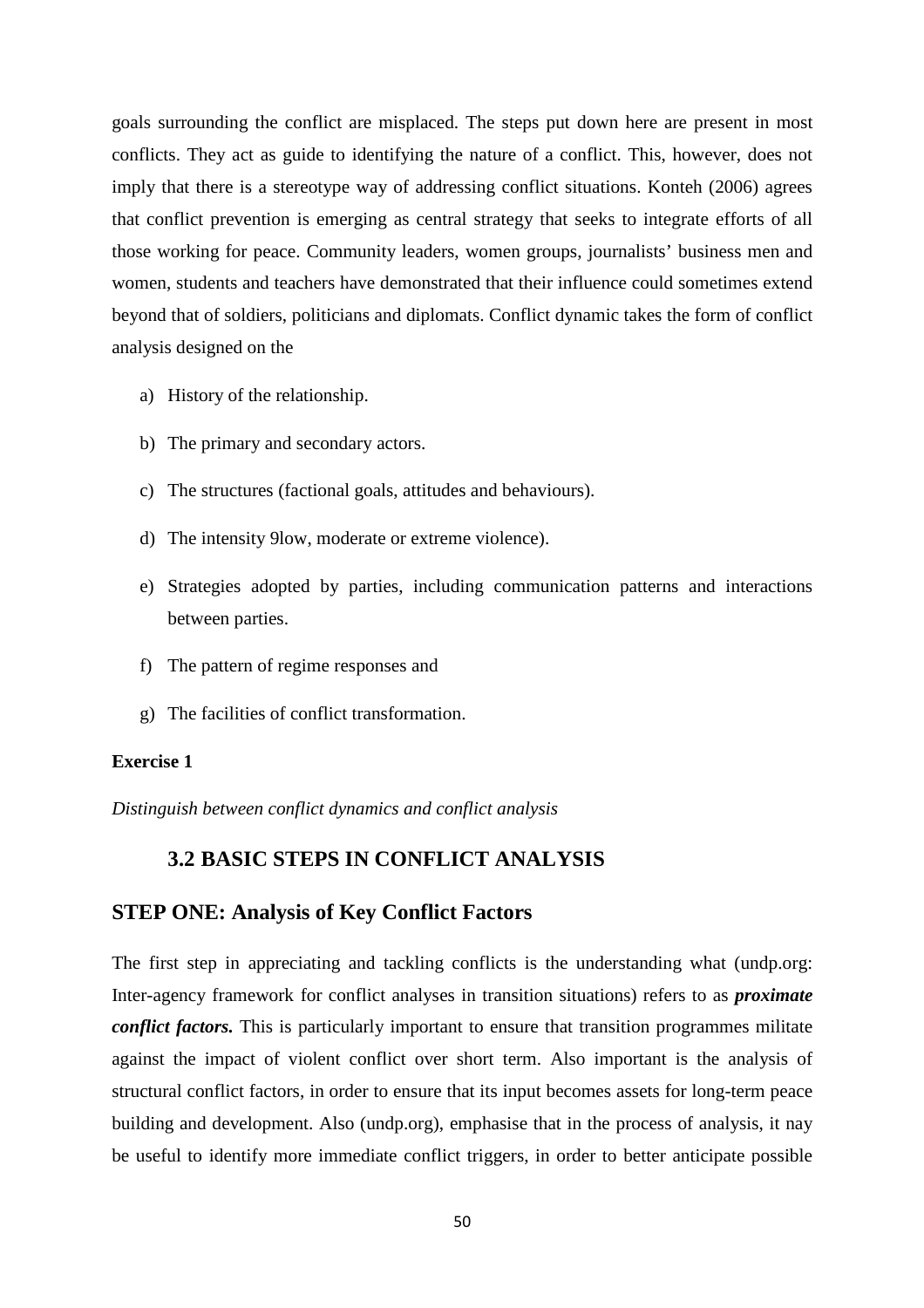events or processes that may spark violence in the process of transition and to design a transition strategy which reflects such conflict dynamics.

#### STEP TWO: Active Analysis

Actors can alos be stake holders in a conflict. It consists of primary, secondary and external stake holders. The primary stake holders are made up of those directly affected in the conflict such as women, children and the elderly. They are the most vulnerable during conflict therefore, their interest should be considered in analysing conflict situation. The government agencies, militants, politicians, civil societies and clergies fall into the secondary stakeholder category. They often act as mediators and are expected to use their personal areas of influence in quelling down the situation. According to (Idasa, 2007), external stakeholders are made up of governments, multi-national companies and donor agencies that have indirect interest in the conflict. They possess framework conditions required for a successful resolution. Therefore, this step compliments step one above, especially the analysis of key proximate and structural conflict factors in a given transition situation, with an actor based assessment that focuses on shorter-term interests and motivations. According to (undp.org), people are central to understand how groups become polarised around key conflict issues, as well as what drives the interest of those promoting violent conflict. By providing an understanding of the potential risks associated with engaging with internal and external actors, this may also help address the issue of interlocutors and partners, with whom support agencies (local and international) interact, both in humanitarian and development terms, in transition situations. Particularly the actor mapping will be centred on analysis of the following:

- a) Their stated interests
- b) Their hidden agendas
- c) Their relationships with other actors, at various levels, and their perceptions of such interrelationships
- d) Their resources that they still require, in order to realise their agenda.

Meanwhile, it is important o note that when actors, as well as the roles they play in a given context are equally of critical importance and must be carefully delineated.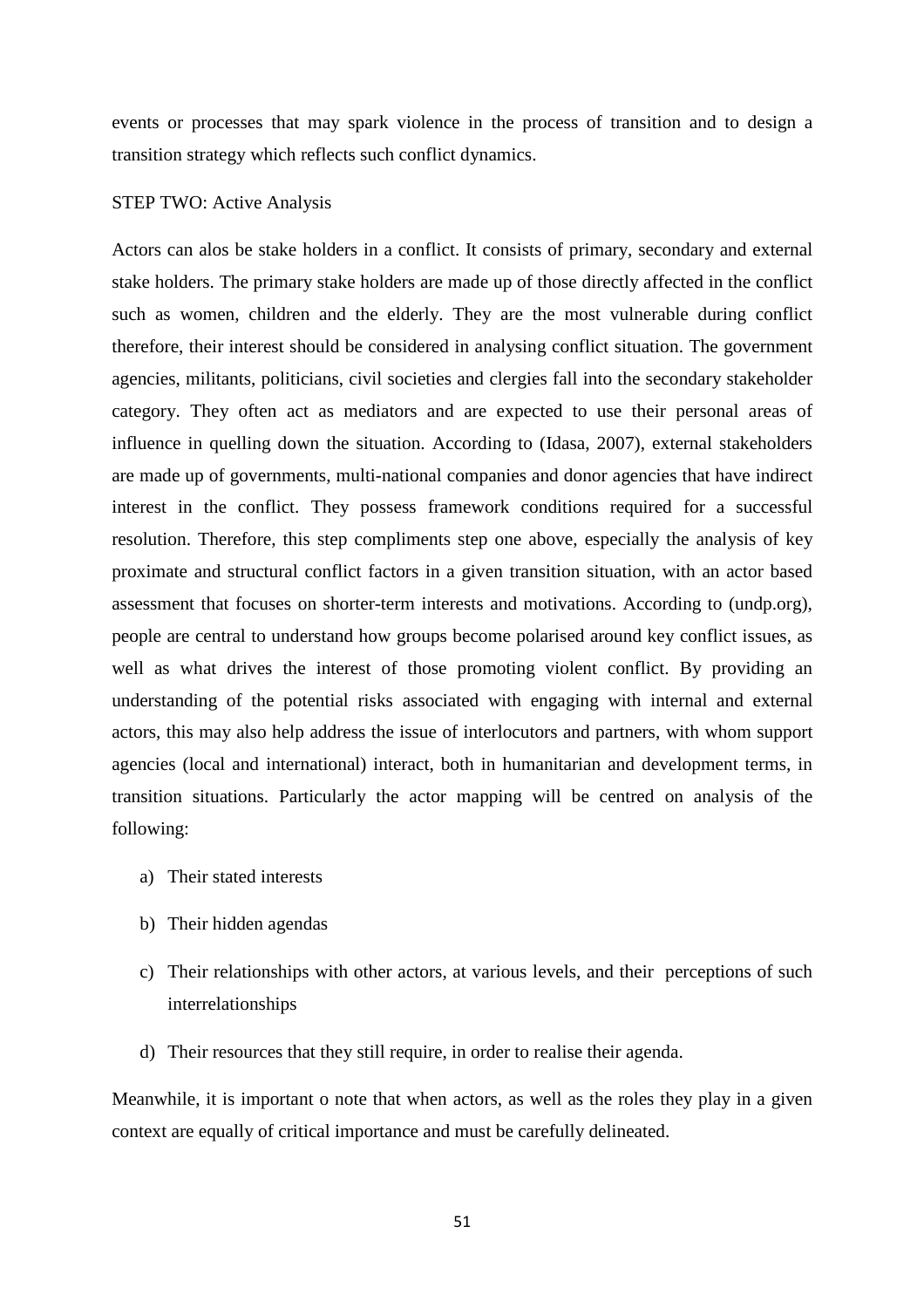#### **Table 1: Actors Analysis Matrix**

| Actors        | Stated    | Hidden | Connects/with | Resources | Resources |
|---------------|-----------|--------|---------------|-----------|-----------|
|               | Interests | Agenda | Contradicts   | they have | they need |
|               |           |        | with          |           |           |
| Local         |           |        |               |           |           |
| Sub-National  |           |        |               |           |           |
| National      |           |        |               |           |           |
| Regional      |           |        |               |           |           |
| International |           |        |               |           |           |

**SOURCE:** Inter-agency Framework for Conflict Analysis in Transition Situations, November 2004:9 http://www.undp.org/cpr/documents/prevention/interagency framework

## **STEP THREE: Analysis of Capacities for Peace**

Basically, the term capacities for peace refer to structures, processes and institutions that exist in society in order to peacefully and constructively manage conflict. These include: informal approaches to conflict resolution, role of traditional authorities, strong civil society, a culture of tolerance, role of the judiciary, inter-village meetings, traditional courts, truth commissions, etc. While spoilers pose potent threat to long term peace building, if not adequately addressed within the framework of traditional strategy and programming, identifying capacities for peace may prove equally critical to further define entry points for UN transition programmes. In line with undp.org, the three steps presented above are not mutually exclusive and exhaustive but represents recurring stages for conflict analysis in most conflict-prone areas.

## **3.3 METHODS OF CONFLICT ANALYSIS**

One major way of analysing a conflict situation that could lead to a peaceful management if properly and sincerely done by the bodies involved in the peace process, is by applying the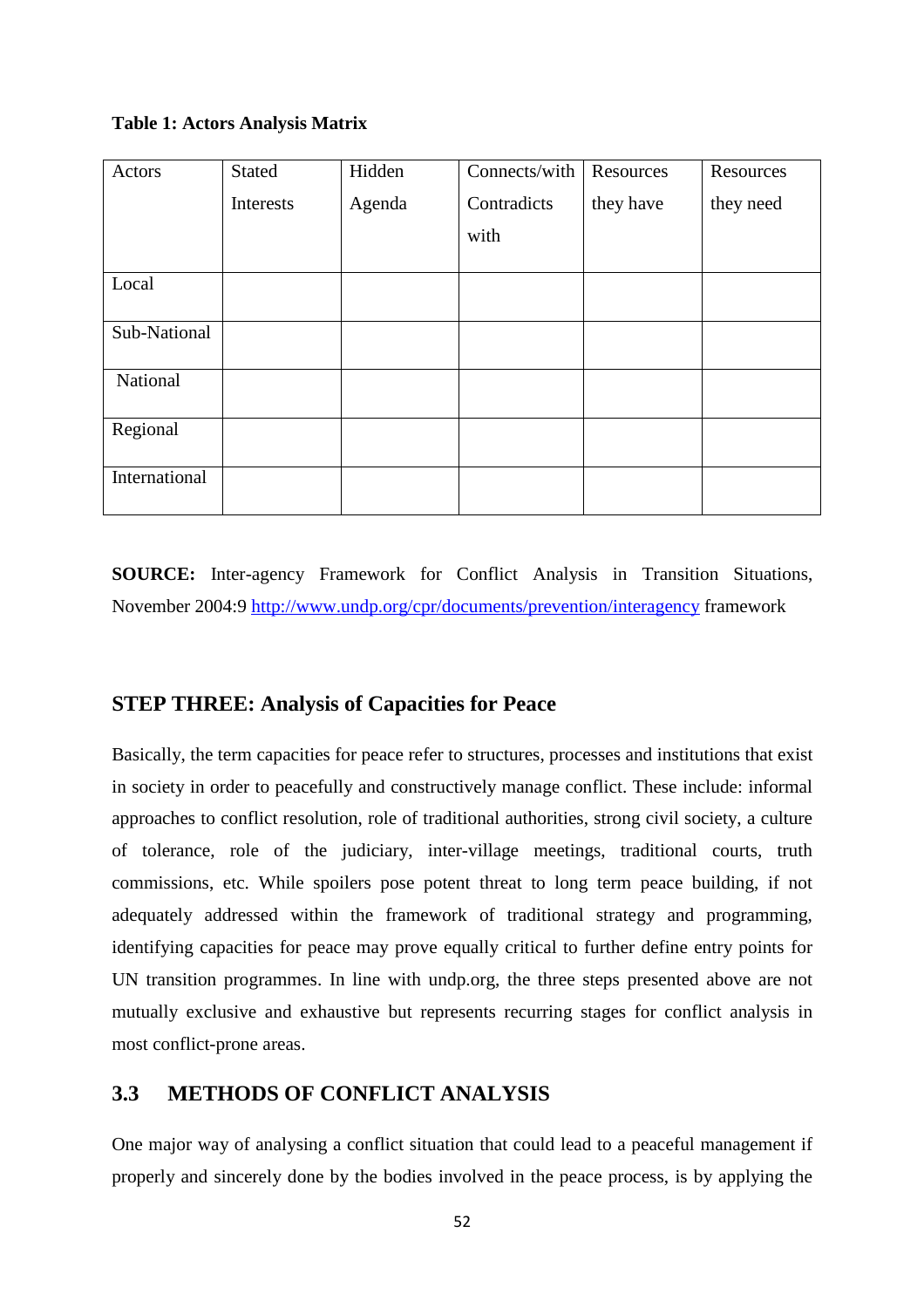following methods: conflict mapping, systematic questioning, circular questions/changes in perspective. However we shall elaborate on one.

Conflict Mapping: Albert (2002) describe conflict mapping as the initial snap shot. It enables the inventor know the timing and his method of gaining entry into the conflict at hand. This method evaluates the object of the conflict, for instance, conflict of interests, conflict of needs, conflict of values, conflict of identity, ideological conflict, conflict of beliefs and conflict of judgment.

Circles are used to represent a party in conflict mapping method. The size of the circle used in the process of conflict mapping will determine the extent of power of the parties concerned. The information given in mapping is updated from time to time. This is referred to as 'Conflict Tracking'. Tracking in this sense means to monitor, observe and record the trend of change and continuity in the conflict process. It serves as a guide to what the seriousness of the conflict looks like and if there is any room for resolution. Each track has opportunities loaded in it. In understanding this process, the most important track is dealt with and others fall in naturally. The numbering done in conflict mapping also represents the tracking of a conflict. With this, the inventor will be able to note down the relationship shared amongst the parties (Albert, 2000).The illustration below, indicates levels of relationship shared by warring parties when applying conflict mapping.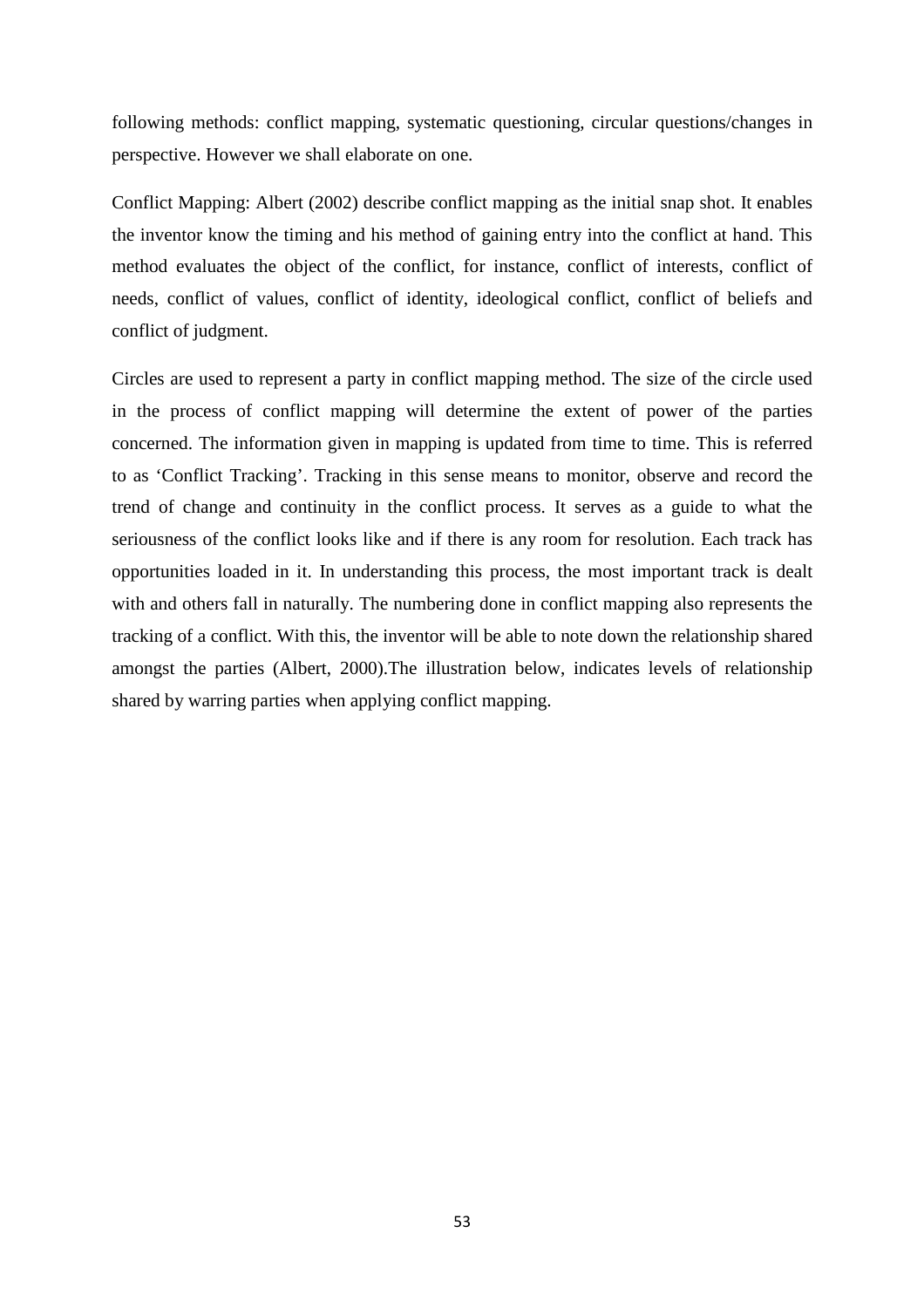

This method as the name suggests, represents the various layers by which a conflict situation is made up of and how it should be approached. The intervenor is expected to dig through these layers to be able to identify the appropriate desire of the warring parties. The intervener does not have to rely on the position (outer layer) alone. The intervener is expected to go farther down to the inner layer to know the people's needs. Most times they are hidden in order for the opponents not to identify their areas of vulnerability. The adoption of this layer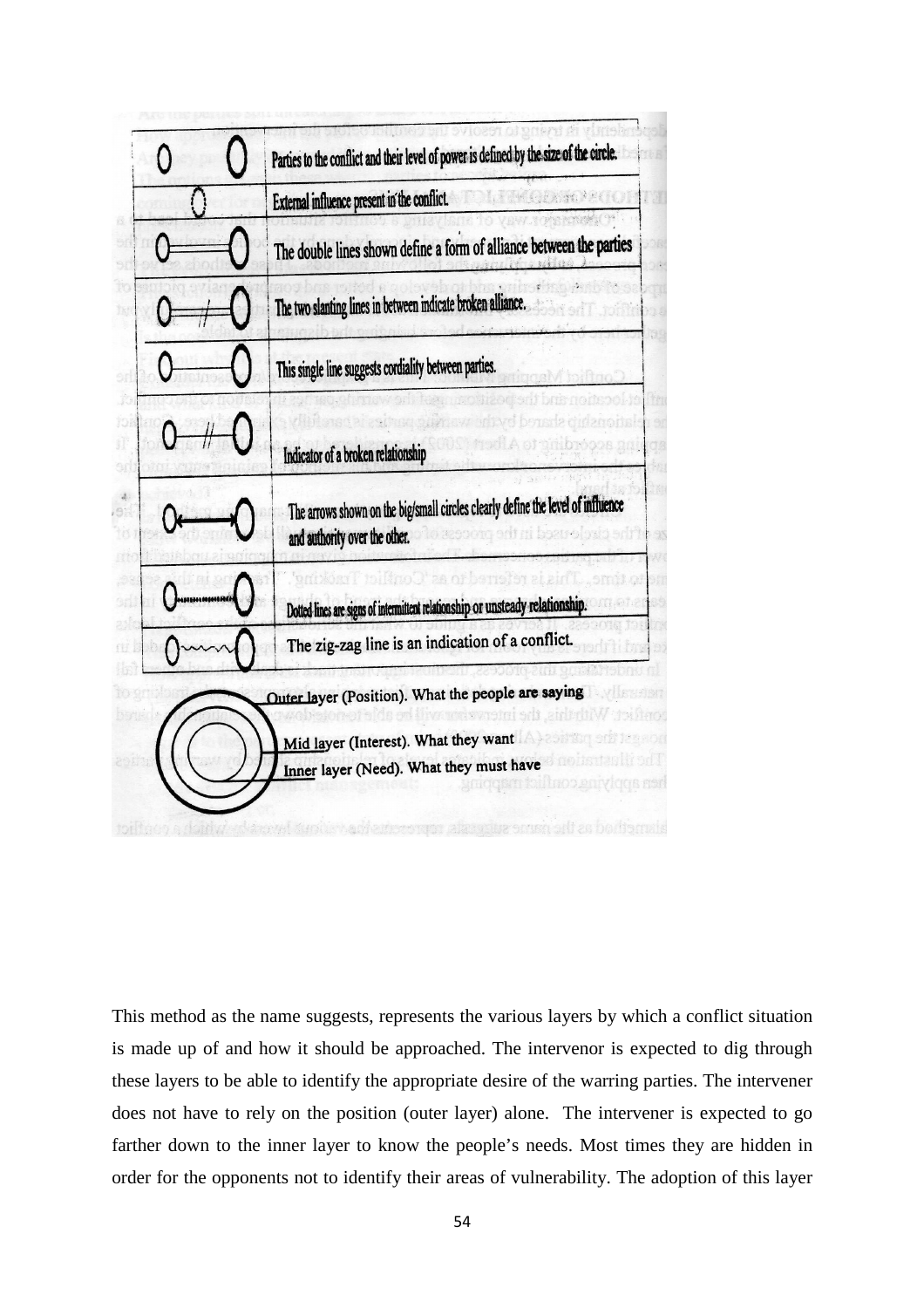becomes necessary because, their major aim of fighting lies here and not at the positional or interest angle which are sometimes used as means of attracting attention tot their plight/protest. Most times, these last two are posed as camouflage. A high level of communication with the disputants should be maintained by the inventor. This would enable the intervener extract some truth from them. In ABC triangle below, the cause of the conflict affects the attitude of those directly involved in the conflict and the changed attitude will then lead to a change in behaviour in most cases. This change in behaviour is the stage of fight, yelling, argument, chaos and so on. When this happens, it brings about what is referred to as circle of pain amongst the warring parties. On the other hand, when the bone of contention is properly handled and it brings about positive change, then there is what is called circle of change. In this situation, the parties involved are happy and progress is made. In this method of conflict analysis, the intervener will have to go back to the cause of the problem in order to be able to change the attitude of the disputants and automatically, their behavioural pattern will change. The change of one stage will naturally allow other stages fall into place. Therefore, no stage should be ignored when adopting this method of conflict analysis.



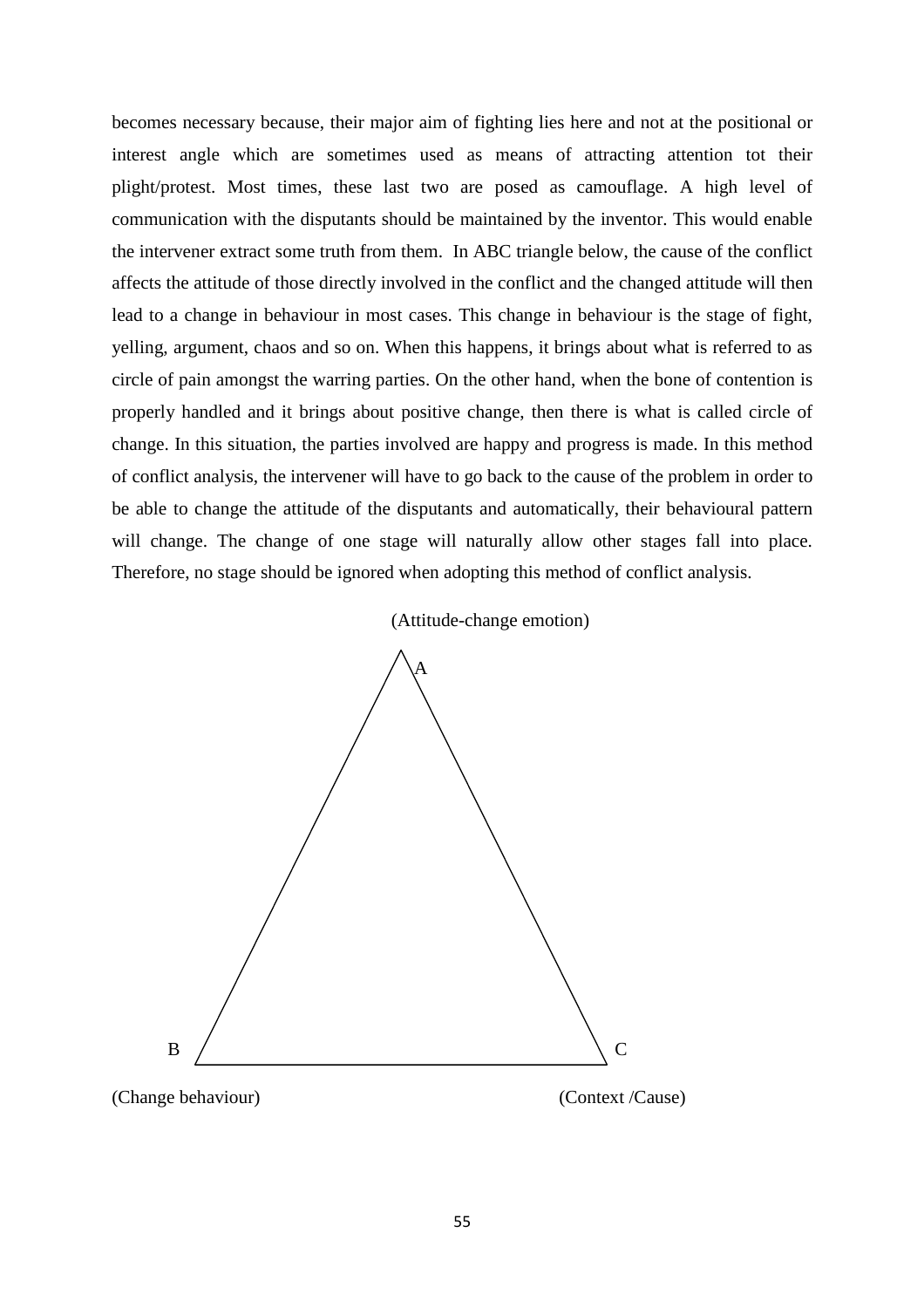

The second triangle is a demonstration of what is called PPP method of conflict analysis. Under the first P, the intervener is interested in the people involved in the conflict, people affected, the parties structures, issues of change, their perception of one another in the conflict and the level of communication links shared by these parties. The second P represents process which oversees the process of resolution that each party want to adopt. Is there any historic link to the issues of contention? The intervener would also concern himself with the emerging issues of contention (if any and if different from the past issues). The nature of their present relationship should also be analysed here. What factors are capable of escalating the conflict and the roles played by each party in doing this should equally be introduced, while adopting this style of conflict analysis.

The third P represents problem considering the parties interests, positions, needs, ideologies and how uncompromising they are with each party. The basic issues surrounding their agreements should be considered here also. The available resources for funding peace processes and the timing for this should equally be addressed under this P. The stage of escalating and de-escalating of the conflict should be carefully studied at this stage. The essence is to know the right time and right conflict management approach to apply on the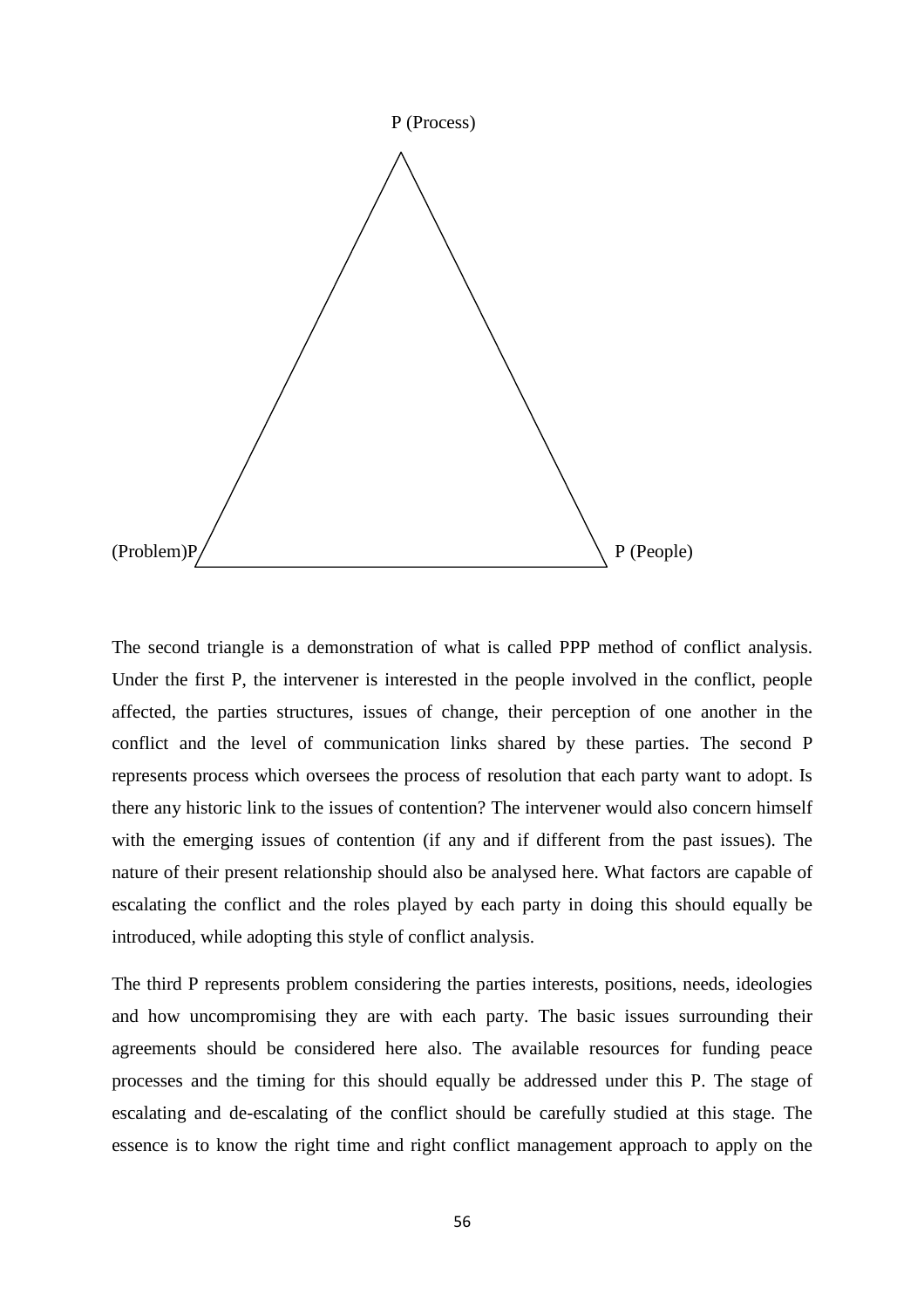parties. In all of these Ps, the intervener would also have to put into consideration, the least important points of resolution the parties involved may accept during peace processes.

## **Exercise 2**

 *What is the essence of conflict analysis?* 

## **4.0 Summary**

This lecture interrogates the basic issues relating to conflict dynamics and analysis. One important point to note about conflict dynamics is that, most times, the needs of disputants are identified and ignored by stakeholders therefore creating room for conflict situation. By analysis we refer to a detailed study of any conflict situation using specific frameworks, paradigms and methods. It equally refers to the study of a problem, which aims to bring about a patterned and systematic understanding of certain issues under focus. In general, to analyse is to break down a given system or sub-set with a view to enhancing appreciation and understanding of the given phenomenon.

## **5.0 Self- Assessment Exercise**

Using a typical conflict situation as a case, apply a method of conflict analysis of your choice in interpreting the conflict

## **REFRENCES**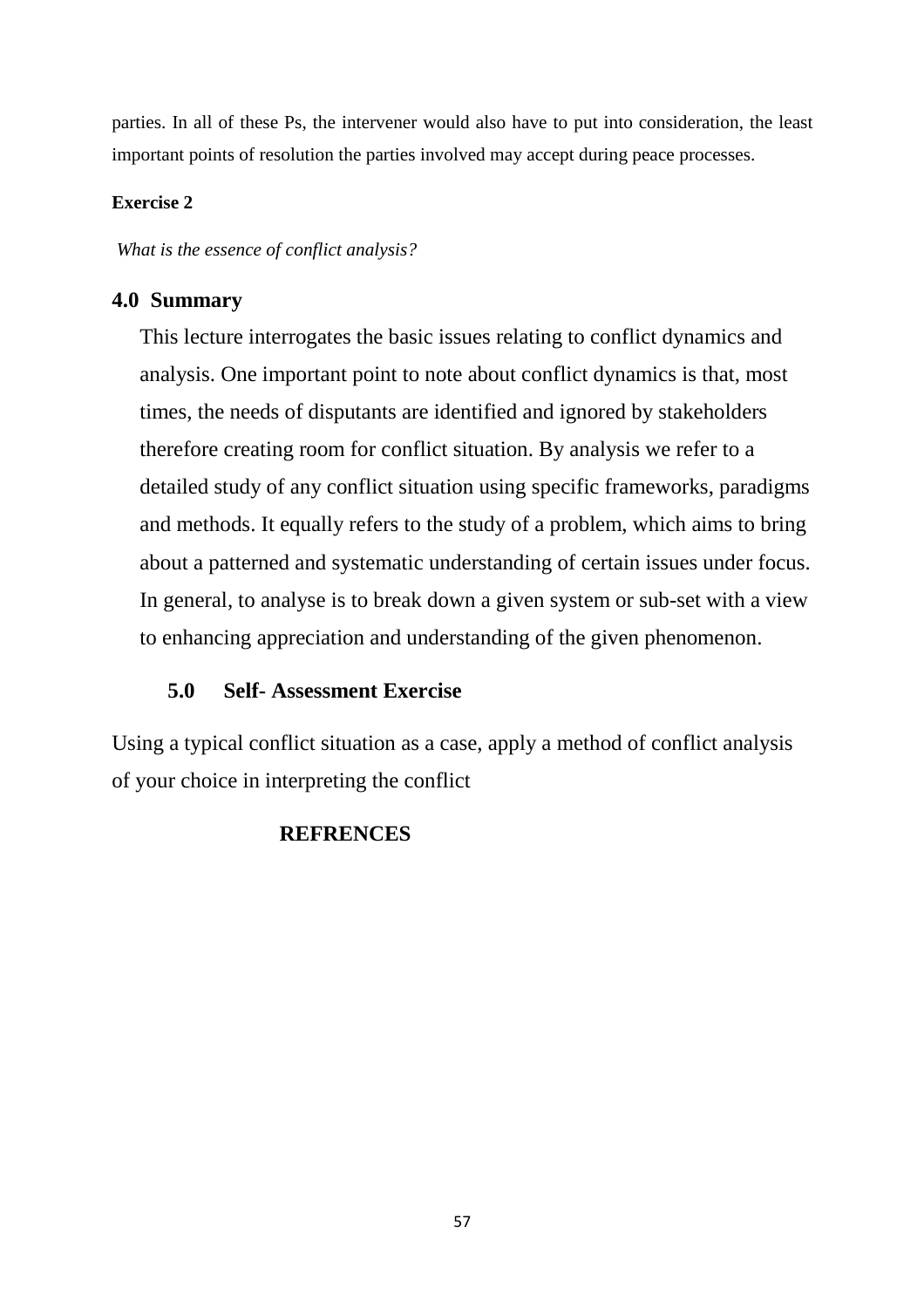## **UNIT 2 CONFLICT RESOLUTION AND MANAGEMENT**

**Contents** 

## **1.0 INTRODUCTION**

- **2.0 OBJECTIVES**
- **3.0 MAIN TEXT**

## **3.1 CONCEPTUALISING CONFLICT RESOULTION**

**3.2 CONCEPTUALISING CONFLICT MANAGEMENT** 

## **3.3 CONCEPTUALISING CONFLICT TRANSFORMATION**

- **4.0 Summary**
- **5.0 Self- Assessment Exercise**

## **REFRENCES**

#### **1.0 Introduction**

Equipping oneself with the knowledge of the nature of conflicts and how to manage them is very essential in order to avert conflict situations in the society. In an attempt to achieve the above stated objective it is important to know that basic concepts of conflict are an expanse. It is not limited to conflict bound processes but also problem solving processes such as, conflict resolution, conflict management, and conflict transformation. A proper understanding of these concepts would contribute to our understanding the problem solving tools required to achieve a security friendly environment.

### **2.0 Objectives**

At the end of this lecture, you should be able to:

• Explain the various terms in your own words.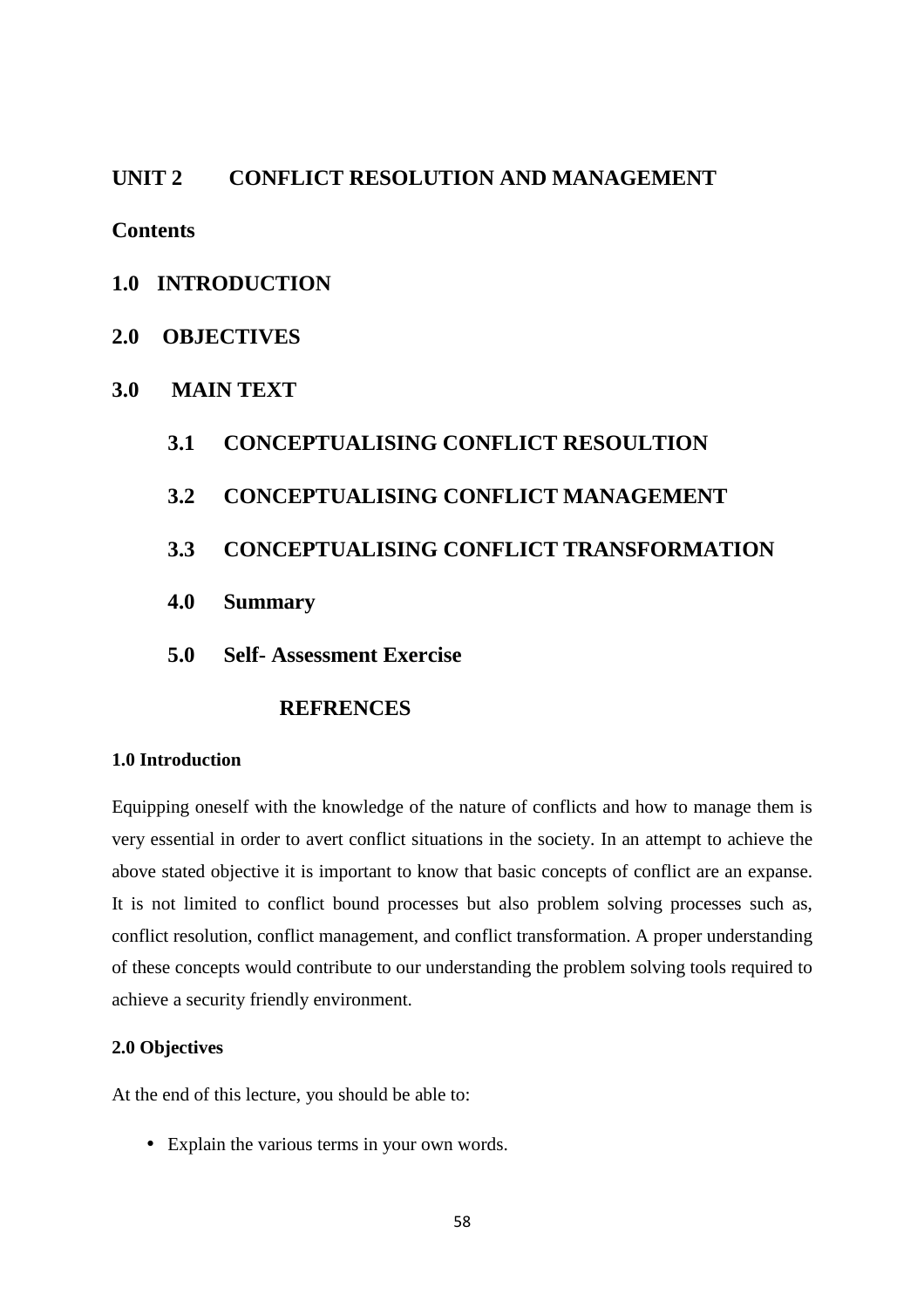- Discuss the theoretical and practical issues in conflict management and resolution
- Analyse the differences between the various concepts.

## **3.0 MAIN TEXT**

### **3.1 Conceptualising Conflict Resolution**

Conflict resolution is often confused with the term conflict resolved. Conflict resolution is primarily not conflict resolved, but agenda setting on peace principles. It is defined by Heitler as "the attainment of a solution that satisfies the requirement of all the seemingly conflicting forces and thereby, produces a feeling for all participants". Wallenstein (2008) defines conflict resolution as a situation where the conflicting parties enter into an agreement that solves their central incompatibilities, accept each other's continued existence as parties and cease all violent acts against each other. It is essentially aimed at intervention to change or facilitate the course of a conflict. According to Albert (2001) conflict resolution serves three purposes namely: minimization of chances of destructive conflicts, stabilization of cessation of destructive conflicts sa as to prevent escalation, and prevention of outbreak of a full-blown conflict done by uprooting the basic reasons for the conflict.

According to Heitler (1990) a "cooperative process of conflict resolution must entail the following:

- a) The Positions: These should be made known. These are the initial statements of the warring parties as regards to what they want and are saying.
- b) Explore Underlying Concerns: These are the concerns of the parties. These interests are lying behind the initial positions made known and act as stepping stones to addressing the issues at stake.
- c) Joint-Problem Solving: this should be practical in the true sense of it. It involves selecting mutual satisfying solutions. This is when the two warring parties cooperatively explore their underlying concerns and work out ways of attaining a resolution. According to Heitler, the exploration of their underlying concerns and interests often disclosed that conflict actually involves concerns and complementary.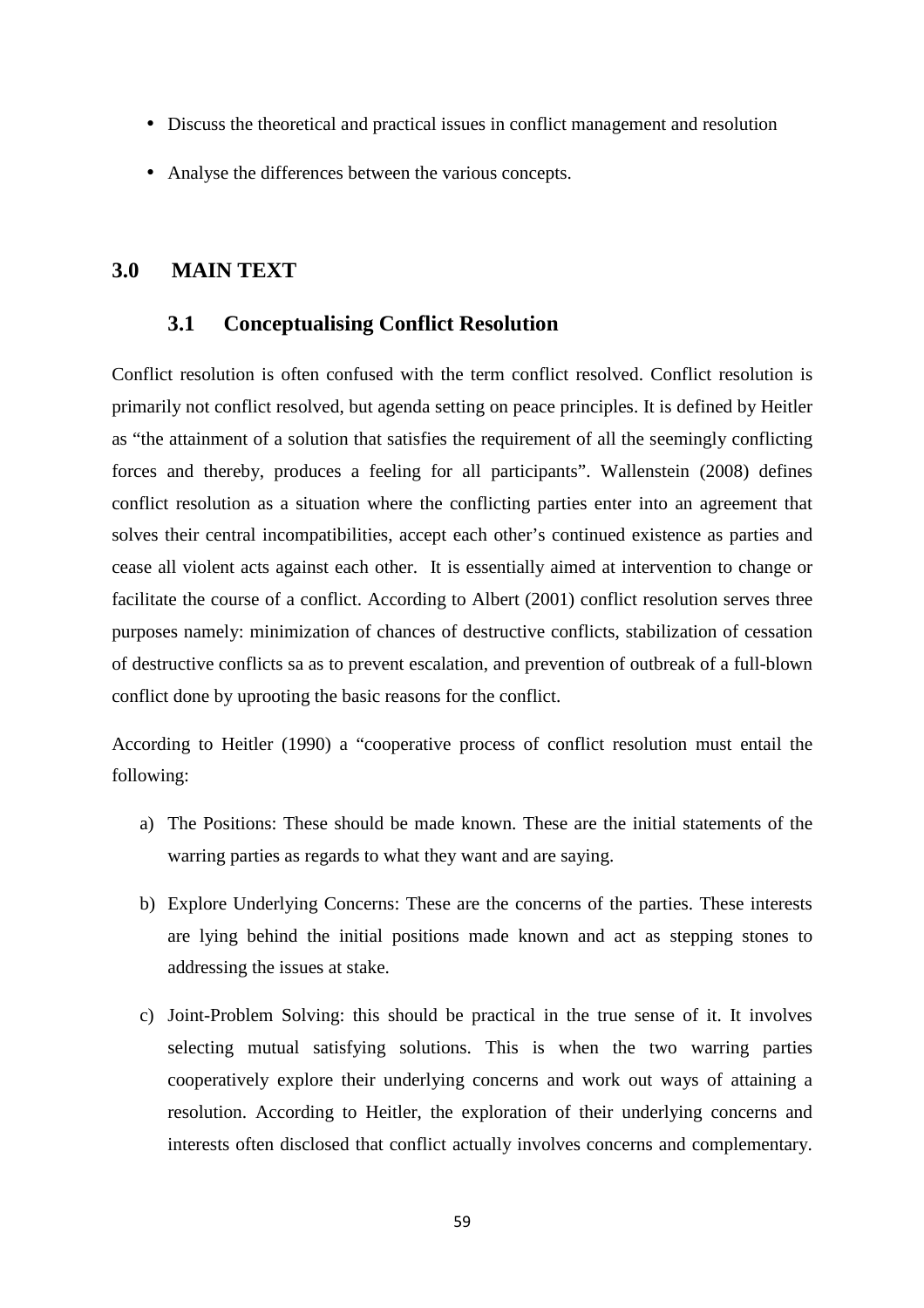The solutions should equally complement each other's needs irrespective of their incompatibility.

Conflict resolution can be both formal and informal. Also, it can either aim at resolving to terminating conflicts in an open and predictable process in accordance with legal principles or focus on efforts to increase cooperation among the parties to a conflict and deepen their relationship by addressing the conditions that led to the dispute, fostering positive attitudes and allying distrust through reconciliation initiatives, and building or strengthening the institutions and processes through which the parties interact. Conflict resolution tends to emphasise intervention by skilled but powerless third parties working unofficially with parties to foster new thinking and new relationships.

It is important to note that there is no ready-made conflict resolution for every conflict. It differs from one conflict case to the other. However, through exhibiting various styles and approaches, conflicts can be handled. It is a process that requires more of a cooperative, dialoguing and joint problem solving processes. In all of these, it is important to note that, the essence of conflict resolution is to uproot the major cause of the conflict in question.

#### **Exercise 1**

*In your own word, state the purposes of conflict resolution.* 

### **3.2 Conceptualising Conflict Transformation**

In 3.1 above, we discussed the concept of conflict resolution but can conflict really be resolve? Is conflict resolution a realizable goal? Or is it an ideal situation to which we may strive? The word resolution suggests that conflict is a bad social phenomenon which should be removed because of its assumed destructive outcomes. Conflict energizes and motivates social change, and since its resolution may not always be possible, or at times even necessary, some scholars prefer to use the concept of conflict management or conflict transformation.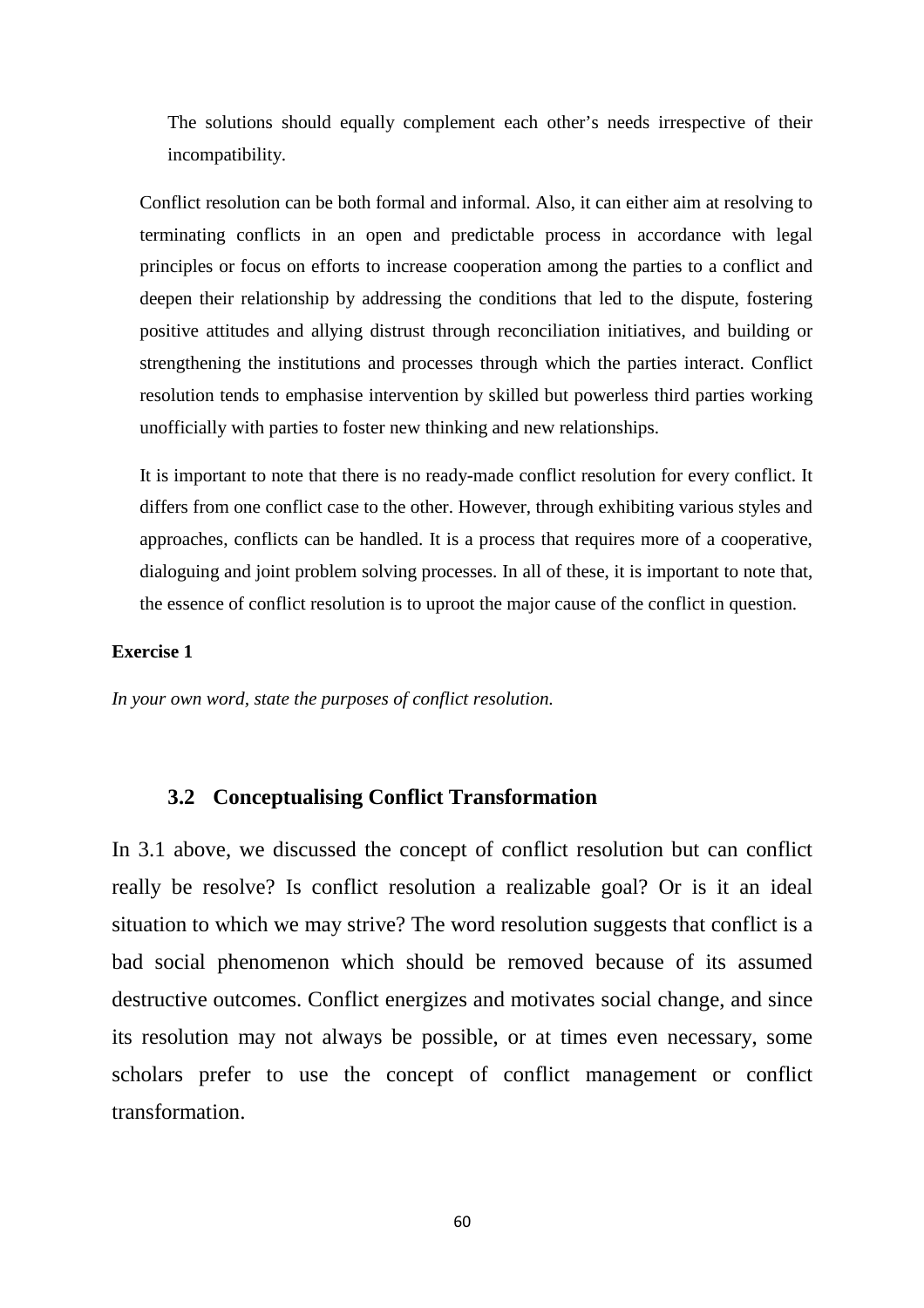According to Botes (2001), conflict transformation is a prescriptive concept. It suggests that left alone, conflict can have destructive consequences. However, the consequences can be modified or transformed so that self-image, relationships, and social structures improve as a result of conflict instead of being harmed by it. In the words of Botes, transformation involves transforming the way conflict is expressed. It may be expressed competitively, aggressively or violently, or it may be expressed through non-violent advocacy, conciliation, or attempted cooperation. He agrees that activism is important in early stages of a conflict to raise people's awareness of an issue. According to hi, activism uses non-violent advocacy to escalate and confront conflict. At this point Lederach, (1981:14) argues that once awareness and concern is generated, then mediation can be used to transform the expression of conflict from mutually destructive modes toward dialogue and interdependence.

Conflict transformation as introduced in the literature by Lederach (1995) draws on familiar concepts of conflict management and resolution. Miall(2001) defines conflict transformation as a process of engaging with transforming the relationship, interest, discourses and, if necessary, the very constitution of society that supports the continuation of violent conflict. It recognises that conflicts are transformed gradually, through a series of smaller or larger changes as well as specific steps by means of which a variety of actors may play important roles. It was in this regards that Lederach had argued that conflict transformation must actively envision, include, respect and promote the human and cultural resources form within a given setting. This involves a new set of lenses through which we do not primarily see that the setting and the people in it as the problem and the outsider is the answer. According to Lederach, we understand the long-term goal of transformation as validating and building on people and resources within the setting. He further emphasised that transformation takes place at different levels and has a number of dimensions.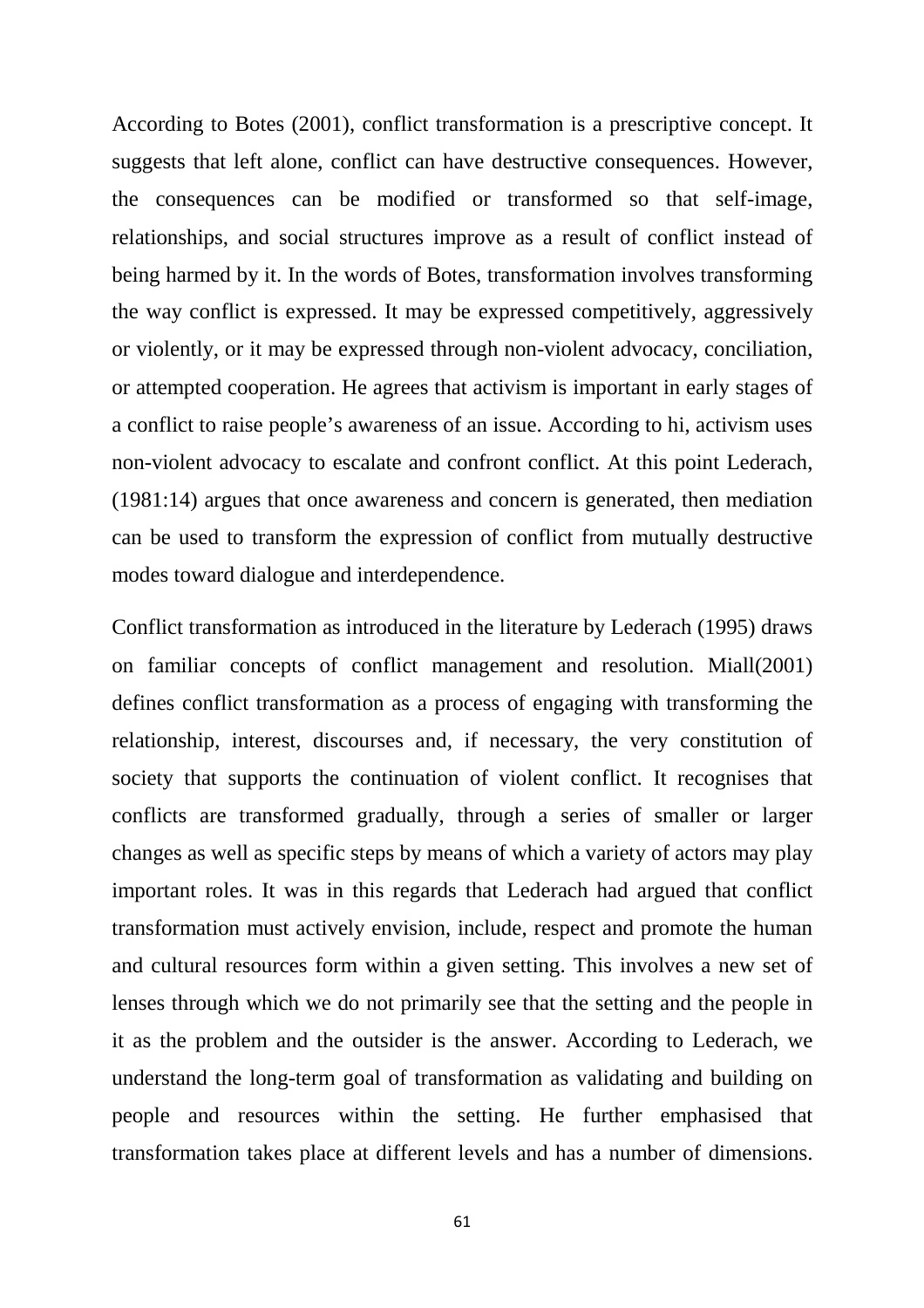At the personal level, it involves emotional, perceptual and spiritual aspects of change desired for the individual. It also affects relationship touching on communication between parties that need to affect structures that generate conflict through deprivation, exclusion and other forms of injustice.

**TYPES OF TRANSFORMATION:** Miall identified different types of conflict transformation. They are:

- a) **Context Transformation:** This refers to changes in the context of conflict that may radically alter each party's perception of the conflict situation, as well as their motives.
- b) **Structural Transformation:** This refers to changes in basic structure of the conflict, which is to the set of actors, their issues, incompatible goals and relationships, or to the society, economy or state with which the conflict is embedded. Miall argued that asymmetric conflicts cannot be transformed, without changing the unbalanced and contested relationships that lie at their roots.
- c) **Actor Transformation:** This concerns the transformation of positions that parties take on key issues at the heart of the conflict as well as the way in which, parties redefine or reframe those positions in order to reach compromises or resolutions.
- d) **Personal Changes of Heart or Mind Set of Individual leaders or Groups:** This is a kind of personal transformation that affects attitude, memory, behaviour and relationships.

Of note is the fact that of all the group usually involved in conflict transformation activities, Non-Governmental Organisations (NGOs) have been found to be more active. They often seek an in-depth understanding of the roots of conflict, and most of the time, work closely with people both within and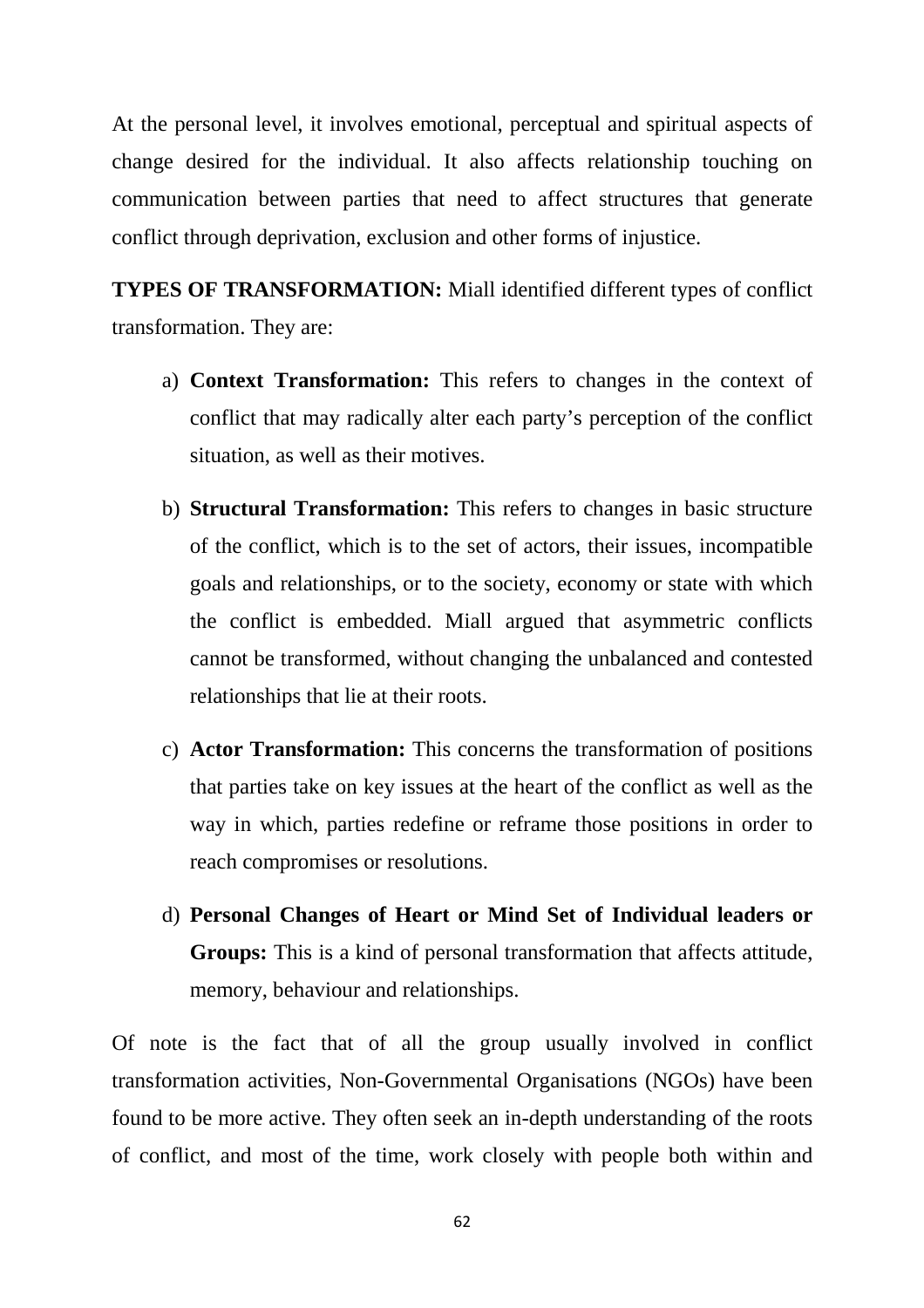outside the conflict parties. The seek open space for dialogue, sustain local and national conferences as well as workshops on paths towards peace, identify opportunities for development and engage in peace building, relationship building and institutional building over the longer term.

 (Otite, 2001:10) summaries conflict transformation to mean a complex web of interdependence factors, i.e. the parties concerned, social relationships, the changing positions and roles of interveners, and the moderation of planned and unintended consequences . Otite further agrees with Lederach that "Conflict transformation represents a comprehensive set of lenses for describing how conflict emerges from, evolves within and brings about changes in the personal, relational, structural and cultural dimensions, and for developing creative responses that promote peaceful change within those dimensions through nonviolent mechanisms".

#### **Exercise 2**

*Outline the steps required for true conflict transformation* 

### **Conceptualising Conflict Management**

Most literature on conflict management argues that conflicts are ineradicable consequences of differences of values and interest with and between communities. The propensity for violence according to them arises from existing institutions and historical relationships, as well as from the established distribution of power. Resolving such conflicts is viewed as unrealistic arguing that the best that can be done is to manage and contain them and occasionally reach a historic compromise in which violence may be laid aside and normal politics resumed. According to Miall (2001), conflict management is the art of appropriate intervention to achieve political settlements, particularly by those powerful actors having the power and resources to bring pressure on the conflicting parties in order to induce them to settle. It is also the art of designing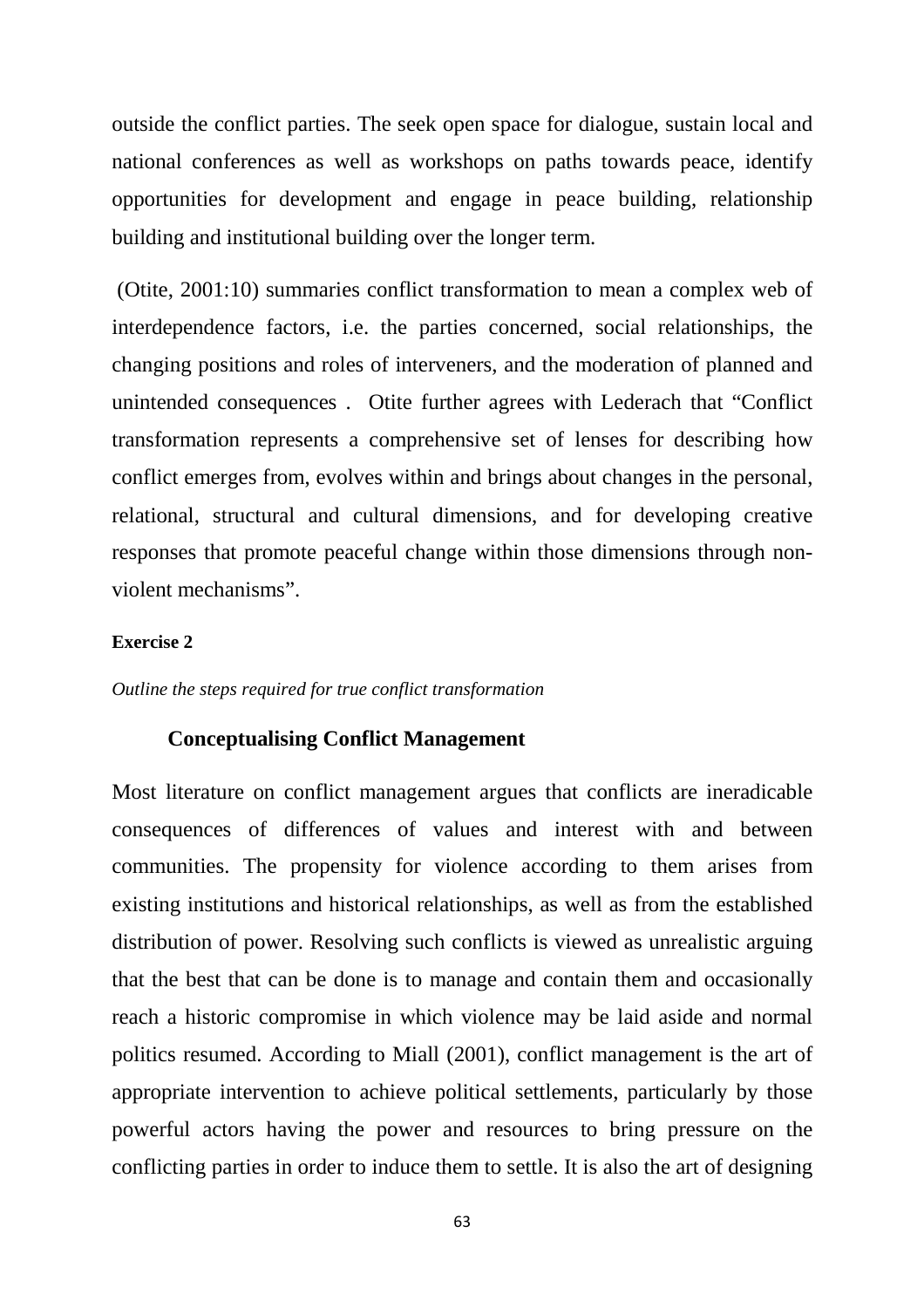appropriate institutions to guide the inevitable conflicts into appropriate channels. According to Yaqub (2001) conflict management is "process that requires the services of the warring parties or a third person----the third party may be an individual, a national or international institution". Bloomfield and Reilly (1998) see conflict management as the positive and constructive handling of differences and divergence. It addresses the more realistic question of managing conflict such as, how to deal with it in a constructive way, how to bring a practical, achievable, cooperative system for the constructive management of differences.

Boutros-Ghali (1993) sees conflict management to span the broad spectrum of peace processes such as early warning systems, conflict prevention, peacemaking, peacekeeping, peace enforcement and post conflict peace building for intervention. Conflict management is geared towards capacity building remedies to support peace processes and the initiative may arise from a complex mix of NGOs, bilateral and multilateral regional and universal initiatives. It is a wider concept involving conflict resolution and conflict transformation when necessitated, and it is more of a long-term arrangement involving institutionalised provisions and regulative procedures for dealing with conflict whenever they occur.

Albert (2001) points out curative (reducing) versus preventive (avoiding) as the two major therapies that can be applied in managing conflict situation. Conflict management should not only start off when there is conflict. Conflict by nature, could come up at any point in time and it is very imperative the necessary tools be put in place in order to manage the situation properly. According to the Conflict Resolution Stakeholder Network (CRESNET, 2001) "---- having a positive approach to conflict helps one to manage it in a constructive manner with positive results like, dialogue, development, change, understanding,

64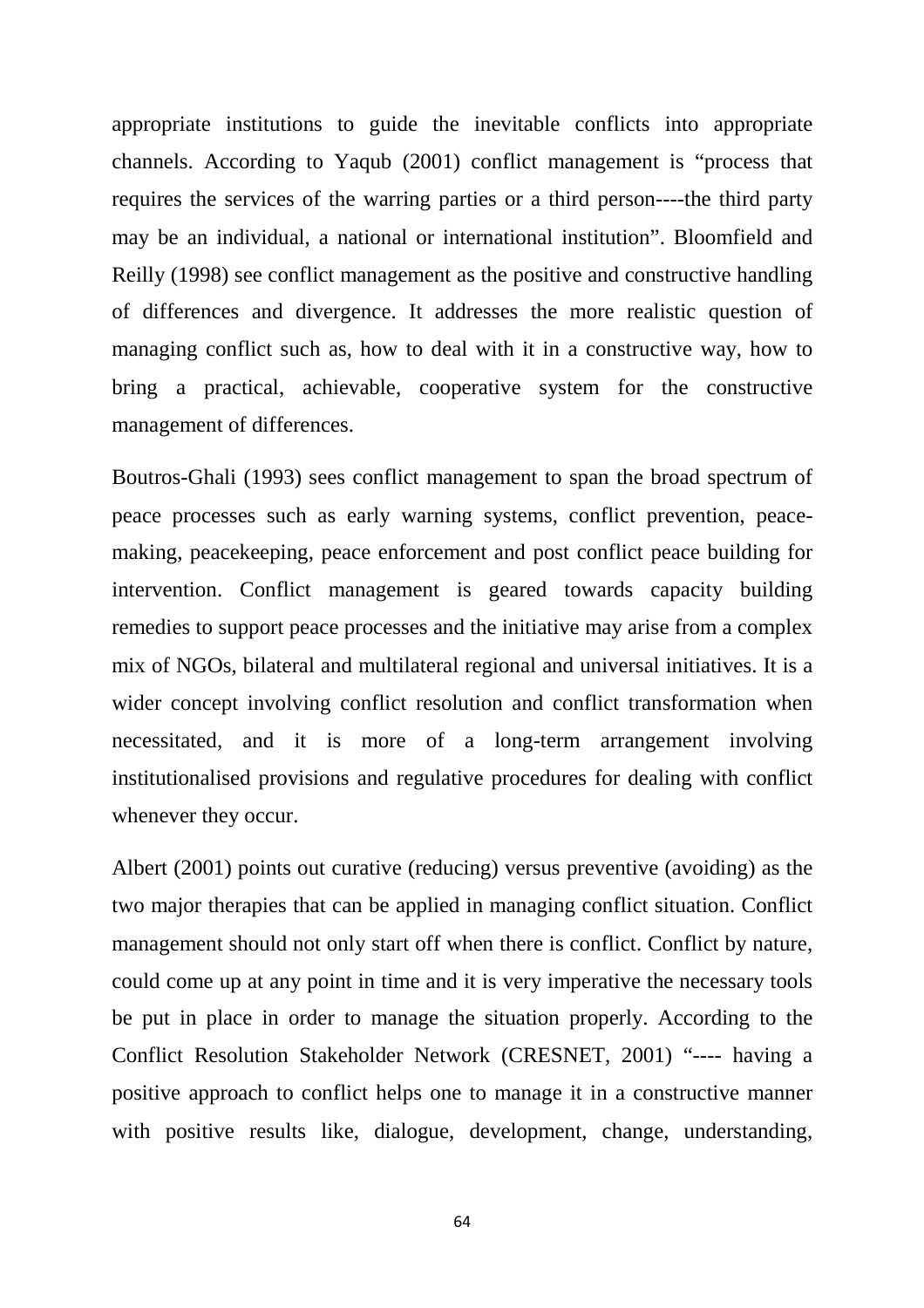friendship, improved communication, progress, peace, love and relationship building".

**Early Warning System of Conflict Management:** A system is seen as structured elements organised in terms of specific functionality. Strategically, an early warning capacity is the management integration of expert local knowledge with existing specialised systems and processes of emergency management service. Emergency management stakeholders assess the functionality and integration of these systems and processes for fitness of purpose relative to a specific hazard. An early warning capability provides for preparedness, response and mitigation mechanism needed to deal with emergency needs. Early warning emphasises the need to improve and optimise not only the science and technology, and human capability in the entire range of interactions that support emergency management. It is the conscious social attempt to use science and technology to accurately detect, interpret and report a hazard event at the earliest possible moment (Hall, 2007:33). The community and emergency managers need communication technology infrastructure that integrates traditional methods of communication to relay and transmit emergency information to every community, person at risk and risk managers.

Early warning system is thus an accurate descriptor for the functionality provided by specialised science and technology based system and processes, such as those focused on the detection and interpretation of hazard events, or issuing alerts and warning for those events. The idea is to improve and optimise information through vigilance and participation, augment and confirm the information from the scientific or technical systems with local knowledge.

According to online dictionary, EWS is a "system or procedure designed to warn of a potential or an impending problem". It was first used for the purpose of predicting natural disaster and stock market crashes. In the 1980s, it was

65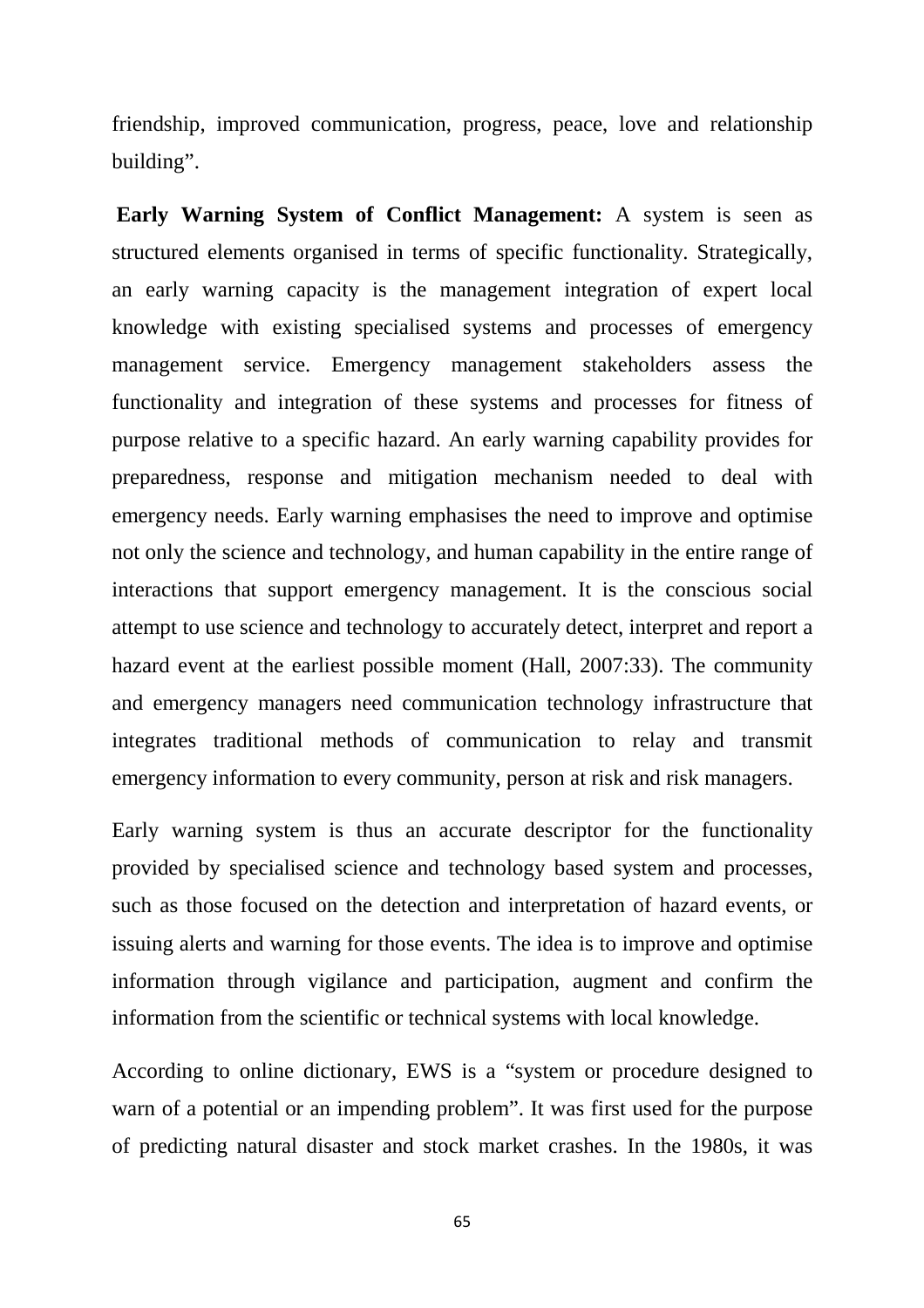introduced to predict famine and potential refugee flow. This early warning was primarily to alert relief agencies of impending humanitarian crises to allow for contingency planning and ensure the timely provision of adequate food, shelter and medication. As a form of conflict management, its application is to keep a close watch over the activities that could lead to conflict (pre-conflict) situations, those that could escalate an existing conflict (on-going conflict) and also to monitor activities during and after ceasefire (post-conflict). The activities being monitored are those of the group that make up the society and those involved in the conflict in question. "It is a network of sensing devices such as a satellites or radar, for detecting an enemy attack in time, to take defensive or counter-offensive measures" (Wali, 2008: 216). It could also take the form of observer mission. This entails the use of military personnel, civilian police and indigenes that make up that society. The concept of EWS comprises the following:

- Collection of information using specific indicators.
- Analysis of information-attaching meaning to indicators, setting it into context and recognising crisis development.
- Formulation of best and worst case scenarios and response options.
- Communication to decision makers and the targets (Ifesinachi, 2009:106).

Most part of the world presently rely more on the reactive stage of controlling conflict situations. One of the responsibilities of EWS should be that of taking into serious consideration, the negative signs of the conflict situation. The essence of this, is to assist the necessary institution prepare appropriate and sustainable measure suitable for the prevention and curative of such conflicts. This approach should not be "seen as an end in itself, but rather, as a tool for preparedness, prevention and mitigation of conflicts" (Yaqub, 2001: 12). In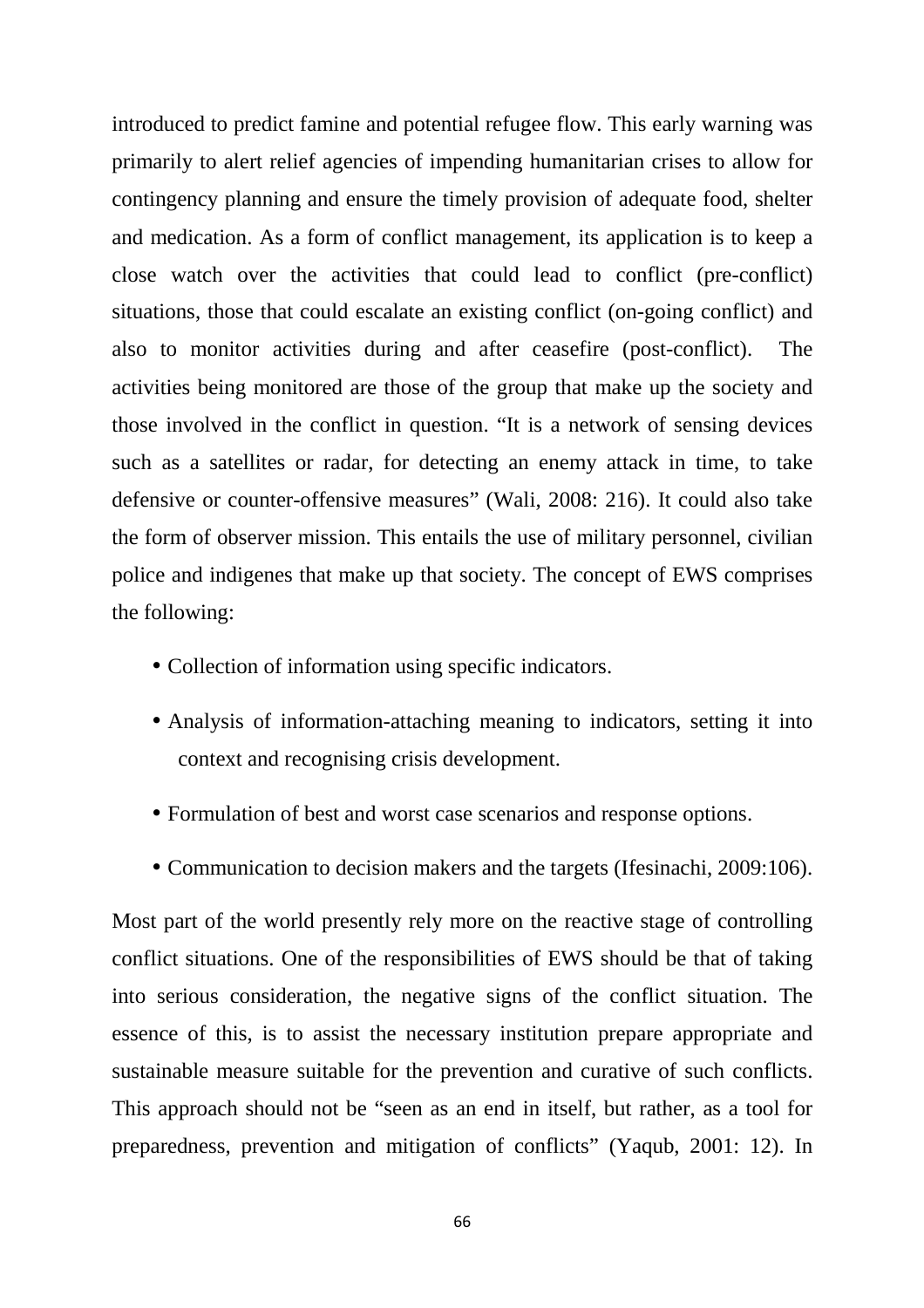reference to the above statement, a publication of the Institute for Peace and Conflict Resolution (2000), confirms that early warning system could "prevent conflicts of catastrophic dimension at every level…Nigeria has a plethora of potential conflicts and that the main tool of response, military force will produce long term solutions nor strengthen democracy". Peace education can also be introduced as one of the mechanisms of EWS so as to impart knowledge of peaceful methods to people in general. The extensive involvement of the National Environmental Standards and Regulation Agency (NESREA) should also be considered as a EWS to assist in managing and probably averting conflict situations that might ensure between oil companies and hot communities as a result of environmental degradation.

### **4.0Summary**

Understanding the basic concepts aimed at problem solving such as, conflict resolution, conflict transformation and conflict management is a very essential ingredient as we plan to achieve sustainable peace. Conflict resolution and transformation is analytically both a state of affairs and a process. As a process, conflict resolution and transformation come to about the same changing phenomenon, defined by several planned and unforeseen intervening variables which requires an equally dynamic phenomenon of conflict management. This viewpoint indicates that conflict, as a process, is managed to avoid its escalation, reduce its instances or degree of anger and criminal misconduct. And if conflict is so managed to produce peace, such a built-up peace may not be a permanent condition, especially if such a particular conflict was a symptom or part of a large aggregate of conflicts, existing between communities. Therefore, conflict management which is designed as a long-term tool is important as a means of coping with the processes of resolving or transforming conflict.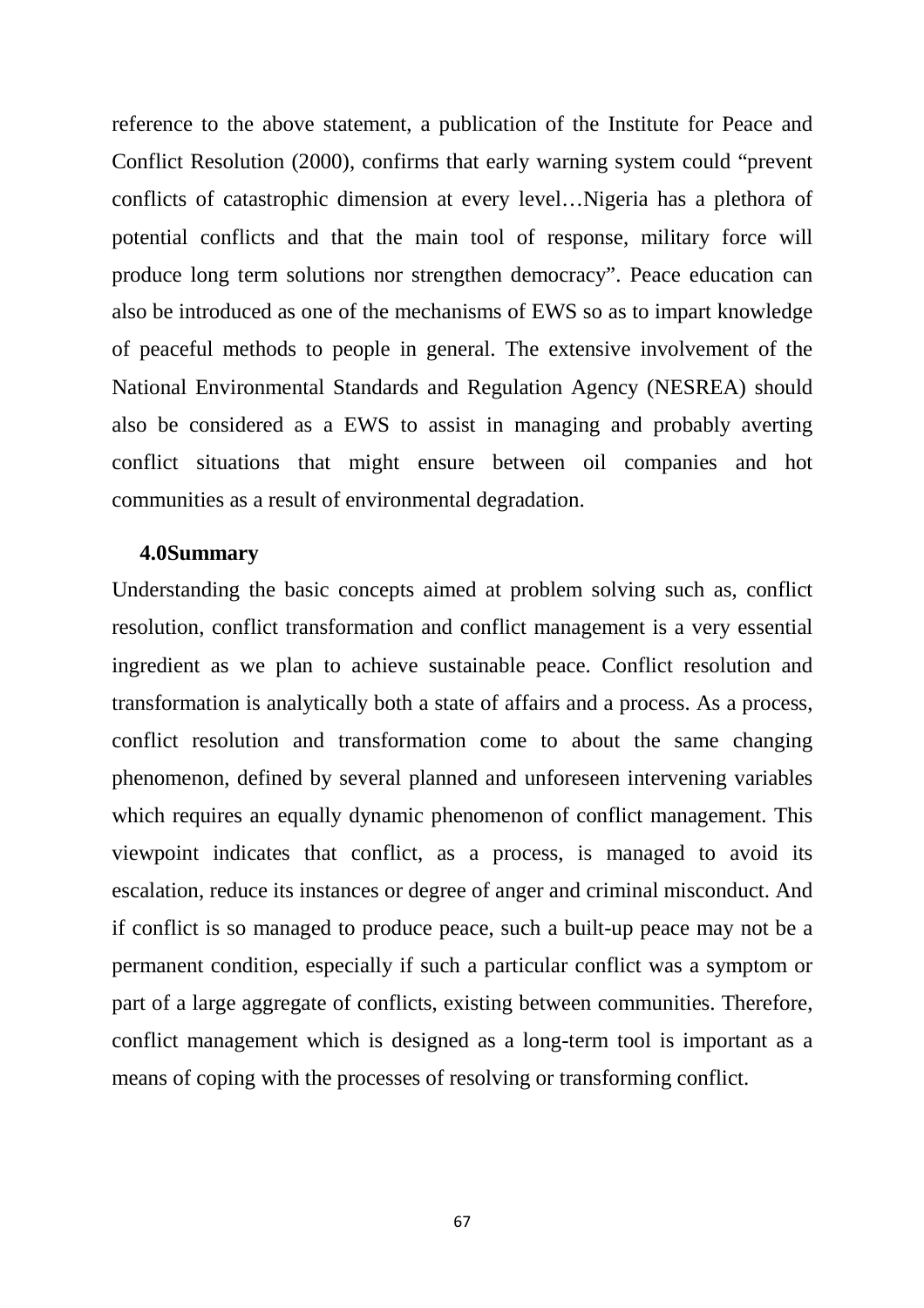## **5.0 Self- Assessment Exercise**

**What do you understand by the terms, conflict resolution, conflict transformation and conflict management?** 

## **REFRENCES**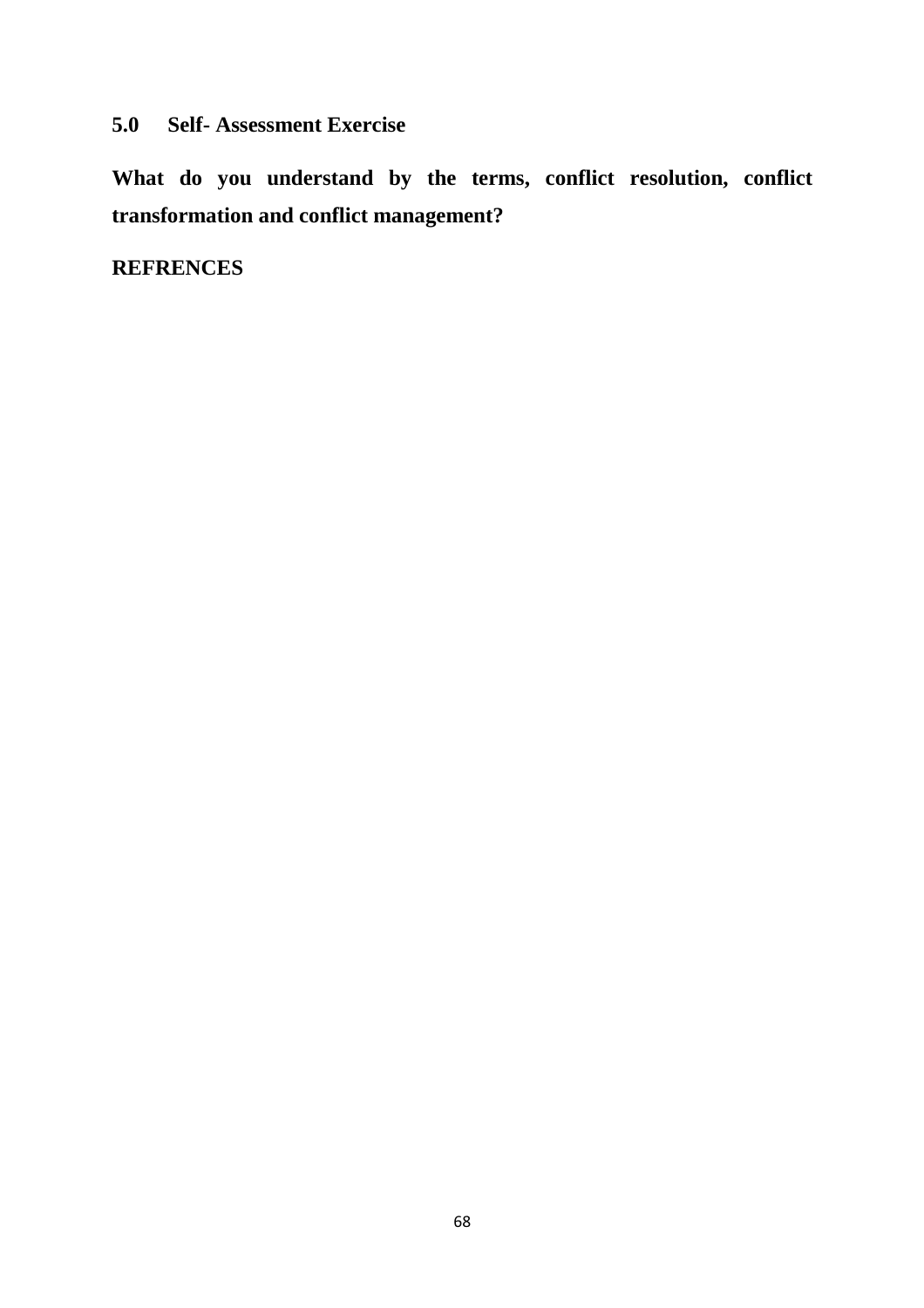# **UNIT 3 MODELS OF CONFLICT RESOLUTION AND MANAGEMENT IN NIGERIA**

**Contents** 

- **1.0 INTRODUCTION**
- **2.0 OBJECTIVES**
- **3.0 MAIN TEXT** 
	- **3.1 APPROACHES TO CONFLICT RESOLUTION**
	- **3.2 TRADITIONAL METHODS OF CONFLCIT RESOLUTION**

# **3.3 NIGERIAN GOVERNMENT'S METHOD OF CONFLCIT RESOLUTION**

- **3.4 NGOS AND CONFLCIT RESOLUTION**
- **4.0 Summary**
- **5.0 Self- Assessment Exercise**

### **REFRENCES**

#### **1.0 Introduction**

In the last lecture we discussed three different concepts of problem solving during conflict situation at the conceptual level. It is important also to note that resolution is very different from settlement. While, settlement merely reduces the intensity of conflicts, resolution removes the very ground of conflicts. It provides an opportunity to interact with the parties concerned with the hope of at least reducing the scope, intensity and effects of conflicts. During formal or informal meetings, conflict resolution exercises permit a re-assessment of views and claims as a basis for finding options to crisis and to divergent points of view. Those who organise conflict resolution exercises usually constitute third party such as, traditional rulers, modern sectoral leaders, outstanding opinion leaders, etc. It is the activities of those third parties that is the focus of this lecture.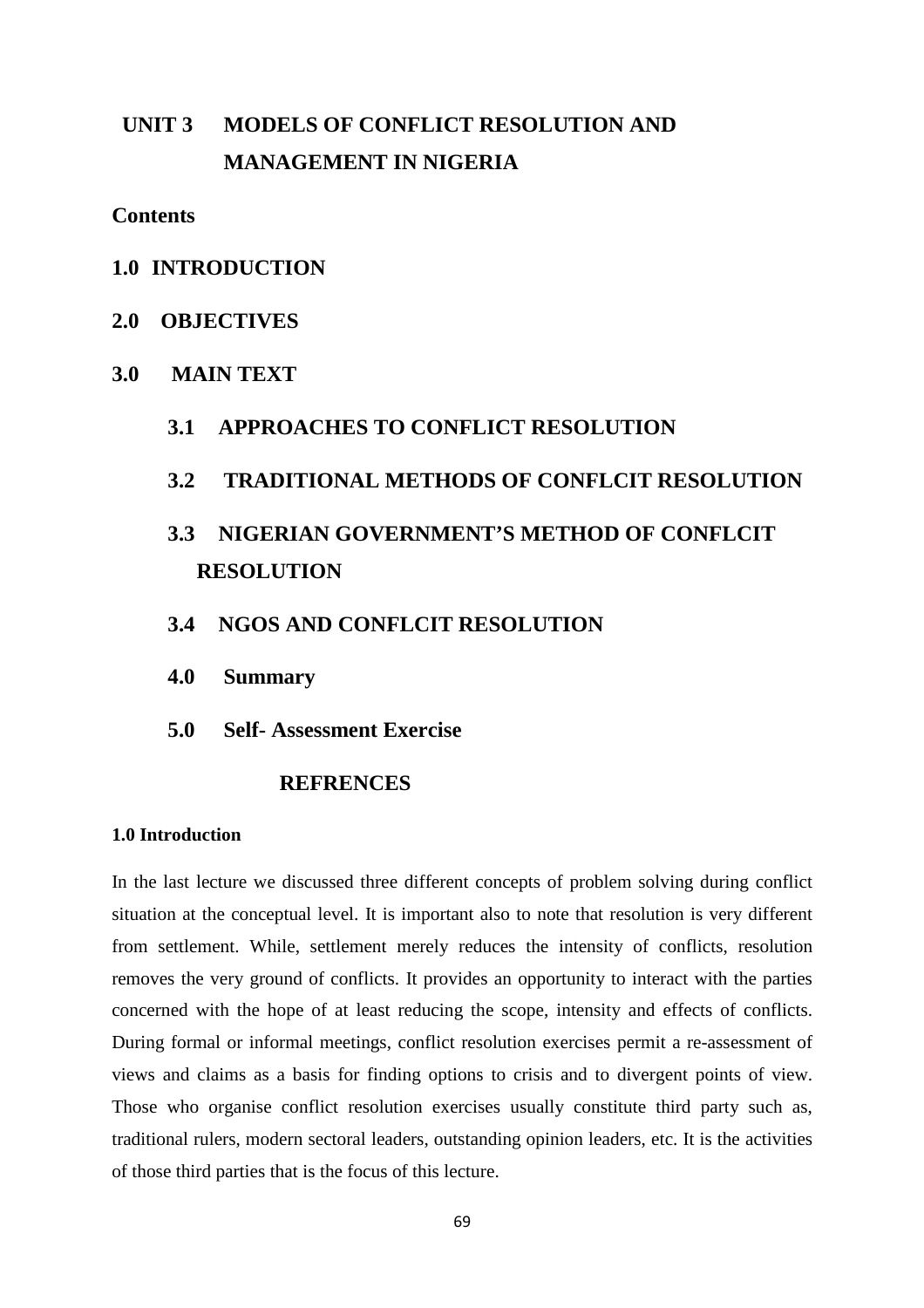### **2.0 Objectives**

At the end of this lecture, you should be able to:

- Identify the approaches to conflict resolution.
- Discuss traditional methods of conflict resolution with examples.
- Discuss the role of government in conflict resolution with examples.
- Define and give examples of NGOs.
- Discuss the roles of NGOs in conflict resolution.

### **3.1 Approaches to Conflict Resolution**

According to Albert (2001) conflicts are responded to in three possible ways in any society: by avoidance, confrontation and problem-solving. Avoidance means a situation where a group alleging injustice or discrimination is literally ignored or denied recognition by those being accused and those who have the capacity for helping to redress the injustices done to the group. Avoidance, as observed by Wilmot and Hocker (1998:114 cited in Albert, 2001), is characterised by "denial of the conflict, equivocation, changing and avoiding topics, being non-committal, and joking rather than dealing with the conflict at hand". This kind of response to a conflict situation compounds problems as the party that is avoided will later seek other means of getting listened to such as violence. Avoidance allows conflict situations to seem resolved on the surface only to come up later more intense. Confrontation is a very common response to conflict in Nigeria. However, from previous lectures we have been able to establish that confrontation i.e. violence hardly resolves a conflict rather it compounds it. This brings us to the third possible way; problem-solving.

Problem-solving according to (Albert, 2001) refers to the situation in which the parties to a conflict either by themselves or through the assistance of a third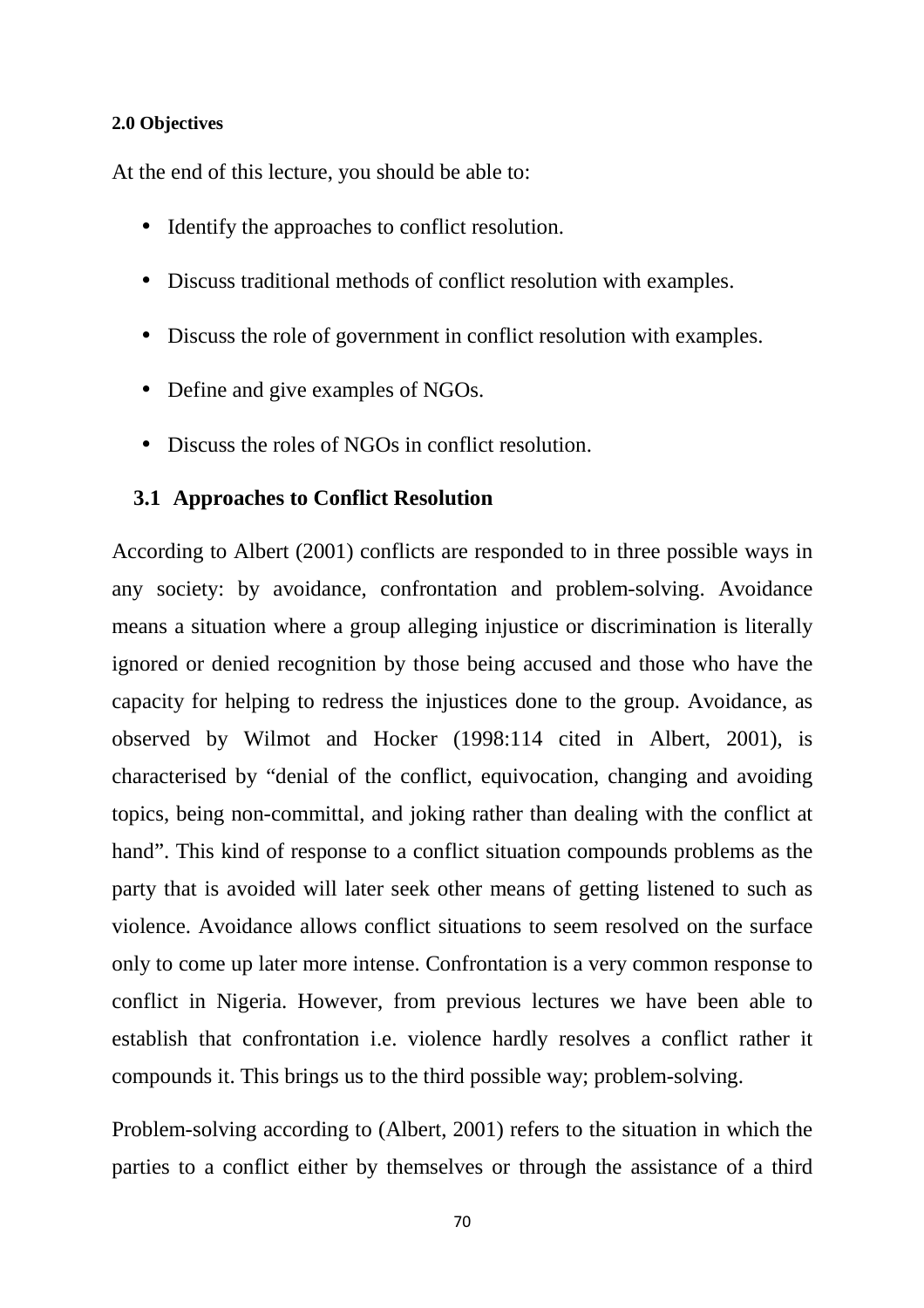party, find solutions to their problems in a cordial environment. Problemsolving procedure is non-judgemental and highly participatory in nature. It promotes co-operation between antagonists who jointly analyse the structure of the conflict and carefully work out strategies for reconciling with each other. The dominant question in a problem-solving setting is, how can the parties to a conflict peacefully work together in the community they both own and share with one another? How do the groups develop relational empathy? Or to be more specific, how do the two cultures merge into the production of a 'third culture' Third culture according to Broome (1993:104 cited in Albert, 2001: 35) can only occur in a conflict situation "through interaction in which participants are willing to open themselves to new meanings, to engage in genuine dialogue, and to constantly respond to the new demands emanating from the situation". It is an essential prerequisite for conflict resolution. This approach is popularly considered to be the best method of dealing with conflict as its outcomes are usually self-supporting in the sense that it is advantageous to all parties in the dispute. It empowers the parties, meet their vital needs for identity and security and lay the foundation for a stable and cooperative relationship consistent with the welfare and development of each party.

According to Lederach (1997) problem solving procedures can be introduced into a conflict by using three main approaches namely:

**Top-down:** The peacemakers in the top-down approach are usually eminent personalities with public profiles. The work of these people is usually backed by the government or international organisations considered neutral in the conflict. The peacemakers in this kind of setting shuttle between the top-level leaders of the conflict believing that any agreement reached with these people will trickle down the line. This approach hardly yield positive dividends in Nigeria because the youths are usually in charge of the conflicts and the traditional rulers with whom top-down peacemaker might want to strike a deal with have been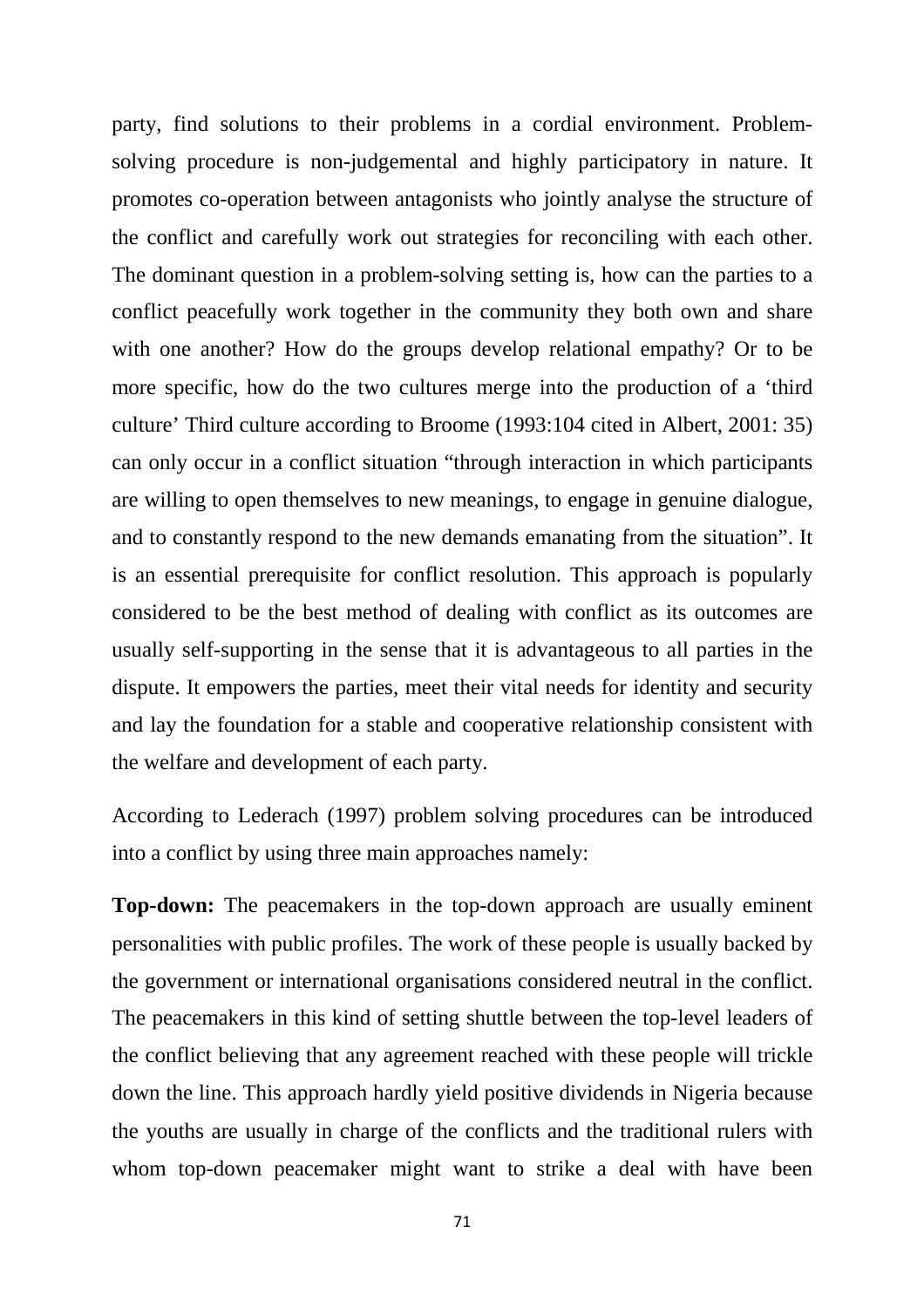discredited. For instance, to an average Niger Delta Youth, the elders or traditional rulers of his community is considered a sell-out. They are accused of being easily compromised or settled by government and oil companies.

**Middle-Range:** This approach is based on the understanding that those who lead community conflicts belong to the middle range and that if properly integrated in the peace process, might be very instrumental in facilitating sustainable peace. This approach is the one favoured by the protagonists of the problem-solving model of conflict management. This approach can be operationalized in three different stages; through conflict management training, problem solving workshops and establishment of peace commissions or committees. The closest Nigeria has moved in this approach to conflict intervention is the occasional constitution of panels of inquiry into community conflicts and the on-going Niger Delta Amnesty Programme.

The advantage of the middle-range approach consists in the fact that those involved in the peace process can easily liaise with the high-level leaders of the conflict as well as the grassroots population about peace terms available to their society.

**Grassroots or Bottom-up:** The grassroots population in any society usually has an intimidating numerical strength. Peace initiatives developed from this point could be intimidating to leaders of a conflict. Peace initiatives come directly from the people either because they are tired of fighting or because they can no longer cope with the costs of continued hostility. The best way to sustain a grassroots peace agreement is to follow it up with a problem solving workshop or conflict transformation training for the affected parties on how to respond constructively to future conflicts.

## **Exercise 1**

*Mention the advantages of problem-solving procedure to conflict.*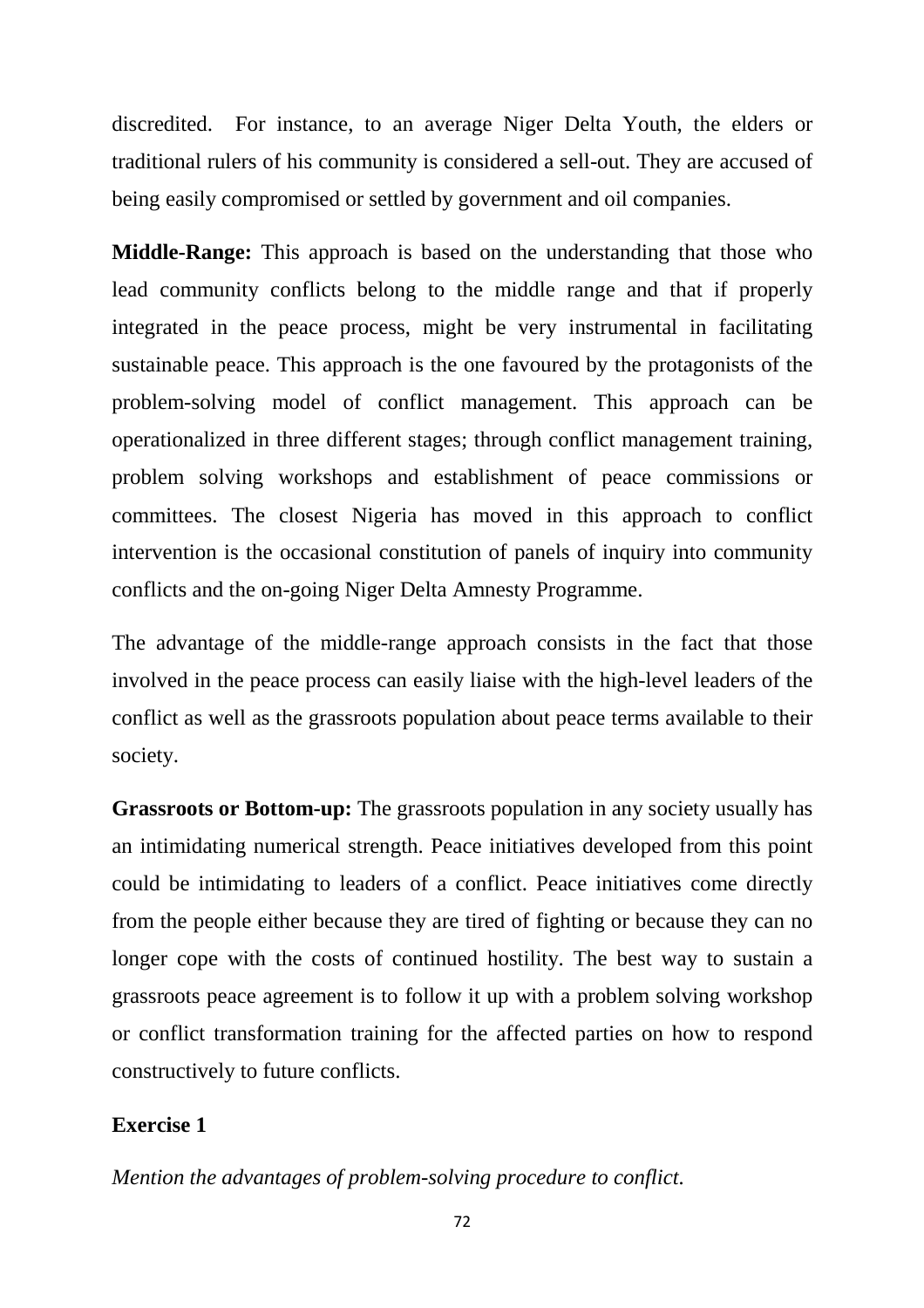## **3.2 TRADITIONAL METHODS OF CONFLCIT RESOLUTION**

It is very dangerous to relegate culture to the background in conflict resolution. Although culture is a marker of social differences, it should not be regarded as an obstacle to conflict resolution in multi-ethnic societies. More often, people interpret social action and social reality through their indigenous conceptions and knowledge therefore understanding the local indigenous theories of conflicts is essential to their solution. The importance of this observation rests on the fact that many inter-ethnic conflicts in Nigeria are based on historical grounds, ethno-philosophy and even myths surrounding original and settlers claims to land, water and grazing land resources in contemporary times.

Nader (1968) identifies three major structural levels at which conflict occur

i.e. intra-family, intra-community and inter-community. This anthropological insight indicates that there are also institutional means for conflict resolution even in the traditional societies. According to Fortes and Evans-Pritchard (1940, cited in Otite and Albert, 2001:8), "conflict resolution in non-western societies is not necessarily identified with specialised political offices". Commenting further, Nader points out that other means or agencies of resolving or regulating conflicts in indigenous societies. They include diviners, shaman, chief priests, and town and village councils. Often referred to as council of elders when seated according to designated order, they make pronouncements that shift rapidly from political judicial to conflict resolution. The elders may not have physical power to enforce decisions, but they rely on leaders of various agegrades or youth associations to bring about and monitor peace on the basis of the negotiated terms in particular conflicts. Town council or elders council are agents of conflict resolution because of the people's surviving confidence, trust and reliance on culture as a means of rallying and mobilizing people to behave in patterned ways.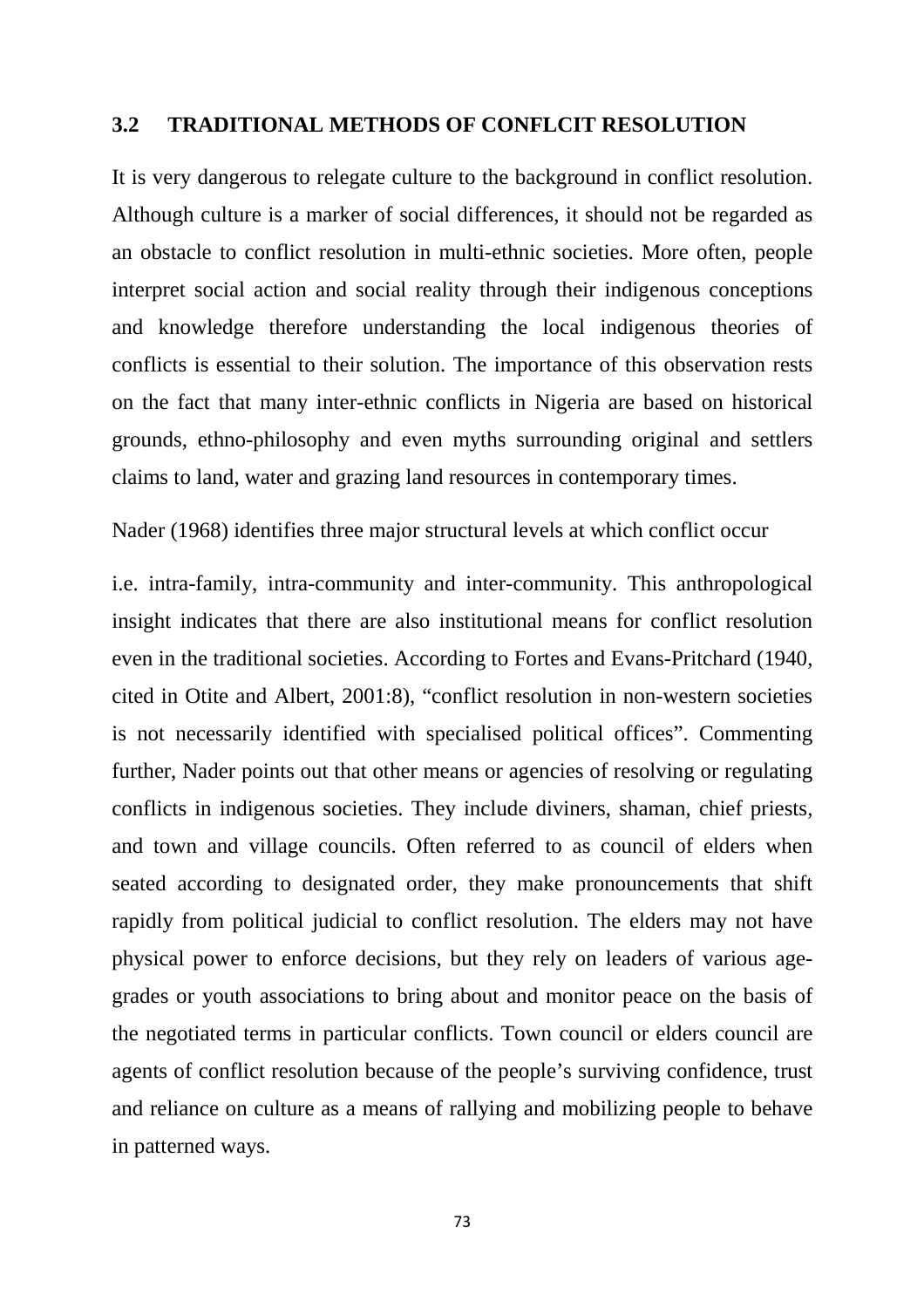Traditional religious beliefs and practices are still strong even among practitioners of Islam and Christianity in Nigeria for example. The world of ancestors is usually considered an extension of the world of the living and the supernatural beings are part of system of thoughts in virtually all the various groups that constitute Nigeria. Ancestors and predecessors, royal and non- royal like other deities and shrines, are believed to impose decisive rightful verdicts in controversial issues of conflict within and between communities. For example, kolanut hospitality are cultural instruments in the various Nigerian societies that had been employed to settle intra-family and inter-ethnic conflicts in the open glare of an attentive audience in town or village squares or at the shrines of common deities, ancestors and predecessors. By so doing, they involve the living and the dead in the process. Also the use of African hospitality, commensality, reciprocity and belief system, use of common language and metaphor often make positive contributions to conflict resolution. The traditional systems of conflict resolution have stronger potency of handling conflicts because both adjudication and mediation reduces protracted conflicts and enhances everybody's satisfaction with the decisions. They also reduce the re-occurrence of conflicts.

 As in modern westernized situations, those involved must be capable of demonstrating patience, sincerity, wit, physical endurance, wisdom and probing skills. Whereas these attributes involve trained specialists in some cases in modern societies, the traditional African conflict management profile generally involves almost everybody with authority in several areas of life in the society.

According to Elias (1963), Schapera (1956) and Gluckman (1967) (all cited in Otite and Albert, 2001: 339), the principles involvrd in the resolution, transformation and management of conflict are associated with the customary systems of government and justice. African societies in general have demonstrated how judgement and justice can be used to resolve conflicts and

74